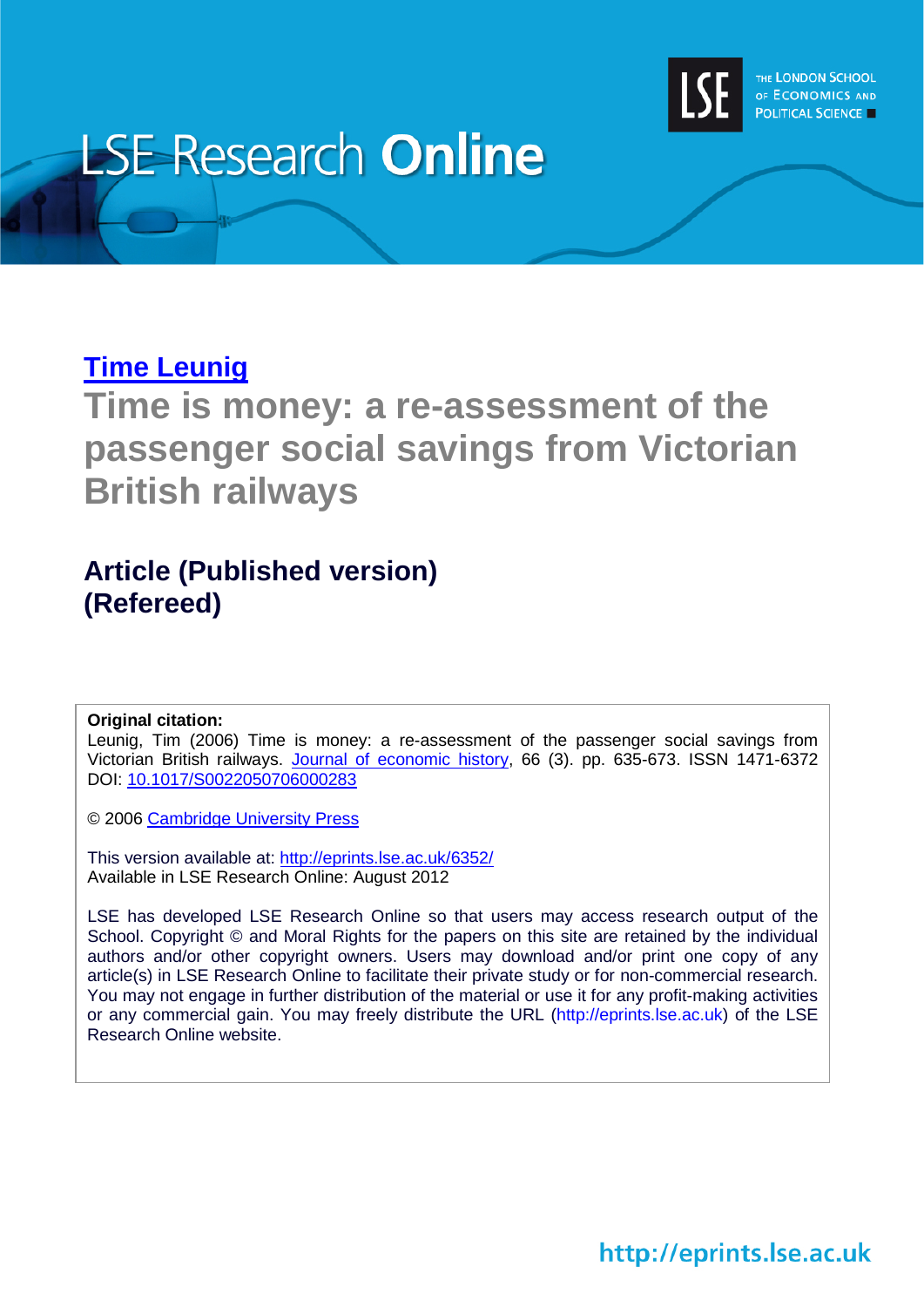# *Time is Money: A Re-Assessment of the Passenger Social Savings from Victorian British Railways*

### TIMOTHY LEUNIG

This article assesses train speeds in England and Wales 1843–1912. Trains were fast compared with coaches or walking, and the social saving of time saved grew over time to become over 10 percent of national income in 1912. Including fare savings as well, social savings were 14 percent of national income in 1912, with consumer surplus of 6 percent. Time savings dominated fare savings once railways became a new good: travel for the masses. Using the social savings-total factor productivity identity, we show that railways accounted for around a sixth of economy-wide productivity growth in this era.

ne of the defining characteristics of the industrial revolution and its One of the defining characteristics of the industrial revolution and its aftermath was the increasing opportunities for travel. Although better roads and better carriage design had increased attainable speeds before the transport revolution, they remained restricted by the physical limitations of the horses that powered them. On water, sailors remained at the mercy of the wind.<sup>1</sup> The industrial revolution changed both. Railways allowed overland travel that was faster than anyone had previously believed possible, and steamships meant that coastal and international travel was now not only faster but much more predictable. By 1871, Britain had over 13,000 miles of railway track, and by 1891 the average person in Britain took the train every other week.<sup>2</sup> This, then,

*The Journal of Economic History*, Vol. 66, No. 3 (September 2006). © The Economic History Association. All rights reserved. ISSN 0022-0507.

Timothy Leunig is Lecturer in Economic History, Department of Economic History, London School of Economics, Houghton Street, London WC2A 2AE, United Kingdom. E-mail: t.leunig@lse.ac.uk.

In his Economic History Association Presidential Address, Fogel wrote that "Scientific creations, however, are usually protracted over long periods, approach perfection quite gradually, and involve the efforts of a large number of investigators. The social savings controversy has demonstrated the great complexity of the analysis of the developmental impact of railroads, the wide range of issues that need to be pursued, the large amounts of data that must be retrieved and the many pitfalls that may be encountered in the analysis of these data. Such problems are resolved through collective effort" ("Notes," p. 51**)**. Where this article alters the existing literature it does so in that spirit of collective effort. I thank Dudley Baines, Dan Bogart, Nick Crafts, Terry Gourvish, Peter Mackie, Abay Mulato, the Editor, three excellent referees and seminar audiences at the Berlin Quantitative Economic History Colloquium, Economic History Society Conference, Linköping University, LSE, Oxford University, and the U.K. National Rail Museum for helpful comments, and my first rate research assistant, Judith Allen, for the unenviable task of entering all of the railway and coaching timetable data. Funding from the ESRC, under grant R000239536, is gratefully acknowledged. All remaining errors remain my own. 1

Bagwell, *Transport Revolution*. <sup>2</sup>

Ville, "Transport"; and Weyl, *Passenger Traffic*, p. 110.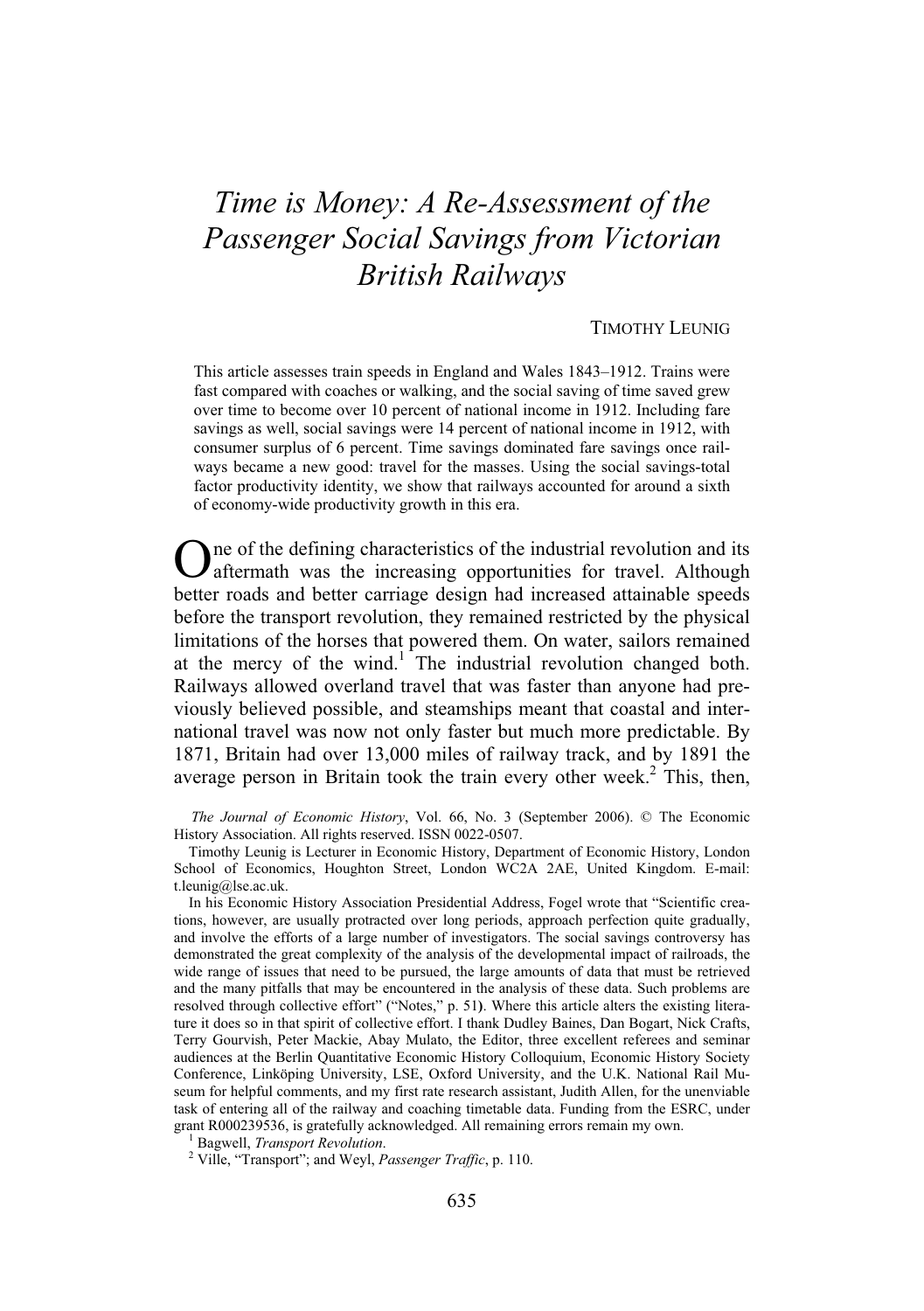was an era of dramatic and unprecedented improvements in transport. In this article we use modern economic techniques to value the time saved by railway passengers in England and Wales between 1843 and 1912.

 Improvements in passenger transport technology can have many effects: raising or lowering costs, speeding it up or slowing it down, making it more or less comfortable, and leading to more or fewer deaths and injuries. The correct way to analyze transport improvements, ex ante and ex post, is via cost-benefit analysis. In recent years governments and others have improved the quality of such analyses; in this article we apply those insights historically.<sup>3</sup> Cost-benefit analysis starts from the premise that the benefit of passenger transport is getting from one place to another, or, more generally, transporting one person one mile. Costs consist of monetary and nonmonetary costs, which, once nonmonetary components have been given monetary values, are added together to make "generalized costs." The most important nonmonetary cost is the value of time, which should vary with the type of person traveling, the reason for travel, and the comfort of the mode of transport used, and should include waiting as well as traveling time.<sup>4</sup>

 Economic theory states that an individual's valuation of time is the opportunity cost, that is the value of the alternative use for that time. For those traveling on work time, the value of an hour saved is the hourly employment cost, because if travel were instantaneous, an hour of travel could be replaced by an hour's productive work.<sup>5</sup> Neo-classical economics holds that workers value leisure time at their take-home wage rate. If they value it less, they should work for longer, if they value it more, they should reduce their working hours. In fact both revealed-preference and willingness-to-pay studies show that people value their leisure and commuting time at around half their take-home hourly wage.<sup>6</sup>

 That time savings are not included in GDP is not of concern to economists and economic historians. Our interest is in consumer wel-

<sup>3</sup> See, for example, the websites of the Department for Transport's Transport Analysis Guidance, available at www.webtag.org.uk; and Leeds University's Institute for Transport Studies, www.its.leeds.ac.uk. 4

Great Britain, *Transport*, pp. 196–97. 5

 $<sup>5</sup>$  Costs include gross wages, payroll taxes, and employer pension contributions, as well as a</sup> share of overhead costs (office space, back office functions, and so on), which add 21.2 percent today. Where an individual's wages are unknown, the usual proxy is the average wage for users of that transport mode. Department for Transport, "Values," p. 2, paragraph 1.2.4 and p. 4, table 1.

 $6$  The U.K. government currently values leisure and commuting time at 46 percent of average take-home wages. This is for working age people and pensioners, with the latter's valuation 25 percent lower than the former's. In order to correct for the lower ratio of pensioners to working age people in the nineteenth century, we increase the overall figure by 4 percentage points, to 50 percent of the take-home wage. Ibid., paragraph 1.2.17.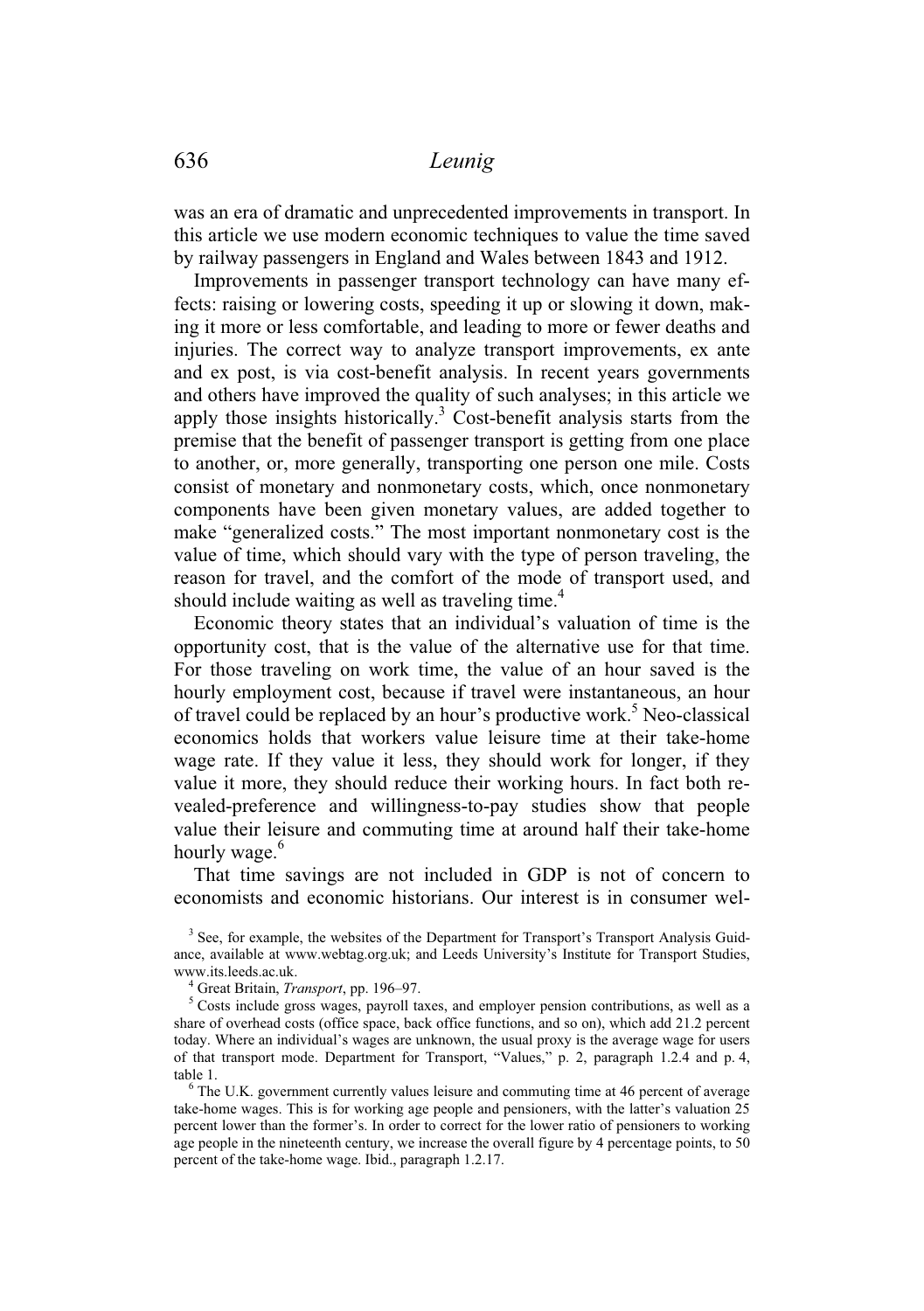fare gains from new technology, whatever form those gains take. If they are valued by consumers then they are part of consumer surplus, if they are part of consumer surplus then they should be included in costbenefit analysis.<sup>7</sup> In addition to the transport costs and benefits that accrue to users, there may be externalities to those who do not travel at all. Better transport can destroy local monopolies and increase productivity through agglomeration effects, it can also change the rates at which nonusers are killed or injured, and affect levels of local and global pollution. These additional factors would need to be included in a calculation of the full economic effect, but lie outside the scope of this article, which, in keeping with earlier historical studies, seeks to estimate the transport costs and benefits.

 The form of cost-benefit analysis used by historians to study railways is known as "social savings." This approach was first used in the 1960s in the pioneering works of Robert Fogel and Albert Fishlow.<sup>8</sup> Their studies aimed to quantify the value of railways to the United States in 1890 and 1859, respectively. Put simply, the social saving from railways is the minimum additional amount that society would have to pay to do what the railways did, without them, that is, the cost of moving freight and passengers without trains. Social saving thus measures the fall in resources required to provide a given level of output. It is analogous to total factor productivity growth, because, under competitive conditions, TFP growth is equivalent to a fall in the cost of providing output. Thus social savings are a measure of the contribution of technological change to productivity growth. This means that we can divide the social saving estimate by economy-wide total factor productivity growth to find the contribution of railways to overall total factor productivity growth.<sup>9</sup>

 The social saving methodology, as used by Fogel, Fishlow, and Gary Hawke in their original studies measures the cost to society of doing exactly what it did with the railways, without them. Elementary economics tells us that quantity demanded rises as price falls, and thus, because prices were lower in the railway era, the social saving will overstate the benefit of railways to society: some people would not have been willing to pay the higher price to travel. The extent to which travel increases depends on the (generalized) price elasticity of demand, which is (implicitly) assumed to be zero in the social saving methodology. Fogel sets out the formula to convert the social saving into the increase in consumer surplus, according to different estimates of the elasticity of

<sup>&</sup>lt;sup>7</sup> Great Britain, *Transport*, 3.10–3.12, pp. 57–58.<br><sup>8</sup> Eogal, *Railroads:* and Eisblow, *American Railroads* 

Fogel, *Railroads*; and Fishlow, *American Railroads*. <sup>9</sup>

Foreman-Peck, *New Perspectives*.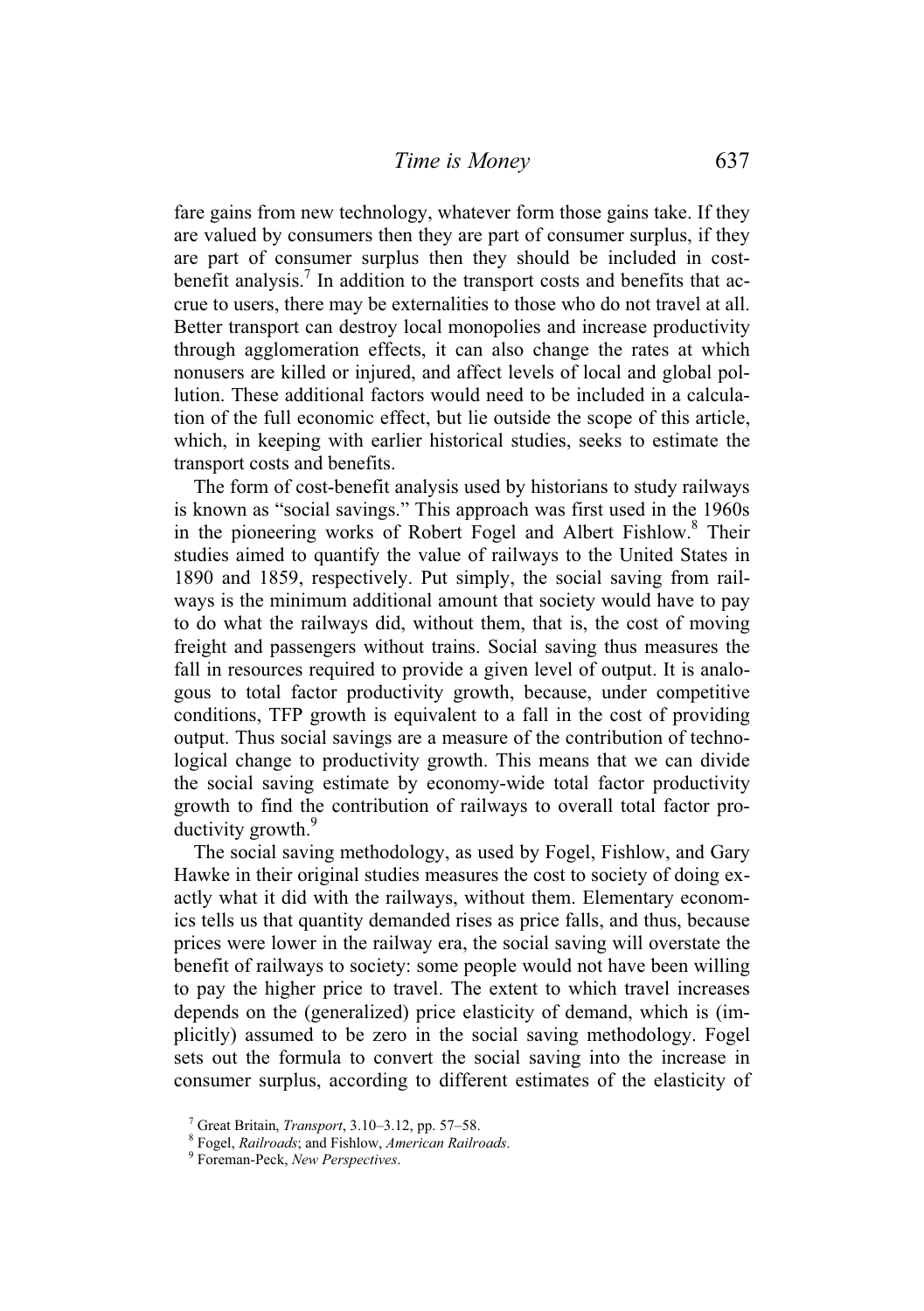demand.<sup>10</sup> We discuss an appropriate estimate of elasticity later in the article, and convert our estimates of social savings into consumer surplus.

#### HISTORIOGRAPHY

 Hawke calculated the social savings from goods and passenger travel for English and Welsh railways from 1840 to 1870, with particular emphasis on 1865. Hawke's passenger methodology is simple and correct. He finds the distance people traveled in each class and assesses the means by which they would otherwise have traveled. He then finds the total cost by each method, with the difference representing the social saving. This is calculated as either 2.1 percent or 5.8 percent of GDP, depending on whether first-class rail is held to be as comfortable as the inside of a stage coach, or traveling by private carriage, generally known as a post-chaise.<sup>11</sup> Hawke argues that the latter is more representative of the facilities and comfort offered by first-class travel in 1865.

 These findings have not gone unchallenged. In his review William Baker notes that Hawke's social saving estimate is roughly double those of Fogel and Fishlow, with much of the difference coming from "Hawke's attempt to quantify the greater convenience and comfort of rail over non-rail passenger service."12 He adds "Here this reviewer is not convinced."13 Similarly, Fishlow notes that "the largest part of the cost savings emanate from reduced fares for personal travel (in particular first class accommodations)."<sup>14</sup> Noting that post chaise costs, at six times coaching costs, seem exceptionally high, Fishlow recalibrates Hawke's social savings figures with an arbitrary lower cost of posting, and finds that social savings fall by one half. This leads him to comment that "it is disquieting to discover how sensitive the calculations of social savings are to modest, and apparently reasonable, changes in Hawke's underlying assumptions." Terry Gourvish is more critical, arguing that

 $10$  Fogel, "Notes," pp. 10–11, equations 11 and 12:

$$
\frac{S_t}{S_0} = \frac{\phi^{1-\varepsilon} - 1}{(1-\varepsilon)(\phi - 1)}(when \varepsilon \neq 1)
$$
\n(11)

$$
\frac{S_t}{S_0} = \frac{\ln \phi}{\phi - 1} (when \ \varepsilon = 1)
$$
\n(12)

Where  $S_t$  is the true social saving, and  $S_0$  the zero elasticity social saving already calculated,  $\varepsilon$ the elasticity, and  $\phi$  the ratio of prices without railways to with railways. The intuition is that the higher the price ratio, the more journeys will not now take place.

<sup>11</sup> Hawke, *Railways*, pp. 48–49, table II.02. The figure of 2.1 percent is incorrect; it should be 1.6 percent as given on p. 44.<br><sup>12</sup> Baker, "Railways," pp. 718–19.

<sup>13</sup> Ibid., p. 719.

 $14$  Fishlow, "Railways," pp. 75–76.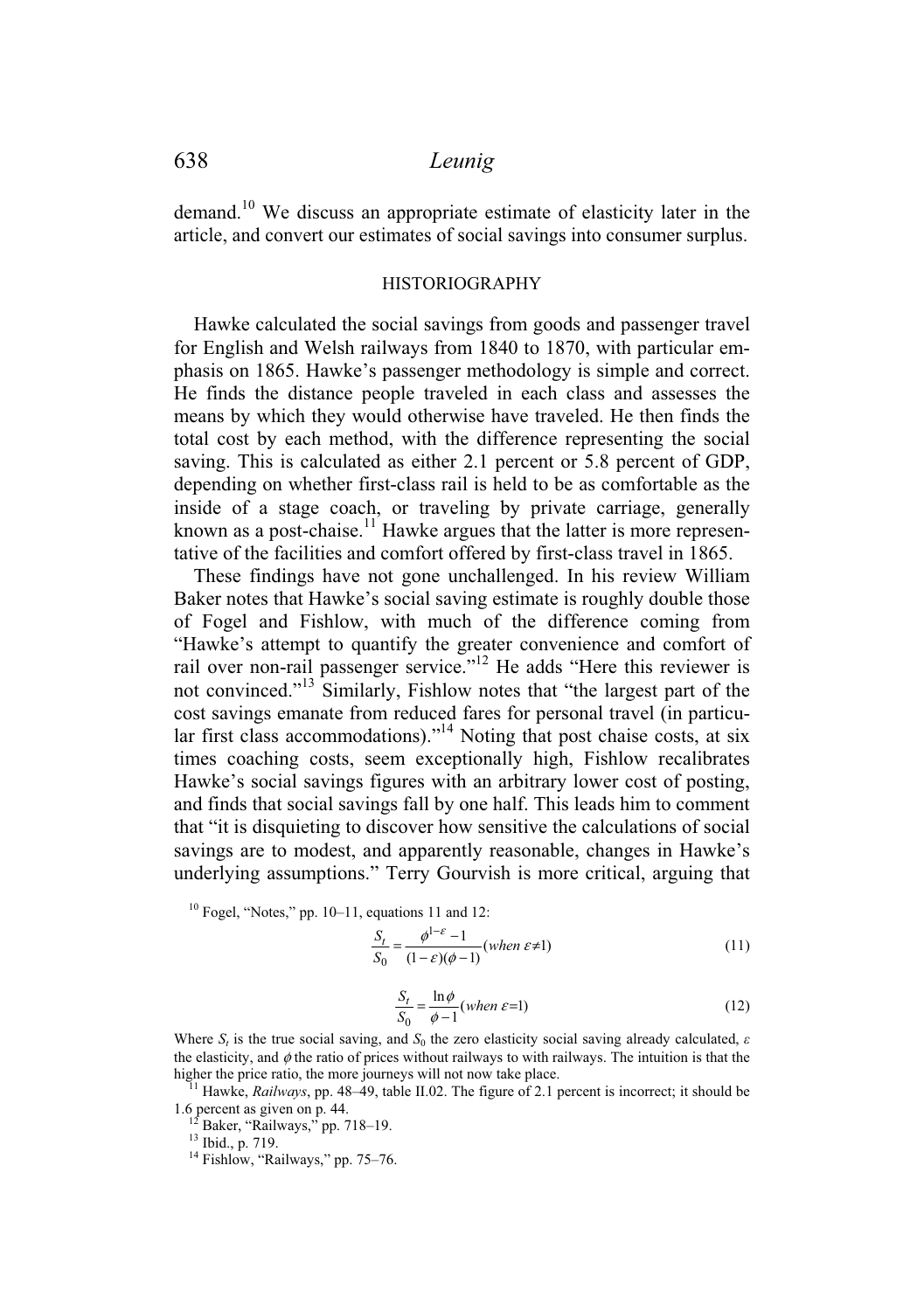all we can safely conclude is that the actual value for passenger social savings lies between 0.6 percent and 14.2 percent of GDP, bounds so wide as to tell us nothing about the value of railways to passengers.<sup>15</sup>

 Hawke does not include any benefit for time savings, arguing that inflexibility of working hours meant that few workers were able to use the additional time saved to work, so it is likely that it was primarily leisure, not production that increased. That said, he acknowledges that excluding time savings imparts a downward bias, in that some travel was for business purposes, and clearly faster journey times did allow greater production. He argues that this bias is likely to have been small, given that the majority of miles traveled were third class. He also argues that because workers did not have a choice as to working hours, the theoretical construct that workers value leisure at the wage rate is invalid, and therefore he regards such time saved as worthless. Finally, he notes that if we are to compare leisure time savings with GNP, we would need to include the valuation of all leisure time in our estimate of GNP.

 Hayden Boyd and Gary Walton, who estimate the social saving from faster passenger rail travel in the United States in 1890, argue that it is legitimate to compare the value of time saved with money GNP providing that we interpret the social saving result carefully. They note that because much of the social saving from faster passenger travel comes from increased leisure time, the social saving "measure *does not* show how much GNP would have been reduced if the railroad had not been available to travellers. It *does* show in the aggregate the percentage of GNP travellers in 1890 would have been willing to exchange for the opportunity of travelling by rail rather than by the next best alternative."16 This is in keeping with modern transport economics, which always includes the value of leisure time saved, on the clearly correct grounds that people value leisure time.<sup>17</sup>

 Boyd and Walton note that, contrary to Fishlow's assumption, it was cheaper to travel by canal and steam boat than by railway, and yet people overwhelmingly chose to travel by train. They note that an analysis including only fares would generate the clearly incorrect result that passenger rail travel created negative social savings. That people chose to use the more expensive railway rather than the cheaper boat must mean that people were prepared to pay to save time, and therefore that economic historians should include that valuation in their estimate of social savings.

<sup>15</sup> Gourvish, *Railways*, pp. 58–59, expressed here as a percentage of U.K. GDP for ease of comparison.<br><sup>16</sup> Boyd and Walton, "Social Savings," p. 240.

 $17$  A good discussion can be found in Harrison and Quarmby, "Value."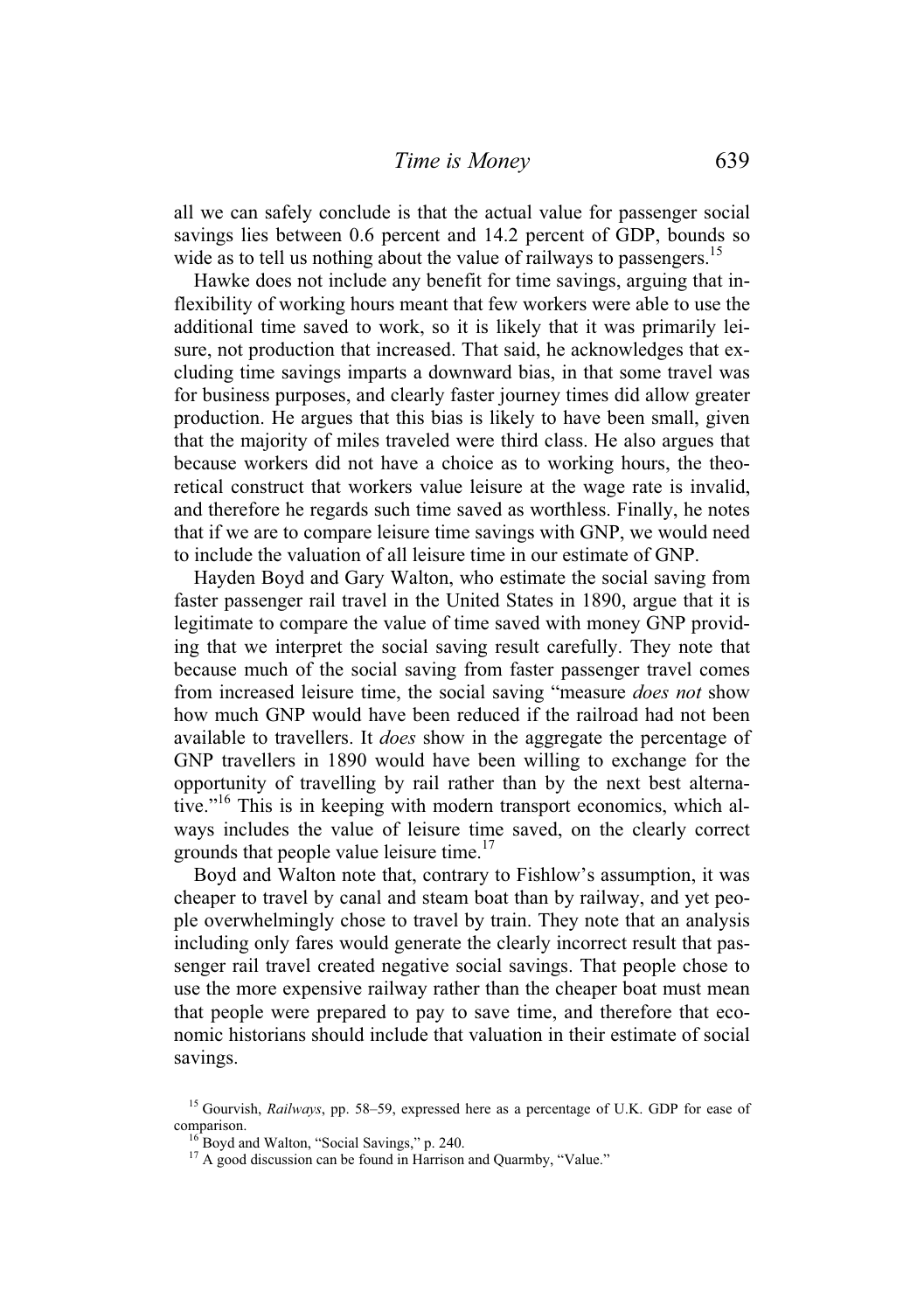This article revises and extends Hawke's social savings for passenger rail travel in England and Wales. It seeks to achieve five things. First, to use modern economics to value the time saved. Second, to improve the quality of Hawke's analysis of the monetary savings available from railways for 1865. Third, to extend the time and money social savings estimates to cover the period 1843 to 1912. Fourth, to divide social savings into money and time components, and between premium and thirdclass passengers. Finally, to express the social savings from passenger rail transport as a proportion of economy-wide total factor productivity growth. This article generates a better understanding of this new technology's nature, the sources of its welfare gains and the distribution of those gains. As the period progressed, time savings became relatively more important relative to fare savings. This was not so much because trains became quicker—although they did—but rather because over time an increasing number of passengers were drawn from poorer sections of society, whose only other realistic method of travel was to walk. By 1912 passenger railways' social saving was 14 percent of GDP, of which 10 percent came from time saved, and 4 percent from reductions in fares.

#### ANALYSIS OF SOCIAL SAVINGS IN 1865

 A social savings calculation requires an alternative, counterfactual, mode of transport. Hawke uses two different counterfactuals, one based on Lardner's book—first-class rail equivalent to inside a stage coach, other classes to seats outside the coach—and another based on the 1867 Royal Commission report—equating first-class rail with traveling post chaise, second-class with inside the stage coach, and third-class with outside it. Hawke uses Lardner's comparison for years up to 1850, and that of the Royal Commission for years from 1865, with a linear transition from one "comfort comparison" to the other, reflecting the steady relative improvement in railway comfort. Philip Bagwell shows that posting passenger miles were almost as high as coaching miles prior to the railway age, and that the number of post horses went down rapidly after the introduction of railway services. It seems most plausible, therefore, that first-class rail travel replaced posting as soon as the railway began. We therefore prefer the Royal Commission approach to that of Lardner, and use it throughout this article.<sup>18</sup>

 $18$  Hawke argues that the nature of rail journeys meant that the only alternative was coaching, with sea transport essentially irrelevant. In any case, steam ships depended on essentially the same technology as railways, so a counterfactual of steam ships but not railways has little intuitive appeal.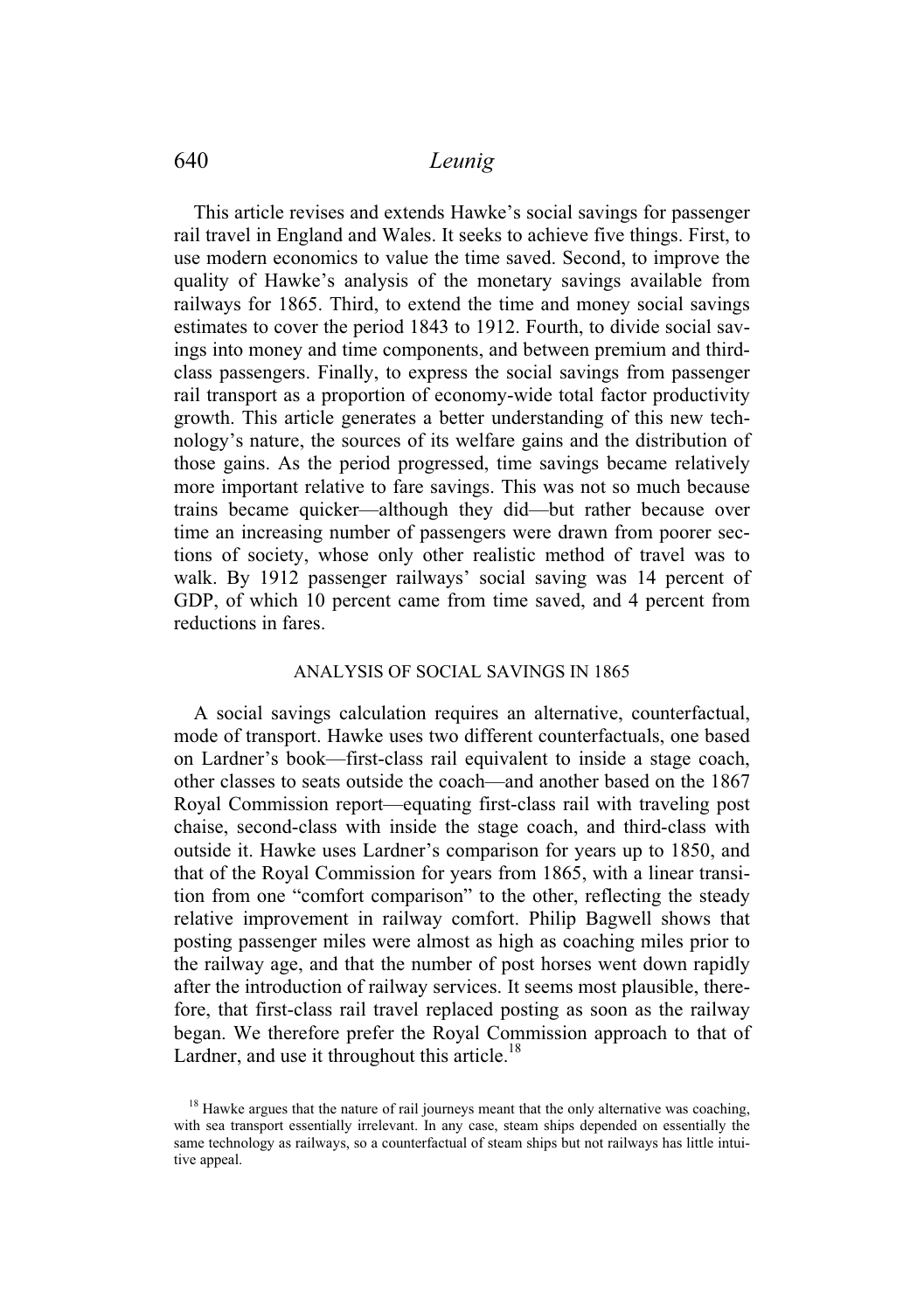We argue, however, that third-class passengers would not, in the absence of the railways, have traveled by coach, but would instead have walked. Although both Lardner and the Royal Commission base their third-class comparisons on outside coach fares, there is ample evidence that the sort of people who traveled third class would never have been coach travelers, evidence noted by Eddie Hunt and acknowledged by Hawke.<sup>19</sup> The Royal Commission itself noted this, arguing that "The poorer classes have benefited most in regard to speed, because formerly they had no means of travelling except by wagon or on foot."<sup>20</sup> This is in keeping with evidence given to various parliamentary enquires. For example, Sir Rowland Hill, when describing the improvements brought about by railways, notes that "even those whose best attainable means of travelling were wagons proceeding at the rate of two or three miles an hour, are now conveyed by third-class carriages in tolerable comfort and with great speed."<sup>21</sup> G. Duncan, the Director of the Dundee and Arbroath Railway, when asked how his third-class passengers would have traveled without the railways, stated "They had no means but going by the carriers' carts or walking."<sup>22</sup> Captain Lawes, of the Manchester and Leeds Railroad, stated that third class on that railway was made up primarily of handloom weavers who would otherwise have had to walk into Manchester once a week, saving at least half a day per weaver per week.<sup>23</sup>

## *Miles Traveled*

 The first step in estimating social savings is to assess the number of passenger miles traveled in each class in 1865. Hawke takes the total railway receipts and average fares by class in England and Wales from the Railway Returns. These data are as authoritative as any nineteenthcentury data. Dividing receipts by the fare per mile gives the number of miles traveled. There are, as Hawke notes, "some complications."<sup>24</sup> These include return tickets, which had lower prices per mile, and express tickets, which had higher prices. Hawke's assumptions to overcome these problems are plausible, and the effects slight. The Railway Returns also give total revenues for season ticket holders, which represent 3 percent of total revenues in 1865. The division of season ticket revenues

<sup>&</sup>lt;sup>19</sup> Hawke, "Railway Passenger Traffic"; and Hunt, "Review."

<sup>&</sup>lt;sup>20</sup> Parliamentary Papers: Report from Commissioners: Railways, 1867, vol. 38, part 1, p. liii, paragraph 118.

<sup>&</sup>lt;sup>21</sup> Parliamentary Papers: Report from Commissioners: Railways, 1867, vol. 38, part 1, p. cvii, paragraph 2.

 $^{22}$  Parliamentary Papers 1840, vol. 13, p. 285 (479), paragraph 4,862.

<sup>23</sup> Parliamentary Papers 1840, vol. 13, pp. 242–43 (436–37), paragraphs 4,249–4,265.

<sup>24</sup> Hawke, *Railways*, p. 40.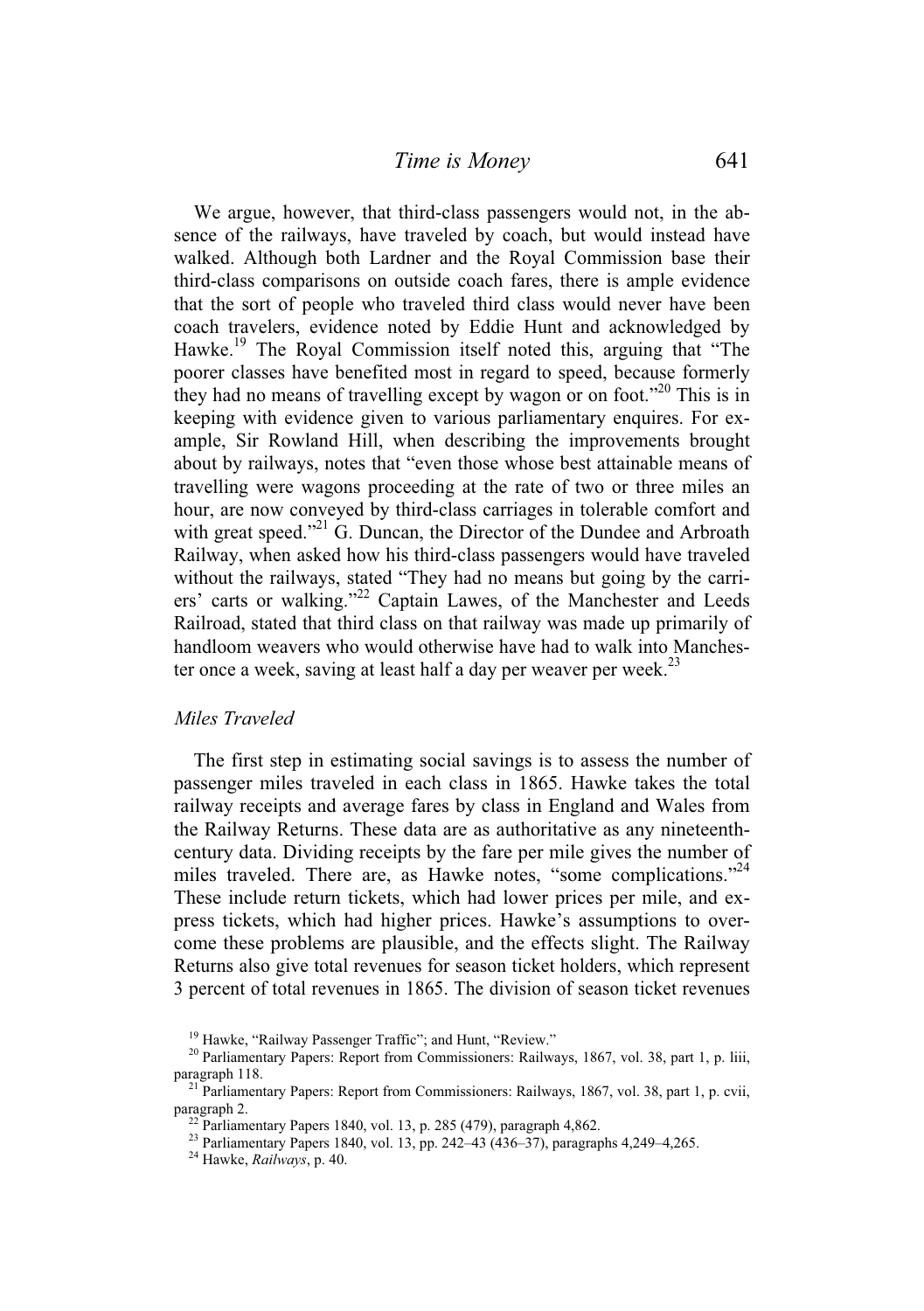| $MILLU$ IN $NILLU$ IN $100J$ |           |        |          |           |          |           |       |
|------------------------------|-----------|--------|----------|-----------|----------|-----------|-------|
|                              | 1st Class |        |          | 2nd Class |          | 3rd Class |       |
|                              | Standard  | Season | Standard | Season    | Standard | Season    | Total |
| 1 Rail costs                 |           |        |          |           |          |           |       |
| $(f.$ million)               | 3.2       | 0.2    | 4.3      | 0.1       | 4.6      | 0.03      | 12.5  |
| 2 Rail fares                 |           |        |          |           |          |           |       |
| (d / mile)                   | 2.11      | 1.055  | 1.55     | 0.775     | 1.01     | 0.505     |       |
| 3 Miles (million)            | 367       | 52     | 659      | 43        | 1.089    | 12        | 2,223 |
| 4 Miles (million)            | 420       |        | 702      |           | 1,101    |           | 2,223 |

| TABLE 1                       |
|-------------------------------|
| <b>MILES TRAVELED IN 1865</b> |

*Note*: Rounding errors make these numbers trivially different to those given in Hawke, *Railways,* p. 43.

*Sources*: Row 1: Railway Returns; row 2: Hawke, *Railways*, p. 43 and text; row 3: row 1 / row 2.

by class is not generally available, but is given in the 1875 Railway Returns.<sup>25</sup> This shows that 58 percent of season ticket revenues came from first class, 35 percent from second class, and the remaining 7 percent from third class.<sup>26</sup> We assume that this ratio holds for all years, and that the price per mile was one-half the regular fare. This second assumption is arbitrary but plausible. It gives an overall average season ticket fare of 0.92d, very close to Hawke's assumption of 0.9d (see Table 1).

## TIME SAVINGS

 We noted earlier that the modern transport literature views the cost of transport as a generalized cost, made up of money and nonmoney components. Although this method of expression is relatively new, the concept is not. Lardner, for example, included the time saving in his analysis of the importance of railways, and the Select Committee of 1854 and Royal Commission of 1903–1904 were also aware of the issue.<sup>27</sup> The modern economic literature is clear that all time, including nonworking time, has a positive value.

 In the nineteenth century trains were much faster and often much more frequent than coaches, and became both faster and more frequent over time. Furthermore, train companies believed that customers valued speed: it played an important part of their advertising strategy, and they were keen to set new records. In addition, faster trains were generally more costly to operate, so given increasing speeds, we know that railway companies believed that passengers were prepared to pay more for faster

<sup>25</sup> Parliamentary Papers 1876, vol. 65, p. 98 (p. 226).

<sup>&</sup>lt;sup>26</sup> Hawke assumed that all season ticket holders paid a third-class fare and so treats them as third-class passengers for his analysis. 27 Lardner, *Railway Economy*, p. 164; Parliamentary Papers 1854–1855, vol. 10 quarto,

pp. 1220–21; and Parliamentary Papers 1906, vol. 46, pp. 675–77.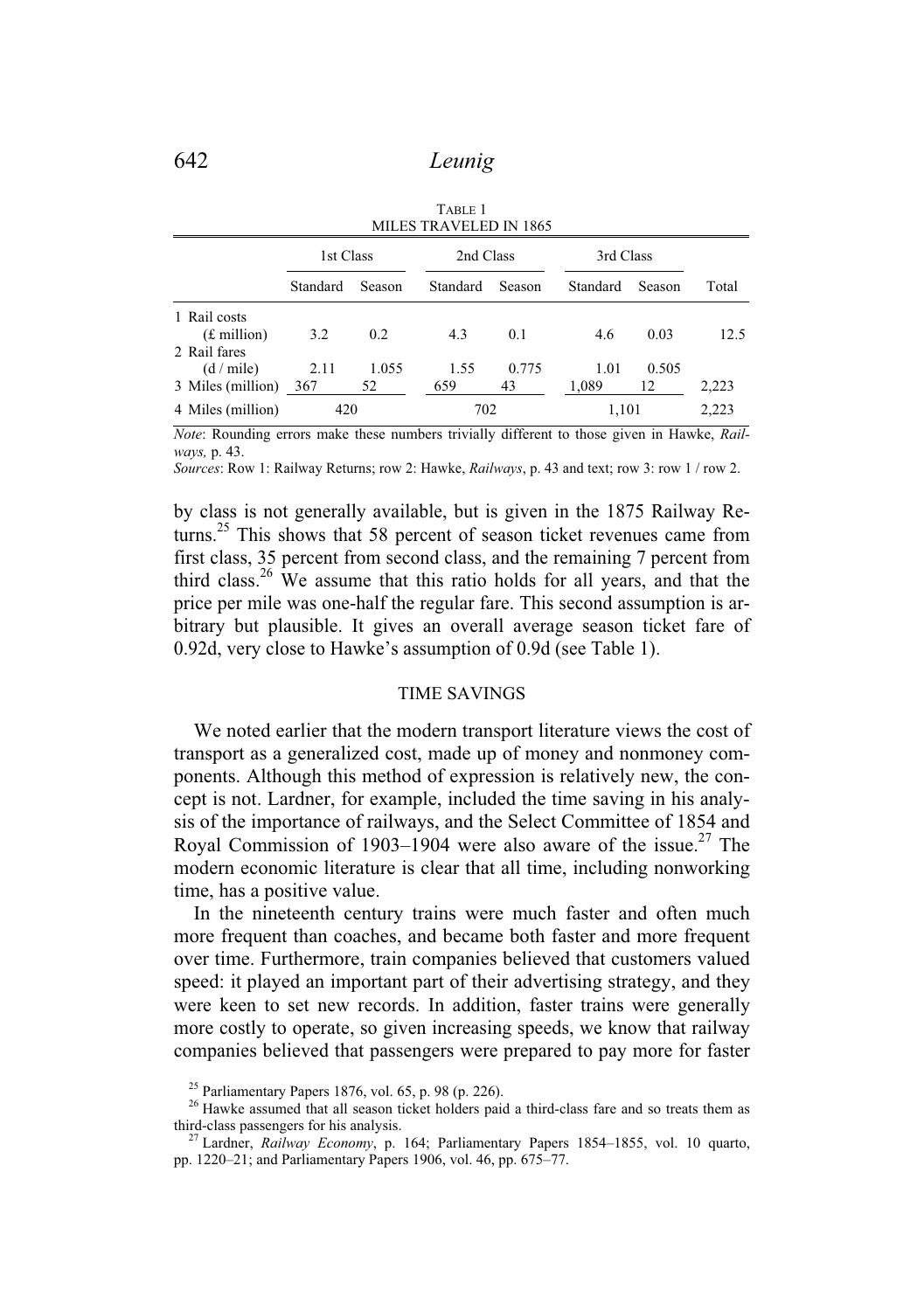travel. This would also fit with the finding that Britain had faster trains than elsewhere in Europe: as the richest country, British people were rationally prepared to pay more to save a given amount of time, and train companies catered for their needs accordingly.28 In addition, the fastest trains within Britain often required the purchase of an express ticket, demonstrating a willingness on the part of travelers to pay to save time.

 There were two contemporaneous estimates of the value of faster travel in Victorian Britain. Lardner argued that in 1848 coaches traveled at 7.5 mph and trains at 25 mph. With 170 million passenger miles the time saved amounted to just under 16 million hours, which at Lardner's value of time of 6d per hour implies a saving of  $\text{\pounds}0.4$  million.<sup>29</sup> Chambers' Journal, discussing the railways in 1854, was more optimistic, arguing that 111 million passenger hours were saved, which, even at a lower value of time of 4.5d per hour, gave a saving of £2 million.<sup>30</sup> In addition, in his "high estimate" of social savings for 1865, Gourvish includes £1 million for the value of time saved in 1865, whereas James Foreman-Peck notes simply that "it should be" included.<sup>31</sup>

 In order to value the time saved, we first calculate average travel speeds by rail and prerail methods, from which we calculate the number of hours saved. We do this using both the actual journey time itself, and including an allowance for the lag when the train (or coach) does not depart at the traveler's preferred time. We then assess the value of one hour of time saved, and use that to calculate the value of total time saved.

## *Train Speeds*

Although we know that trains were faster than coaches, and that train speeds increased over time, there has been no systematic study of average train speeds. That is not to say that we know nothing—Ernest Foxwell and Thomas Farrer, for example, give good data on the number and speed of express trains between 1871 and 1888—but nevertheless our knowledge is surprisingly weak given the extent of the railway literature.<sup>32</sup> Thankfully, the surviving railway timetables mean that we are in

<sup>32</sup> Foxwell and Farrer, *Express Trains*, pp. 66–69. Thus, for example, Bagwell's generally authoritative book makes no mention of railway speeds prior to 1914 (Bagwell, *Transport Revolution*), Ville simply writes of "substantial improvements in speeds." Ville, "Transport," p. 307; whereas Thomas notes only that "Locomotives roared through the countryside at speeds of up to 40 miles per hour," Thomas, "Service Sector," p. 102.

<sup>&</sup>lt;sup>28</sup> Foxwell and Farrer, *Express Trains*, pp. 66, 163–79.<br><sup>29</sup> Lardner, *Railway Economy*, p. 164.<br><sup>30</sup> Quoted in Simmons, *Victorian Railway*, p. 373.<br><sup>31</sup> He assumes coach and rail speeds of 10 and 30 mph respectively, to the time of 20 percent of passengers, that is, 445.69m passenger miles, with time valued at 8d per hour. Gourvish, *Railways*, p. 59. Foreman-Peck, *New Perspectives*.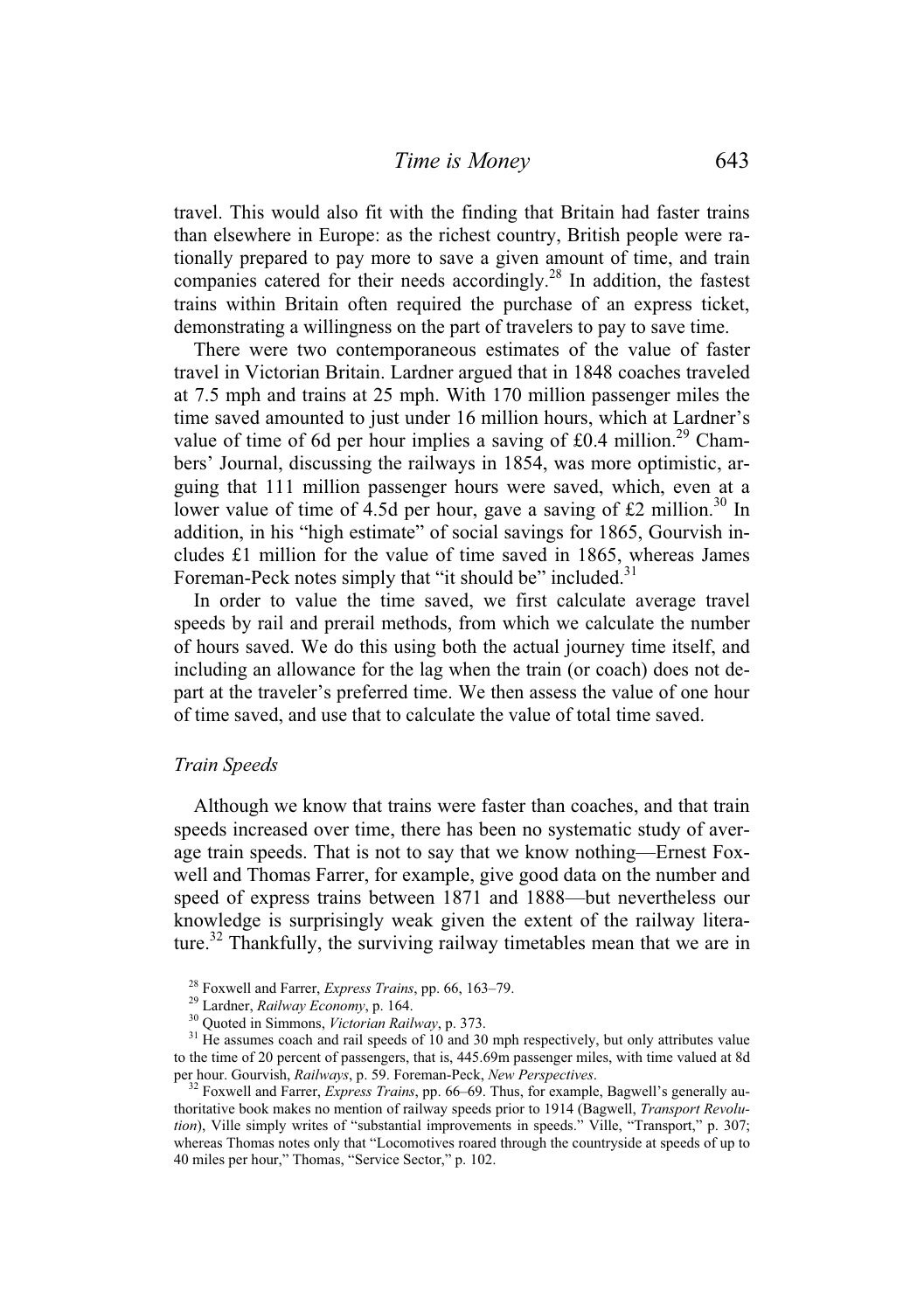a good position to calculate the speed of any given train journey. Bradshaw's Railway Timetables, published monthly, give the scheduled time of departure and arrival for every train in the United Kingdom, and Alan Bates's *Directory of Stage Coach Services* does the same for coaches in  $1836<sup>33</sup>$  It is obviously not practical to computerize every journey, and nor, having done so, would we be able to allocate passengers to each journey with any degree of accuracy. Instead we construct two samples, consisting of 50 "important" and 222 "minor" journeys respectively.<sup>34</sup>

The important routes are defined by the likely traffic on them.<sup>35</sup> These include the obvious intercity pairs, such as London to Birmingham, but also many shorter but high density routes, such as London to Reading and Manchester to Oldham.<sup>36</sup> For these 50 routes we computerized every journey on each route in 1836, 1850, 1870, 1887, and 1910. The timetables give the time of every journey during the day, but simply averaging these would overstate the average time taken, because people will not take an earlier train if it will be overtaken en route by a later-leaving, but faster-traveling, service.<sup>37</sup> We eliminate trains and coaches that were overtaken, which leaves 342 "useful" coach journeys for 1836, and an average of 884 "useful" train journeys for each of the four railway benchmark years. We average the times taken by these trains on each route, and then average across routes to find the overall average for that year.38 We calculate miles per hour by dividing the

 $35$  We ranked journeys by the product of the population of the two places, divided by the distance. This captures two intuitions: that more journeys will be made when there are more people in the two places (the benefit of travel increases), but that there are likely to be fewer journeys if the distance is long (the cost of travel increases). In effect this model assumes that people travel to meet other people, rather than to visit a scenic place, such as the seaside, and has the charac-<br>teristics of a gravity equation. teristics of a gravity equation.<br> $36$  A full list is given in the Appendix.

- 
- $37$  For tractability we limit ourselves to weekday trains.

<sup>38</sup> Rather than using a simple average for each route, we follow best practice and use a "twinpeak" weighted average, that is, we assume more people wish to travel at peak times than at offpeak times, and give higher weight to trains at those times in calculating the average speeds on each route in each benchmark year. We experimented with many different weightings, including uniform demand over the 24 hour period. Contrary to expectations, the pattern of demand does not alter the results by more than a few minutes, and does not alter the final social savings results. Both coaches and trains were sufficiently frequent, and uniform enough in speed, that the precise allocation of passengers to individual trains is of no great importance. Route speeds are averaged in proportion to the route's importance, as defined by the likely traffic on the route. We assume any passenger could have traveled on any train. In reality this was not the case in

 $33$  Of course, neither trains nor coaches would always have operated precisely to their timetables, but it seems more likely that punctuality was better on the railways than on coaches, and that punctuality improved over time. Thus although timetables will overstate the true speeds, the effect is likely to be small and declining over time. Bradshaw, "Bradshaw's"; and Bates, Directory.

<sup>&</sup>lt;sup>4</sup> Sample size was determined to generate stable results. Thus, for example, the additional of journeys 45–50 did not alter our speed estimates; similarly, restricting our minor journeys sample to looking only at places with a population of over 15,000 does not alter our estimates. This gives us confidence that our sample generates accurate results.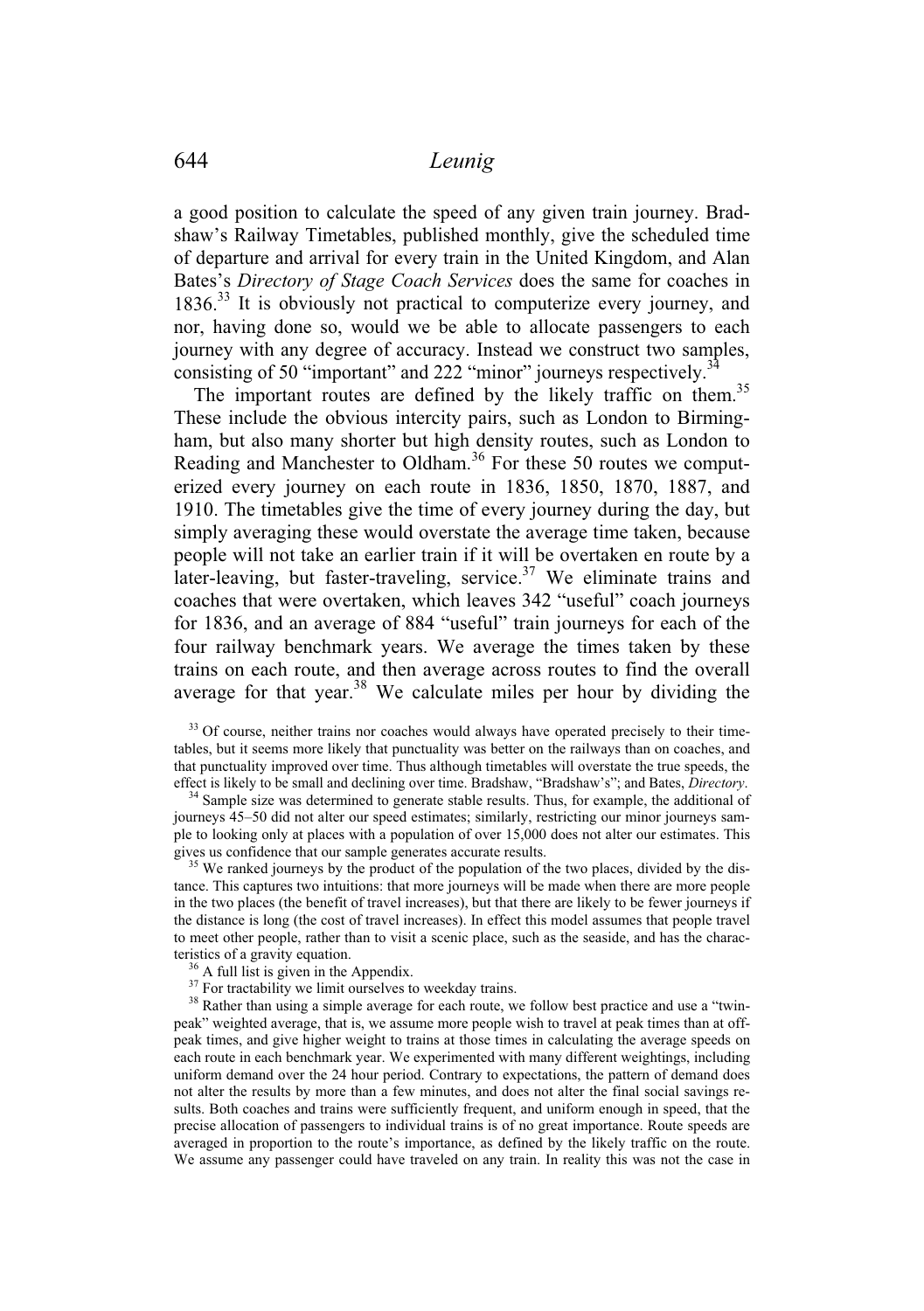"crow flies" mileage between the two towns by the time taken. We use "crow flies" rather than "track" or "road" miles because this is what matters to travelers. This also has the useful property that the construction of a shorter line, on which trains travel at the same speed, counts as an increase in speed.<sup>39</sup> As a rule of thumb, track mile speeds exceed crow flies speeds by around 15 percent.

 Speeds on important routes were higher than on more minor routes. To find the speeds on minor routes we took a simple average of the speed of the first train after 7AM into each of the 222 towns with a population over 12,500 in 1901, in each of our four railway benchmark years.<sup>40</sup> We do not know the times of coaches on these routes, so we simply assume that they traveled at the same speed as coaches on primary routes. This is generous towards coaches, because both the quality of roads and reduced competition on minor routes would have reduced coaching speeds. We average the speeds on important and minor journeys to find the overall average speed for each of our benchmark years.41 The results are given in Table 2. The equivalent speeds for coaches are 7.8 mph,  $42$  and for walking we use a value of 2.5 mph, the highest figure recommended by the Ramblers' Association for estimating journey speeds.43 This is a relatively generous figure, because it only applies to adults walking on level or downhill routes, and is a route-miles speed, not a crow flies speed. It would certainly be possible to make a good case for, say, a crow flies speed of 2 mph.

 $\overline{a}$ 

the early years, when not all trains had third-class carriages. This bias is small, because only a small proportion of passengers traveled in third class in the early years.

<sup>&</sup>lt;sup>39</sup> Thus, for example, the Great Western Railway shortened routes from London to South Wales and the West by building new cuttings through hills it previous detoured around. As such, it lost its nickname of the "Great Way Round." Cain, "Railways," p. 93.

 $40$  Journeys over two hours were excluded, and the remainder varied from the very short (Glossop to Dinting, 1 km) to the rather long (Peterborough to Doncaster 120 km), the average was 28 km. The towns are listed in the Appendix.

 $41$  We give important journeys a weighting of 52 percent. This is based on working out the implicit demand for travel between each of the 185 towns and each of the other 36,000 settlements in Britain listed in the Ordnance Survey Gazetteer, according to the earlier formula that implicit demand equals the product of populations divided by the distance, with a minimum distance of 5 km. Of total implicit demand, we assume that the average speed for important journeys holds only for those journeys themselves, with other journeys over 120 km being proxied by the simple average of important and minor journeys speeds, and all other journeys under 120 km by the minor journey speed. It is possible to argue for different weights, but given the numbers it is hard to see the overall average presented here being wrong by more than two or

<sup>&</sup>lt;sup>42</sup> Bates, *Directory*, important routes.<br><sup>43</sup> http://www.ramblers.org.uk/info/practical/navigation.html#Planning. The recommendation is three to four km per hour, we use four km. Summerhill uses three km per hour, but it seems likely that walking speeds were higher in England and Wales owing to better quality roads and higher nutritional standards. Summerhill, "Big Social Savings," p. 85.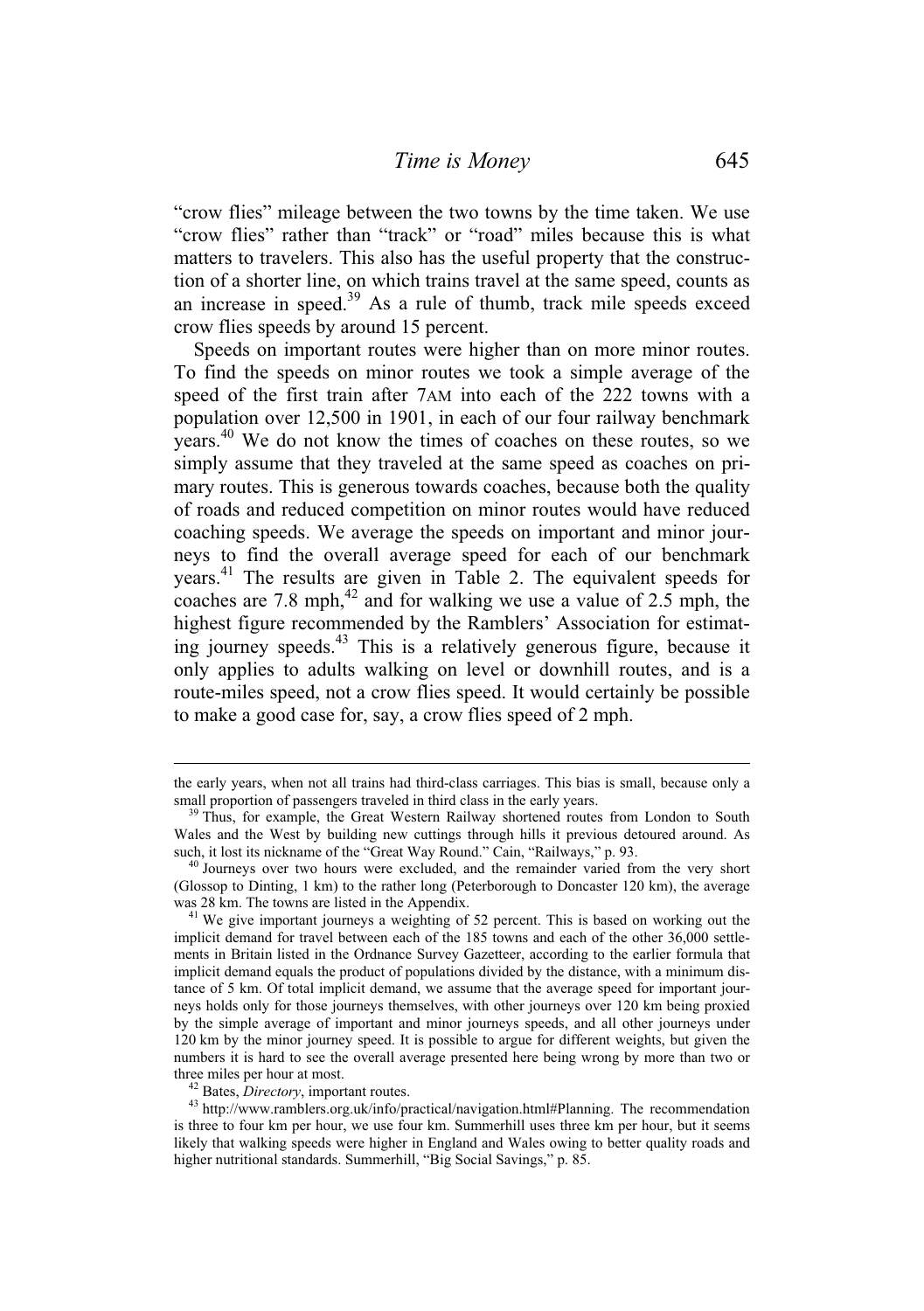|      | <b>Important Journeys</b> | Minor Journeys | All Journeys |
|------|---------------------------|----------------|--------------|
| 1850 | 22.7                      | 17.8           | 20.1         |
| 1870 | 28.4                      | 18.4           | 23.2         |
| 1887 | 32.8                      | 18.9           | 25.6         |
| 1910 | 36.9                      | 20.4           | 28.3         |

TABLE 2 "IN-TRAIN" TRAIN SPEEDS AT DIFFERENT DATES, CROW FLIES MILES PER HOUR

*Source*: Bradshaw's Railway Directories.

 Table 2 shows that train speeds on important routes were considerably higher than on minor ones, and grew more quickly over time. Minor journeys generally stopped at more stations en route, which limited the potential for cutting journey times. Overall, a rise in speeds from 7.8 and 2.5 mph in the prerailway era to 20 and then later to 28 mph in the railway era represents a major improvement in quality for consumers. Table 3 sets out the number of hours saved.

 Railways were much faster than the alternatives. The time needed to travel fell by over eighty percent, to 99 million hours. It is worth emphasizing that this figure is robust. Were trains to have been 10 percent slower, the overall time saved would fall by under 2.5 percent. In contrast, were William Summerhill's assumption that walkers would have averaged 2 miles per hour, rather than 2.5, to be accurate, the number of hours saved would increase by more than 20 percent, to 595 million hours. As we have noted, our assumption of 2.5 miles per hour is the highest plausible average and as such the number of hours saved is almost certainly too low rather than too high. The vast majority—over three-quarters—of time saved was saved by third-class travelers, both because they represented the largest single category of traveler, and because their alternative methods of transport—walking, or wagons moving at walking pace—were very slow. As with all social savings numbers, we need to be careful as to how these figures are used. Just as Hawke's social saving figure of £48 million did not mean that society spent £48 million less on transport in 1865 than at some previous date, neither does Table 3 mean that 485 million hours were actually saved. Rather, it tells us that to make the journeys made by rail, without the railways, would have taken an additional 485 million hours.

## *Service Frequency*

 We know that trains were more frequent than coaches, and that people value frequency, because it reduces the overall journey time. Contemporaries appreciated this. Thus Mr. Edward Bury, superintendent of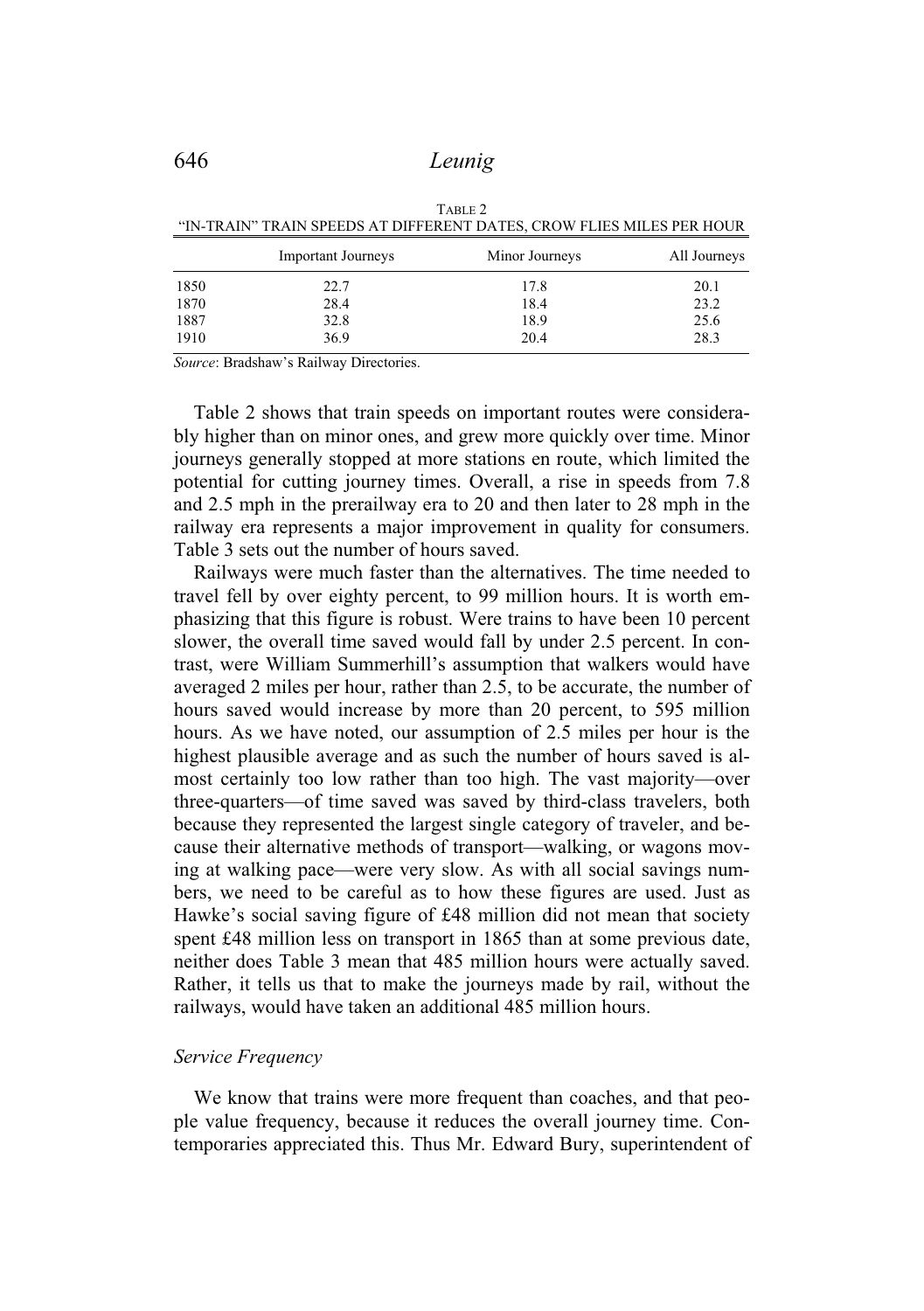| TIME SAVINGS IN 1865           |           |           |           |       |  |
|--------------------------------|-----------|-----------|-----------|-------|--|
|                                | 1st Class | 2nd Class | 3rd Class | Total |  |
| 1 Miles (million)              | 420       | 702       | 1,101     | 2,223 |  |
| 2 Prerail speed (mph)          | 7.8       | 7.8       | 2.5       |       |  |
| 3 Prerail time (million hours) | 54        | 90        | 440       | 584   |  |
| 4 Rail speed (mph)             | 22.4      | 22.4      | 22.4      |       |  |
| 5 Rail time (million hours)    | 19        | 31        | 49        | 99    |  |
| 6 Time saved (million hours)   | 35        | 59        | 391       | 485   |  |

TABLE 3

*Sources*: Row 1: table 1; row 2: see text; row 3: row 1 / row 2; row 4: table 2, by interpolation; row 5: row 1 / row 4; row 6: row 3 – row 5

locomotive power on the London and Birmingham Railway, told the 1840 Committee on Railways that "The great advantage to the public will be, in not having a single train per day carrying all the passengers that go, but in having a multiplicity of trains throughout the day," adding later in his evidence that "I think the public would not have the convenience the railway ought to give them, unless there were frequent trains."44 Competing coaches, in contrast, often departed at similar times to each other, so that passengers wanting to leave at other times would have faced long waits. This was particularly true for longer journeys. Thus, for example, all London to Leeds and London to Liverpool services departed in the afternoon, whereas the six coaches to Manchester all went either first thing in the morning, or in the early evening, with no departures between 8.30AM and 5.30PM, or after 7.45PM.<sup>45</sup> That said, passengers could choose their departure times for two modes of travel: walking, and traveling in a private chaise.

 We model the effects of changing frequencies. For very frequent services (say, six per hour or more), the evidence is that people turn up randomly, and catch the next available service. In this case average waiting time (half the service interval) can simply be added to the journey time. When frequencies decrease, people cease to arrive at the station randomly. Although this means that average waiting times at the station do not increase much as frequencies decline, passengers do incur disutility because the train does not go at the time that they would like it to, forcing them to remain in one place when they would by definition rather be in another. They can use the time in the original place, but it is worth less to them than that time would be at their destination. The transport economics literature converts the nominal waiting time (the time between preferred and the actual departure time), into what is

<sup>44</sup> Parliamentary Papers 1840, vol. 13 p. 112 (306), paragraph 2,327, p. 115, (309), paragraph 2,392. 45 Bates, *Directory*, pp. 30, 32, 34–36.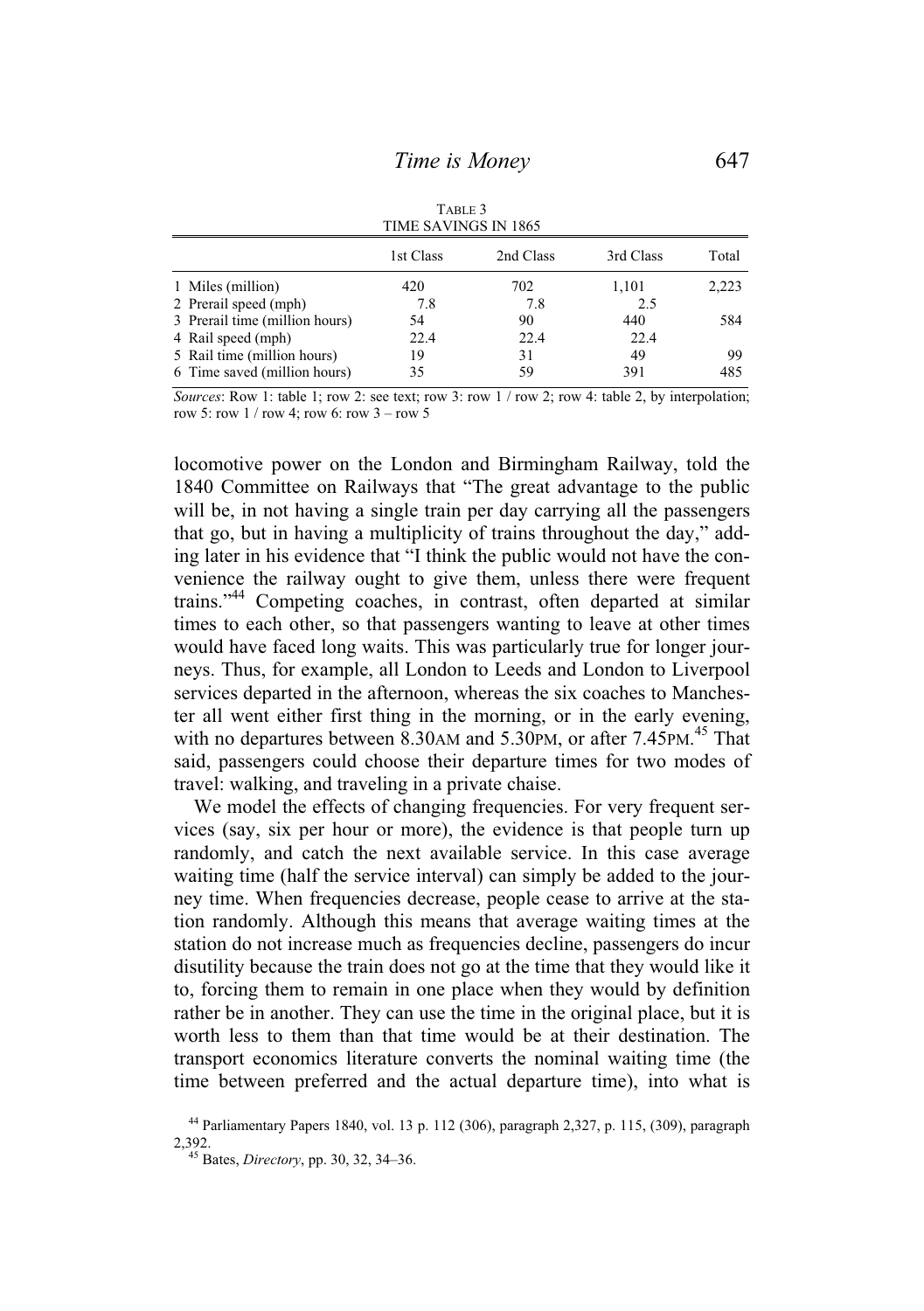termed "in-vehicle time" (IVT) equivalent minutes. This is the additional in-vehicle time assessed as having equal disutility to the delay in leaving. Waits of up to ten minutes are simply added onto the journey time, but (nominal) waits of over ten minutes are valued less highly, because the person can do something in their place of departure.

 Mark Wardman reports that current U.K. practice is to convert nominal waiting times into in-vehicle equivalent times by multiplying the former by one for times up to ten minutes, and by 0.8, 0.55, and 0.43 for half-hourly, hourly and two-hourly services.<sup>46</sup> There is no best practice for the value of very long gaps between services, so we use an arbitrary but plausible value of 0.1 for 12-hourly gaps. We then convert these observations into a smooth series.<sup>47</sup> This tells us that a departure 30 minutes after the passenger would like to leave has the same disutility as one that departs at exactly the preferred time, but takes 23 minutes longer. Similarly a one hour gap is equivalent to a 35 minute longer journey, a two hour gap to 51 minutes, and a 12 hour gap to 82 minutes. The falling marginal cost reflects the fact that the longer you have, the better you are able to deploy your time usefully, and so the marginal disutility is lower.

 There were almost four times as many useful services on important routes in 1910 as in 1836 or 1850, but there were still sufficient coach and train services in the earlier years that increasing frequencies did not radically alter the pattern of overall improvement given by the invehicle speeds themselves. The same is true for trains on minor journeys. As we noted earlier, we recorded details of the first train to arrive after 7AM in each town, and so the wait after 7AM can reasonably be taken as a measure of the nominal waiting time. This falls from 74 to 53 minutes between 1850 and 1910, or 34 to 30 IVT equivalent minutes—a trivial improvement. The hardest calculation to make is the fall in waiting times from coaches to the initial trains, because we have virtually no information about coaches on minor journeys. That said, the issue is second order, as only second-class passengers are assumed to travel by coach. If we assume one coach per day on minor routes the average nominal wait would be 12 hours, equivalent to 82 IVT minutes, which reduces the average speed from 7.8 mph to 5.6 mph. In contrast we assume that both private coaches and walkers did not have to wait at all: both could set out at a time of their choosing. The full results are given

<sup>46</sup> Wardman, "Public Transport," paragraph 2.5.

 $47$  We regress these conversion factor onto time and log time, to get the result that the conversion factor equals 1.58 + 0.0002*time* – 0.57*logtime*. This predicts values of 0.99, 0.75, 0.58, 0.43 and 0.1 for gaps of 11, 30, 60, 120 and 1,440 minutes, very close to the values given by Wardman.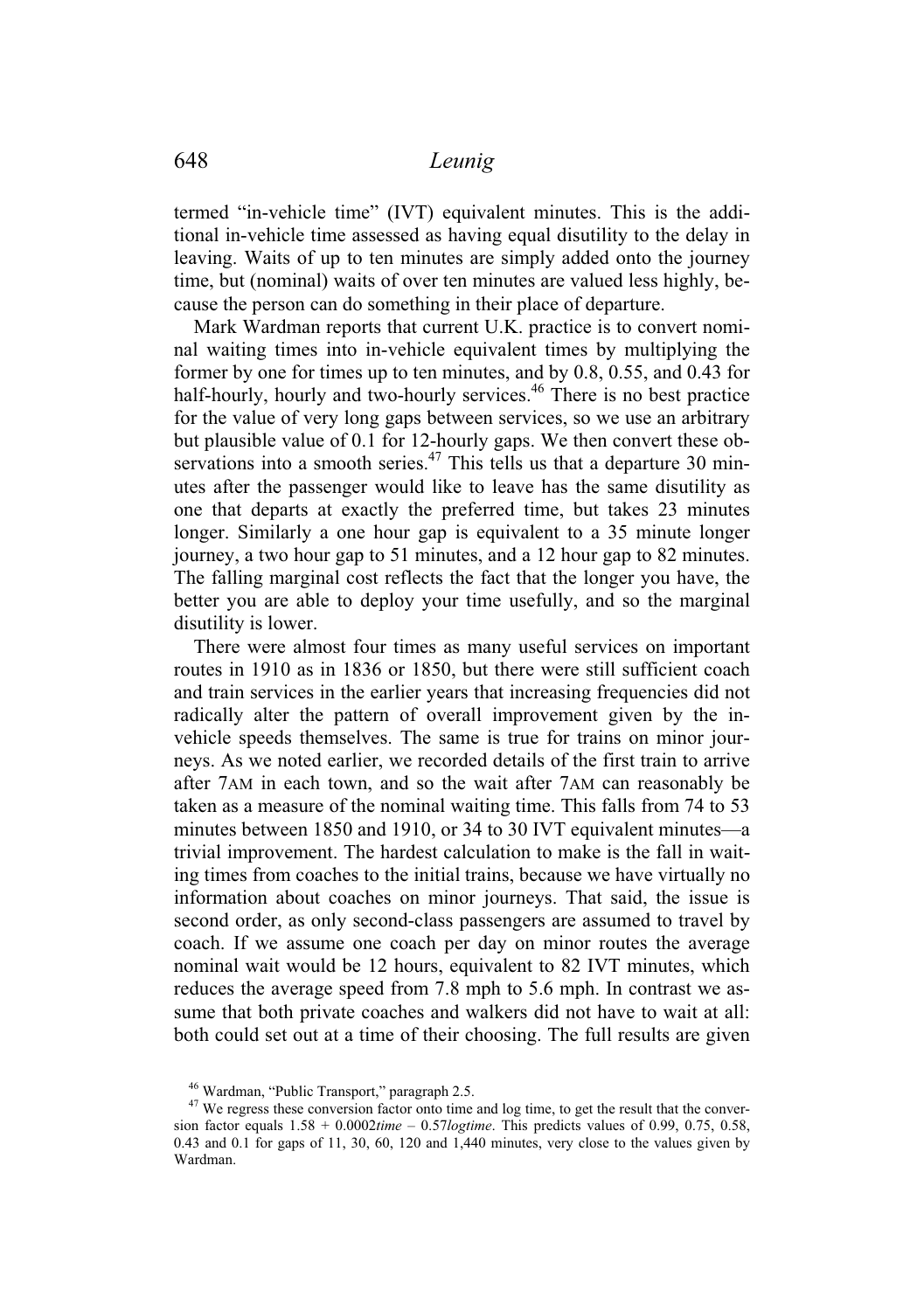TABLE 4 TRAIN SPEEDS AT DIFFERENT DATES, CROW FLIES MILES PER HOUR, INCLUDING ALLOWANCE FOR WAITING

|      | <b>Important Journeys</b> | Minor Journeys | All Journeys |
|------|---------------------------|----------------|--------------|
| 1850 | 19.4                      | 11.1           | 15.1         |
| 1870 | 24.2                      | 11.2           | 17.4         |
| 1887 | 28.2                      | 11.7           | 19.6         |
| 1910 | 32.0                      | 13.0           | 22.1         |

*Notes*. The equivalent speeds on all journeys are 7.8mph for chaises, 5.6mph for coaches, and 2.5mph for walking.

*Source*: Bradshaw's Railway Directories.

in Table 4, and comparing Tables 2 and 4 shows that including frequency does not alter the pattern of change over time in any meaningful way.

 Again, combining our data for miles traveled with the speed data in Table 4 allows us to calculate the number of hours saved, including an allowance for waiting (see Table 5). Including frequency in the analysis proves to have little effect, with an overall time saving different by under 1 percent. This is caused by two factors. First, the delay to second-class passengers in waiting for the relatively infrequent stage coach was sufficient to offset the delays for first- and third-class passengers waiting for the train. Second, Britain was already a remarkably developed economy prior to the railway. Stage coach services were particularly extensive on core routes, but were also well established on relatively minor cross country journeys. Bates records regular, usually daily, services on 786 different routes excluding those that started or ended in London.<sup>48</sup> The finding that the British transport system was well developed in the prerailway era fits with recent work by Dan Bogart, which looks at the significance of turnpike trusts in speeding up coach journeys.49 It is also in keeping with recent work by Nicholas Crafts and Abay Mulatu, which finds that British railways did not lead to a geographical relocation of production: previous transport had been sufficiently good to allow industry to be located in economically efficient locations.<sup>50</sup> Because the figures for time saved are so similar, we limit ourselves to considering only in-vehicle time saved.

<sup>48</sup> Bates, *Directory*, pp. 85–138. 49 Bogart, "Tunpike Trusts."

<sup>&</sup>lt;sup>50</sup> Crafts and Mulatu, "Location."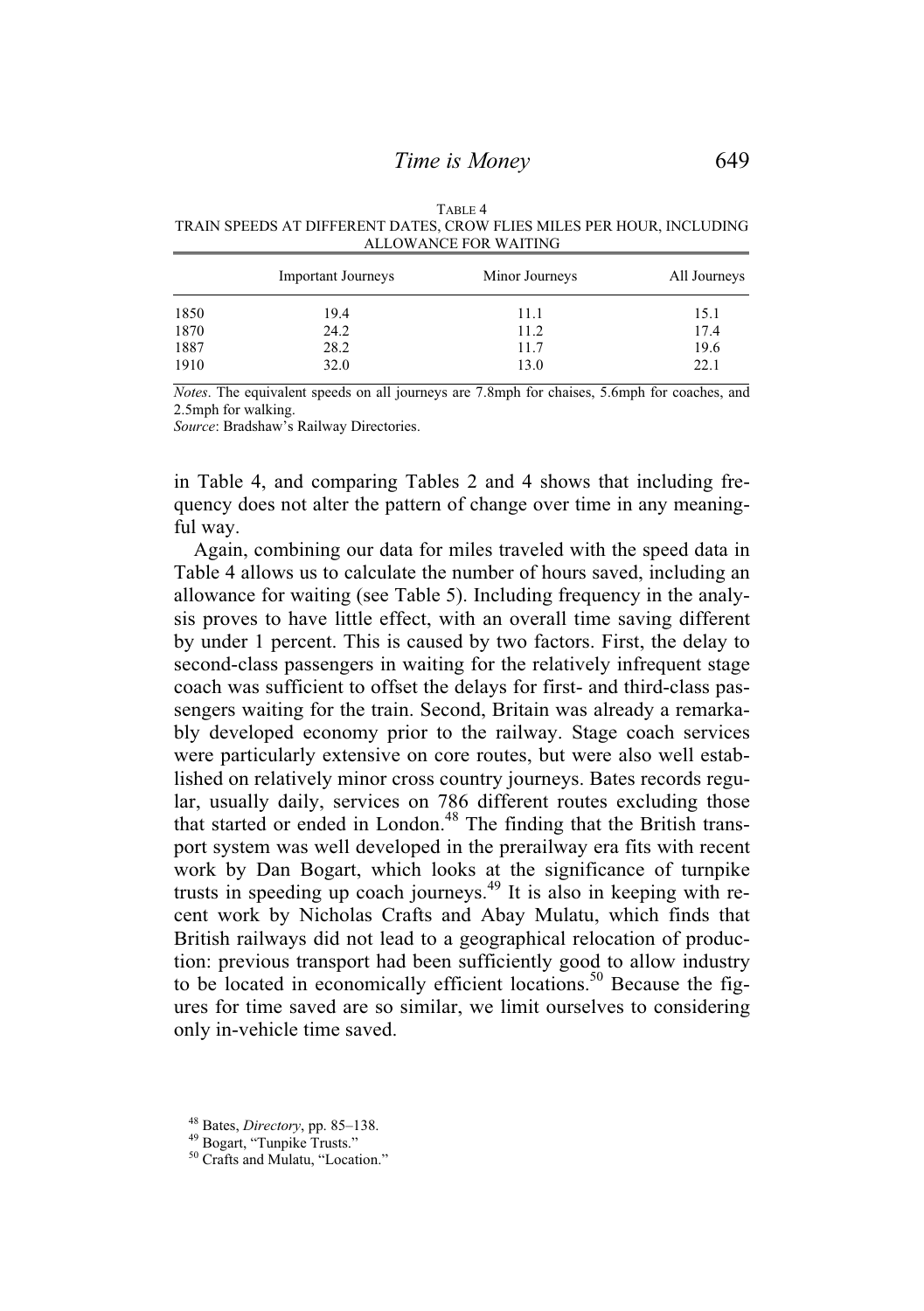| TIME SAVINGS IN 1805, INCLUDING THE EFFECTS OF FREQUENCY |           |           |           |       |  |  |
|----------------------------------------------------------|-----------|-----------|-----------|-------|--|--|
|                                                          | 1st Class | 2nd Class | 3rd Class | Total |  |  |
| 1 Miles (million)                                        | 420       | 702       | 1,101     | 2,223 |  |  |
| 2 Prerail speed (mph)                                    | 7.8       | 5.6       | 2.5       |       |  |  |
| 3 Prerail time (million hours)                           | 54        | 125       | 440       | 620   |  |  |
| 4 Rail speed (mph)                                       | 16.9      | 16.9      | 16.9      |       |  |  |
| 5 Rail time (million hours)                              | 25        | 42        | 65        | 132   |  |  |
| 6 Time saved (million hours)                             | 29        | 84        | 375       | 488   |  |  |

TABLE 5 TIME SAVINGS IN 1965, INCLUDING THE EFFECTS OF FREQUENCY

*Notes*: These results are robust to any plausible change in rail speeds, but upwardly sensitive to any downward revision to walking speeds.

*Sources:* Row 1: Table 1; row 2: see text; row 3: row 1 / row 2; row 4: Table 2 and text; row 5: row 1 / row 4; row 6: row 3 – row 5.

#### *The Value of Time Saved*

As we noted earlier, the value of time saved during working hours is taken as the gross wage rate.<sup>51</sup> For 1867 Edwin Chadwick estimated that the average wage of a third-class passenger was 6.5d per hour.<sup>52</sup> This is around twice Charles Feinstein's estimate of average working-class earnings for men and women at this date, reflecting that fact that even third-class rail travel was relatively expensive and travelers correspondingly more affluent than average. The average member of the working class could afford to travel a little over three miles for one hour's wages, approximately one-tenth of the distance that a modern typical British worker could travel for the same effort.<sup>53</sup> In keeping with the modern literature, we assume people who traveled in premium classes (in this case first- and second-class travel) were affluent, and value their time at 16.8d per hour, which, when indexed via the Feinstein wage series, equates to £250 per 2,300 hour year in 1911, a decent but not spectacular wage. $54$ 

 The next issue is the proportion of people traveling during work time, and the proportion of commuting and leisure travel. As we noted earlier, those traveling on business should have their time proxied by wage costs, whereas those who were traveling in their own time should have

<sup>&</sup>lt;sup>51</sup> In modern studies it is necessary to include overhead costs, but there were no payroll taxes and few employer-funded benefits in the nineteenth century, so overhead costs would have been small enough for us to disregard them without any significant loss of precision.

<sup>&</sup>lt;sup>52</sup> Edwin Chadwick, Parliamentary Papers: Report from Commissioners: Railways, 1867, vol. 38, part 1, p. 838, paragraph 17,181.

Average earnings for both sexes. Feinstein, "New Estimates," p. 604. In that this figure is for the United Kingdom, it understates wages in England and Wales, although the margin of error will be small. 1882–1912 using Feinstein, "Changes," appendix 24, p. 264; and 1843 to 1882

<sup>&</sup>lt;sup>54</sup> This is the average salary of those in Census class V, Merchants etc., using information from Routh, and assuming that commercial travelers earned £99 a year, Routh, *Occupation 1906–79*, p. 63.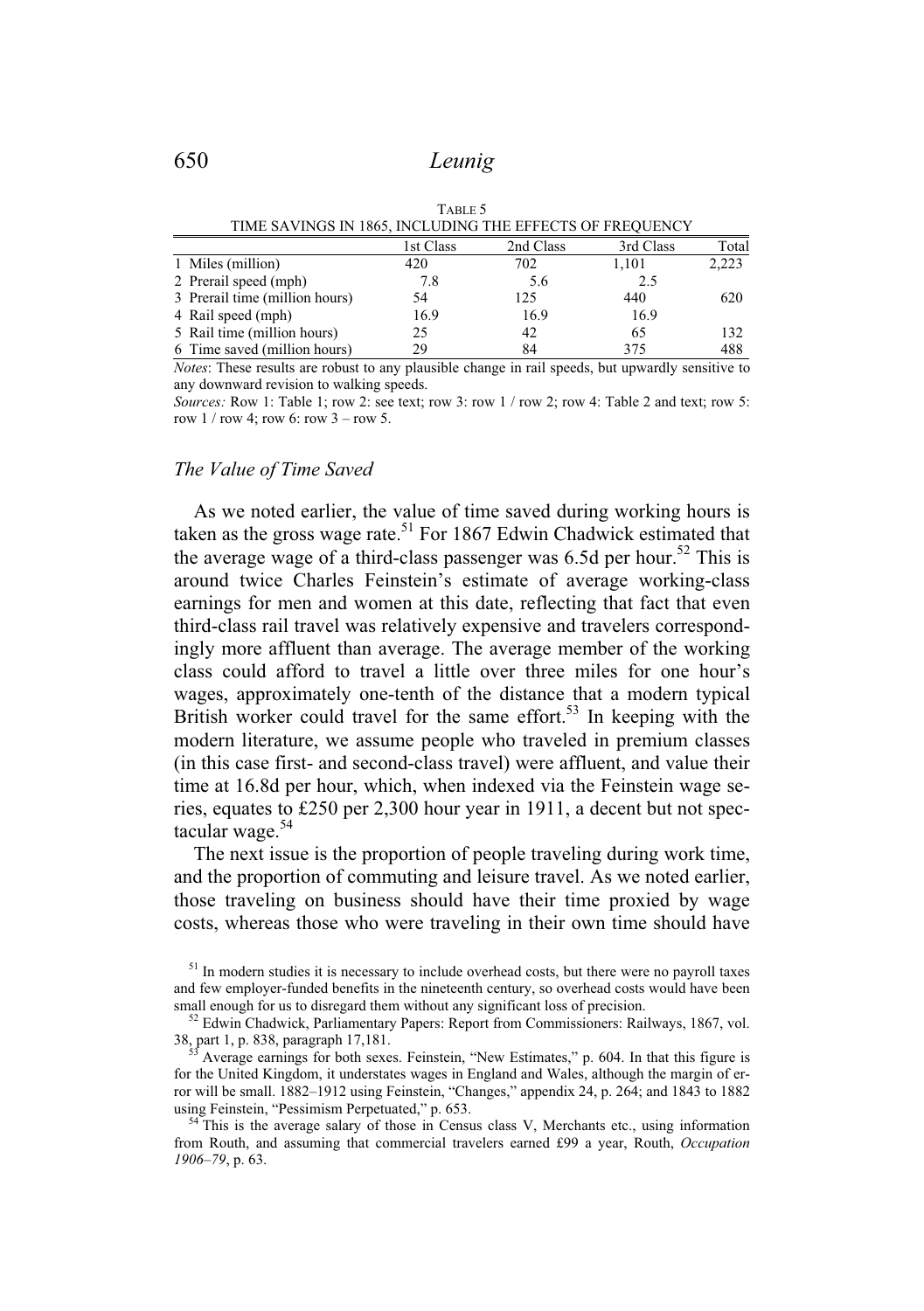| VALUING TIME SAVED IN 1865           |           |           |           |       |  |
|--------------------------------------|-----------|-----------|-----------|-------|--|
|                                      | 1st Class | 2nd Class | 3rd Class | Total |  |
| 1 Time saved (million hours)         | 35        | 59        | 391       | 485   |  |
| 2 Value of one working hour (d)      | 16.8      | 16.8      | 6.5       |       |  |
| 3 Value of time saved $(f.$ million) | 2.5       | 4.1       | 10.6      | 17.2  |  |
| 4 Value of one nonworking hour (d)   | 8.4       | 8.4       | 6.5       |       |  |
| 5 Value of time saved $(f.$ million) | 1.2       | 21        | 10.6      | 13.9  |  |

TABLE 6 VALUING TIME SAVED IN 1865

*Notes:* Row 1: Table 3: rows 2 and 4: see text; row 3: row  $1 \times$  row 2; row 5: row  $1 \times$  row 4.

their time valued at half their take-home wages if the time saved would otherwise have been spent in a train or carriage, and at their wage rate if the time saved would otherwise have been spent walking. We simply do not know what proportion of travelers in any class were traveling on business in 1865. The sensible way to proceed is to assume first that all travel was on business, and second that no travel was on business, and then to consider the plausible bounds within these extreme cases.

 Table 6 gives a range of figures from £14 million to £17 million depending on the proportion of premium class passenger traveling on business. It seems implausible to believe that—say—less than onequarter or more than three-quarters were traveling in work time. As such, the plausible bounds are £14.7 million—£16.3 million. Our central estimate—£15.5 million—simply assumes that half of those in premium classes were on business. It is possible to argue for other proportions traveling on business, but it would seem hard to imagine that this estimate is out by more than £1 million. Similarly, because we have good evidence for the average wage of those traveling by third class, it is only the wage that we assign to the premium-class passengers that is a source of possible error. Again, the size of any error is limited: were we to raise or lower that wage by as much as a third, the estimate of the value of time saved would change by only 10 percent. £15.5 million is a significant sum, and represents over 2 percent of GDP. Time savings clearly mattered.

#### MONETARY COSTS

 Table 7 sets out Hawke's estimates of the monetary savings that came from the railway's invention. He assesses the alternative cost of travel in 1865 at £60m, which gives a social saving of £48 million, or 5.8 percent of GDP.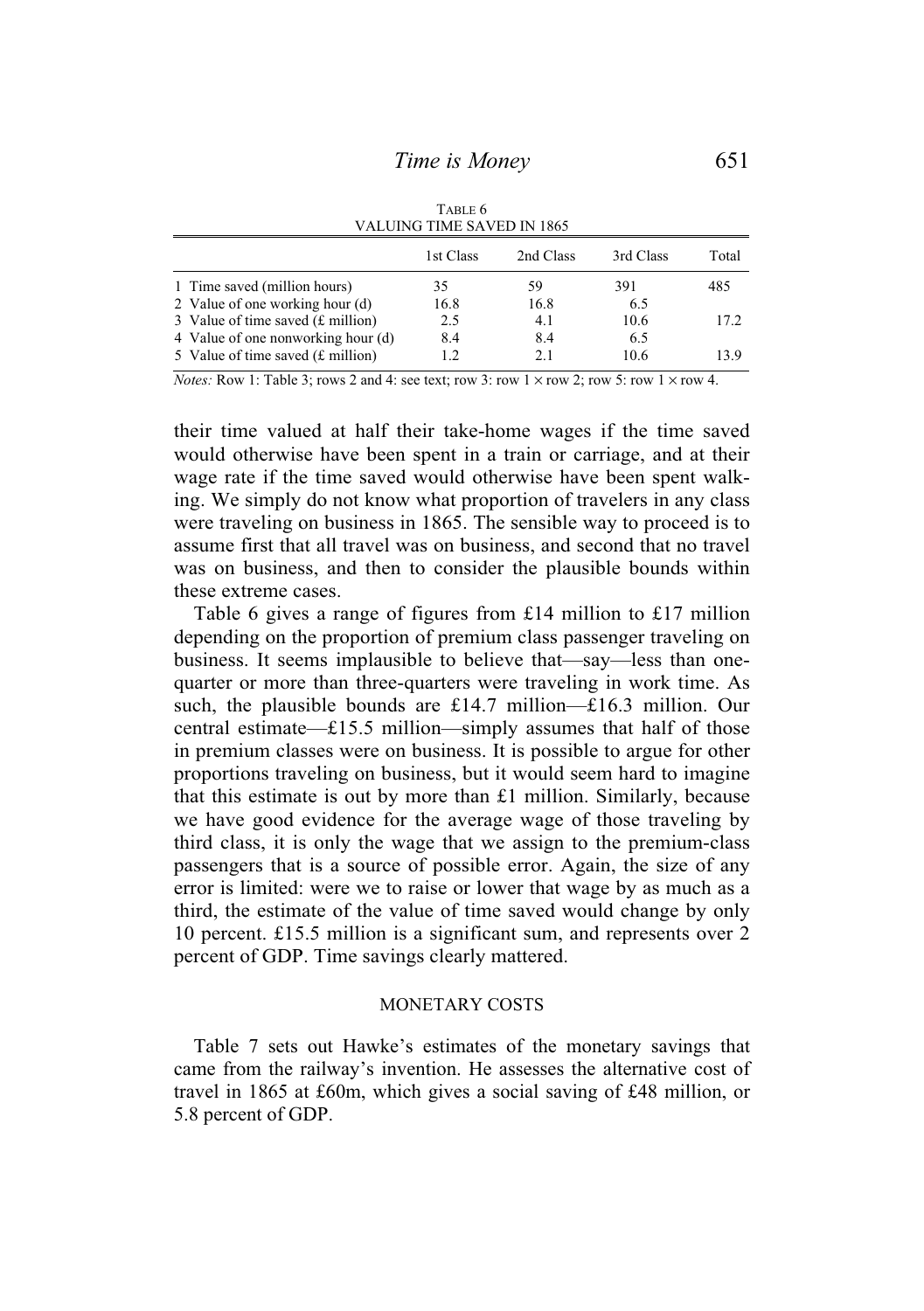|                                | 1st Class | 2nd Class      | 3rd Class | <b>Season</b> | Total |
|--------------------------------|-----------|----------------|-----------|---------------|-------|
| 1 Miles (million)              | 367       | 659            | 1.089     | 106           | 2.220 |
| 2 Rail fares $(d / mile)$      | 2.11      | 1.55           | 1.01      | 0.9           |       |
| 3 Rail costs $(f.$ million)    | 3.2       | 4.3            | 4.6       | 0.4           | 12.5  |
| 4 Prerail fares $(d / mile)$   | 24        | $\overline{4}$ | 2.5       | 2.5           |       |
| 5 Prerail costs $(f.$ million) | 36.7      | 11.0           | 11.3      | 1.1           | 60.1  |
| 6 Rail saving $(f$ million)    | 33.5      | 6.7            | 6.8       | 0.7           | 47.7  |

TABLE 7 SOCIAL SAVINGS: HAWKE'S 1865 ESTIMATES

*Note and Source*: rounding errors make these numbers trivially different to those given in Hawke *Railways*, pp. 43–44.

### *Revisions to Hawke's Money Social Savings*

 We make three revisions to the calculation of monetary social savings for 1865. First, we noted earlier that data from the Railway Returns allows us to allocate season ticket holders more accurately across classes.55 We assume, unlike Hawke, that first-class season ticket holders would have traveled as did other first-class ticket holders in the absence of railways. This seems more plausible than assuming that they would travel as did third-class ticket holders: even at half the standard first-class price per mile, a first-class season ticket was not cheap, and such a person must have been from the more affluent part of society. Ceteris paribus, this raises the social savings estimate, because it increases the number of counterfactual journeys estimated to have been made using post-chaise and inside coach seats.

Hawke reports coaching costs as 4d inside, and 2.5d outside, similar to figures given elsewhere.<sup>56</sup> He gives the cost of posting as 2s per person per mile, which cannot be correct. Fishlow drew attention to the very high—6:1—ratio between the cost of posting and the cost of traveling inside a carriage.<sup>57</sup> No other author suggests such a ratio, with Bagwell, for example, arguing that the cost of posting was "at least twice as expensive" as traveling inside a coach. The 2s cost, mentioned in the Royal Commission and elsewhere, is in fact for a post-chaise per mile, not per person per mile.<sup>58</sup> As a chaise could carry three or four

<sup>55</sup> Parliamentary Papers 1876, vol. 65, p. 98 (p. 226).

<sup>56</sup> Copeland, *Roads*, p. 93. As Gourvish has noted, Hawke mistakenly used the cost of inside, rather than outside, the coach for second-class rail travel in his table II.02 Lardner counterfactual, which overstates the social saving by a quarter. The number given in the text on page 44 is correct. Gourvish, *Railways*, p. 34; and Hawke, *Railways*, p. 44, table II.02. 57 Fishlow, "Railways," p. 76.

<sup>58</sup> Parliamentary Papers: Report from Commissioners: Railways, 1867, vol. 38, part 1, p. liii, paragraph 118. Charging per coach rather than per person is to be expected because the costs were essentially invariant in the number of passengers. This is generally clear from the context, but is made explicit in a 1761 advert in *The Ipswich Journal*, the 1802 accounts of a Suffolk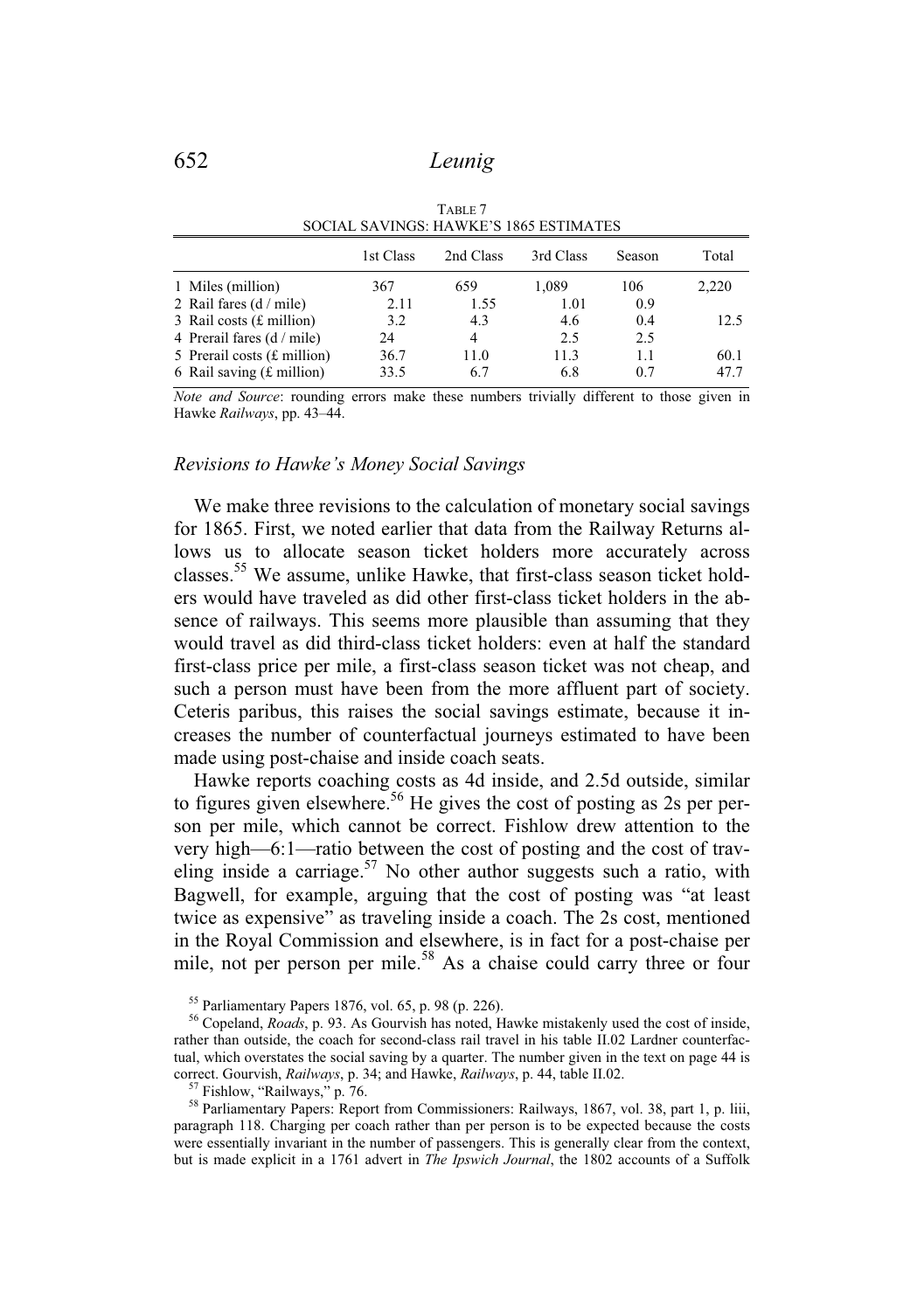people, the cost per mile was between 6d (four people in the chaise) and 2s (one person). $59$  There are two further reasons to believe that posting was on average cheaper than 2s per mile. First, the cost of posting varied in time and space, with many references to costs lower than 2s. Early-nineteenth-century editions of *The Times* include four references to the cost of hiring a chaise being 1s, eight to 1s 3d, and two to 1s 6d. There are no references to costs above this, although one reference notes that the cost had fallen to 1s 6d, implying that they had once been higher, and higher prices were perhaps less likely to be advertised.<sup>60</sup> In their evidence to the 1837 Committee on taxation, both Henry Gray and Thomas Cass argued that they would be able to provide posting at 1s per mile were the tax to be abolished.<sup>61</sup> Similarly, John Copeland reports various early-nineteenth-century advertisements for a post chaise and pair of horses at  $1s-1s$  6d per mile.<sup>62</sup> Although tolls may have been in addition, it is clear that some journeys could be done "post haste" for less than 2s per mile. Finally, it seems likely that the 2s included the cost of hiring a postillion to return the horses at the end of the stage, and the tolls on the horses on their return. Given that the average first-class rail journey was under 15 miles long in 1865, some journeys would have been short round trips for which it would have been cheaper, when traveling by chaise, to have retained the horses at the destination until return, rather than paying the postillion and tolls for the return legs. $63$ We have no reliable information as to how many people traveled in the typical chaise, but given that they could carry three and perhaps four people, and given that 2s appears to be towards the upper end of

 $\overline{a}$ 

postmaster, a 1793 article in *The Leicester Journal*, and the 1823 Best family account books, all quoted in Copeland, *Roads*, pp. 155–59. In addition, articles in *The Times* always refer to the cost of hiring a chaise and pair per mile, with no suggestion that this is per person per mile. See

references in note 28 59 Mr. Henry Gray, Chairman of the Association of the Postmasters, when interviewed on post horse duty, stated in answer to the question "How have you calculated how many passengers on an average you carry post, for each horse hired?—Two I should say, four is considered the average with a pair horse carriage," Parliamentary Papers 1837, vol. 20, p. 9 (305), para-

References to 1s: Issue 5400, 26 April 1802, p. 3, column C; issue 11570, 29 May, 1822, p. 3, column A, issue 11598, 01 July 1822, p. 3, column F, and issue 11822, 18 March 1823, p. 3, column D. References to 1s 3d: Issue 5198, 29 August 1801, p. 3, column A; issue 5202, 3 September 1801, p. 2, column C; issue 8343, 17 October 1814, p. 2, column D; issue 9450, 21 February 1815, p. 3, column G; issue 11152, 24 January 1821, p. 4, column A; issue 11217, 11 April 1821, p. 3, column A; issue 11822, 18 March 1823, p. 3, column D, and issue 11873, 16 May 1823, p. 4, column D. References to 1s 6d: Issue 7246, 1 January 1808, p. 3, column, B and issue 9008, 6 September 1813, p. 3, column E.<br>
<sup>61</sup> Parliamentary Papers 1837, vol. 20, p. 9 (305), paragraph 145, p. 11 (307), paragraph 178.<br>
<sup>62</sup> Copeland, *Roads*, p. 155, see also similar figures on pp. 156–60.

<sup>&</sup>lt;sup>63</sup> 369 million miles divided between 25,053,443 passengers, both from Railway Returns, Parliamentary Papers 1866, vol. 63, p. 36.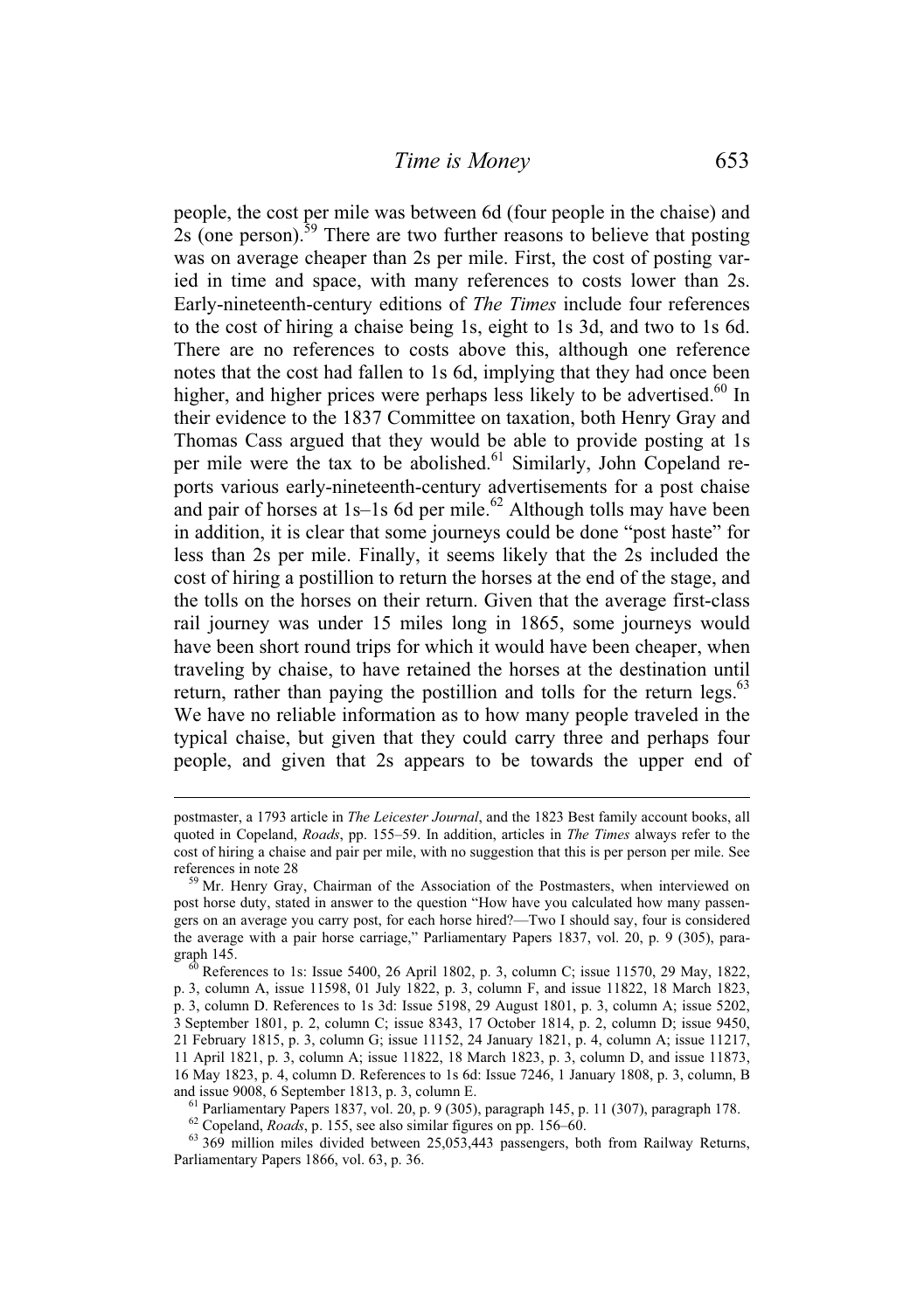|                                 | 1st Class | 2nd Class | 3rd Class | Total |  |
|---------------------------------|-----------|-----------|-----------|-------|--|
| 1 Miles (million)               | 420       | 702       | 1.101     | 2,223 |  |
| 2 Rail fares $(d / mile)$       | 1.98      | 1.50      | 1.00      |       |  |
| 3 Rail costs £ million          | 3.5       | 4.4       | 4.6       | 12.5  |  |
| 4 Prerail fares $(d / mile)$    | 10        | 4         | $\theta$  |       |  |
| 5 Prerail costs £ million       | 17.5      | 11.7      | $_{0}$    | 29.2  |  |
| 6 Rail saving $\pounds$ million | 14.0      | 7.3       | -4.6      | 16.7  |  |

TABLE 8 REVISED ESTIMATES OF 1865 MONETARY SOCIAL SAVINGS

*Notes:* Fares are the weighted average of standard and season ticket fares.

*Sources*: Rows 1–3: Table 1, row 4: see text; row 5: row 1  $\times$  row 4; row 6: row 5 – row 3.

the likely cost per chaise mile, an average cost of 10d per passenger mile seems reasonable.<sup>64</sup> This estimate—2.5 times the inside coach cost—is in keeping with Bagwell's statement that posting was "at least twice as expensive" as coaching. That statement also gives us plausible bounds for sensitivity analysis, namely 8–12d per passenger mile. Finally, as we noted earlier, we assume that third-class passengers would not, in the absence of the railways, have traveled by coach, but would instead have walked. Both of these last two changes reduce the social saving available from railways, by reducing the cost of the alternative counterfactual means of transport.

 Notwithstanding the ceteris paribus rise in the estimate of social savings from the better assignment of season ticket revenues, the figures given in Table 8 are much lower than those presented by Hawke. The skepticism of Baker and Fishlow proves to be well-founded.<sup>65</sup> Hawke's original estimates were criticized for their sensitivity to the cost of posting. That remains a potential criticism of these estimates too, albeit not to the same extent. Although 10d per passenger mile is a reasonable estimate, it would be possible to make a reasonable case for anything in the range 8–12d, although figures outside this range are less plausible. Moving to either extreme of this plausibility band would alter the monetary social saving by £3.5 million, or 20 percent. That is clearly a significant amount, but it should be noted that these are the extremes of the plausible ranges.

 As we now have a revised figure for the monetary saving, and a figure for the value of time saved, we can calculate the total social saving.

 $64$  Mr. Henry Gray, Chairman of the Association of the Postmasters, stated that four would be average, but because this is the maximum, it is hard to believe that this was also the average.<br>Parliamentary Papers 1837, vol. 20, p. 9 (305), paragraph 145.

 $65$  The 10d figure can also be applied to other estimates. Thus, for example, Gourvish's upperbound social saving falls from £128.2m to £62.1m, and from 22.9 percent to 12.6 percent of England and Wales GDP. Gourvish, *Railways*, p. 59.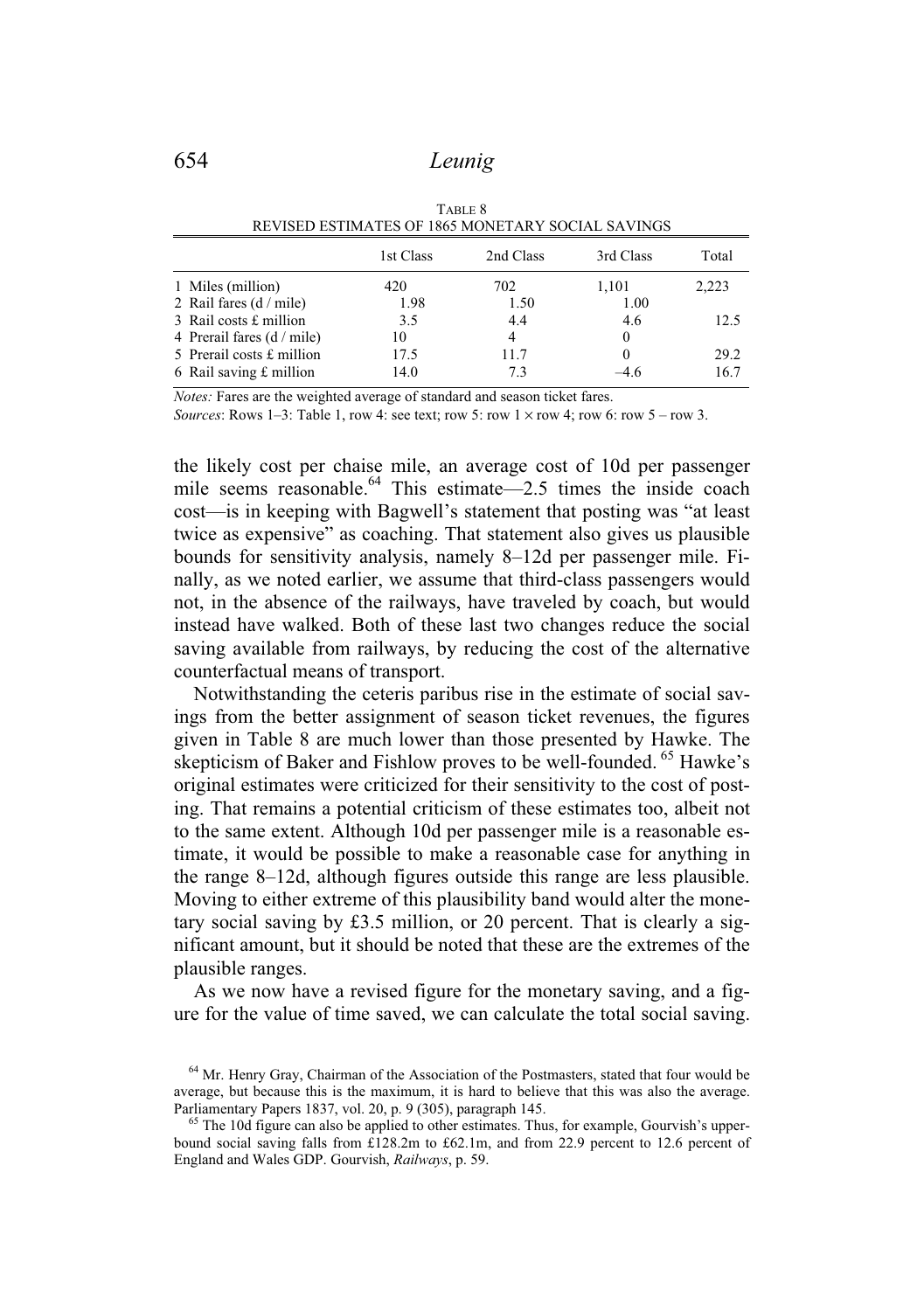| $\mathfrak{r}$ municipally          |           |           |           |       |                       |                       |
|-------------------------------------|-----------|-----------|-----------|-------|-----------------------|-----------------------|
|                                     | 1st Class | 2nd Class | 3rd Class | Total | $%$ E&W<br><b>GDP</b> | % Total TFP<br>Growth |
| 1 Hawke's social<br>saving          | 33.5      | 6.7       | 7.5       | 47.7  | 7.3                   |                       |
| 2 Value of time<br>saved            | 1.8       | 3.1       | 10.6      | 15.5  | 2.4                   | 8.3                   |
| 3 Revised monetary<br>social saving | 14.0      | 7.3       | $-4.6$    | 16.7  | 2.6                   | 9.7                   |
| 4 Revised total social<br>saving    | 15.9      | 10.4      | 6.0       | 32.2  | 5.0                   | 17.1                  |

TABLE 9 TIME AND MONEY SOCIAL SAVINGS FOR 1865 (£ million)

*Notes and Sources:* Row 1: Table 7; row 2, Table 6, assuming half of premium traffic was on business; Row 3, Table 8; Row 4: row  $2 + row 3$ , except column 8, where monetary saving is a percentage of "standard" TFP growth, whereas time and total saving are percentages of "augmented" TFP growth, that is including the value of time saved. Hawke's third class includes season tickets.

Hawke divides the social saving for railways in England and Wales by GDP for the United Kingdom. As Gourvish noted, this is inappropriate.66 In his recent work on British regional GDP, Crafts finds that in 1871 England and Wales accounted for 79 percent of U.K. GDP, a ratio that we assume holds for 1865, implying 1865 England and Wales GDP of £649 million. $67$ 

 Table 9 tells us that both the time and money savings were significant, and of approximately equal magnitude. Together they amount to 5 percent of England and Wales GDP, one-third lower than Hawke's estimate. For premium passengers the gains were primarily monetary: lower fares represent around 90 percent and 70 percent of the total gains to first- and second-class passengers respectively. For third-class passengers the picture is very different: their fares increased by £4.6 million, but they saved £10.6 million worth of time.

 We noted earlier that social savings are equivalent to (cumulative) TFP growth. It is thus straightforward to express the social savings results given here as a percentage of economy wide TFP growth in this era. Monetary social savings of 2.6 percent by 1865 equate to an annual rate of 0.07 percent between the opening of the Liverpool and Manchester Railway in 1830 and 1865. This accounts for 9.7 percent of economy-wide TFP growth of 0.75 percent in this era.<sup>68</sup> In addition, time social savings of 2.4 percent in 1865 equate to a further TFP increment of

<sup>66</sup> Ibid., p. 36.

<sup>67</sup> Crafts, "Regional GDP."

<sup>68</sup> Crafts, "Steam," table 1. The figure is for 1831–1871, we assume that it holds for 1831– 1865.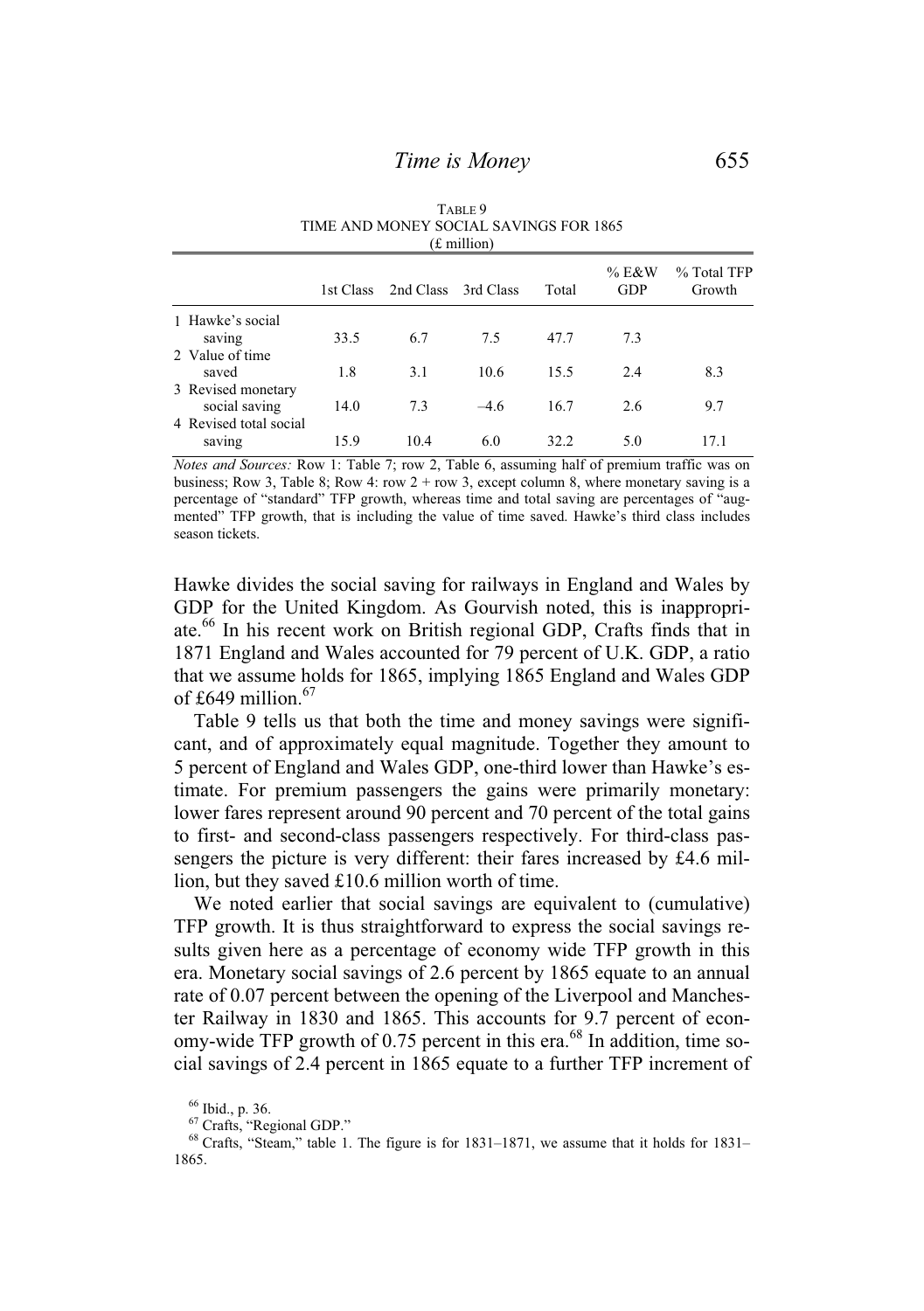0.07 percent per year. Crafts's economy-wide TFP figures include only contributions to measured GDP. Including time savings raises the economy-wide estimate of TFP to 0.82 percent per annum, of which the monetary, time, and total savings from passenger rail improvements represent 8.8 percent, 8.3 percent, and 17.1 percent respectively. These are large numbers—on this measure railways accounted for one-sixth of all productivity improvements in the mid-nineteenth century, and reflect the important role of railways in this era.

 That railways were a "high technology" good can also be demonstrated by looking at the rate of price falls (TFP growth) compared with those elsewhere in the economy. Table 9 shows that the monetary and time costs of a representative 1,000 passenger miles of travel in 1865 were £5 6s 7d and £2 1s 7d respectively. Using prerailway (1830) travel technology these costs would have been £12 10s 4d and £9 9s 2d, falls of 2.5 percent and 4.4 percent per annum respectively. These are considerably higher than U.K.-wide TFP growth, confirming the status of railways as a high technology product.

 We noted earlier that the social savings methodology overstates the gain in consumer surplus, because it implicitly assumes zero price elasticity of demand. Table 10 sets out the ratio of consumer surplus to social savings at different elasticities.

 By definition, the different elasticity assumptions give significantly different results, from 1.9 percent of GDP to 5 percent of GDP. In their analysis of U.S. passenger railways Boyd and Walton assume unitary price elasticity, an assumption endorsed by Fogel, and used by others, including most recently Summerhill.<sup>69</sup> In addition, modern transport economics uses a similar rule.<sup>70</sup> Foreman-Peck suggests a value of 1.5, based on the experience of the Glasgow and Greenock Railway in 1842. Because, however, that railway simultaneously cut prices and improved the carriages, that elasticity of 1.5 is the aggregate of the effect of falling prices and quality improvements, and so must over-estimate the price elasticity. The standard value in other historical and contemporary studies—unity—implies a reduction in the welfare gain of 42 percent; using a value of 1.25 suggests a reduction of 48 percent, so it is safe to conclude that consumer surplus rose by one-half, or slightly more than one-half, of the social saving estimate, implying a gain to society of at least £2.5 million by 1865.

<sup>&</sup>lt;sup>69</sup> Boyd and Walton and Fogel also give figures for other elasticities, from zero to two, Summerhill also notes other studies that have used unitary elasticity. Boyd and Walton, "Social Savings," p. 249, table 3; Fogel, "Notes," p. 11; and Summerhill, "Big Social Savings," p. 82. 70 The "famous rule of a half" is a linear approximation to this. Great Britain, *Transport*,

p. 65, figure 3.3.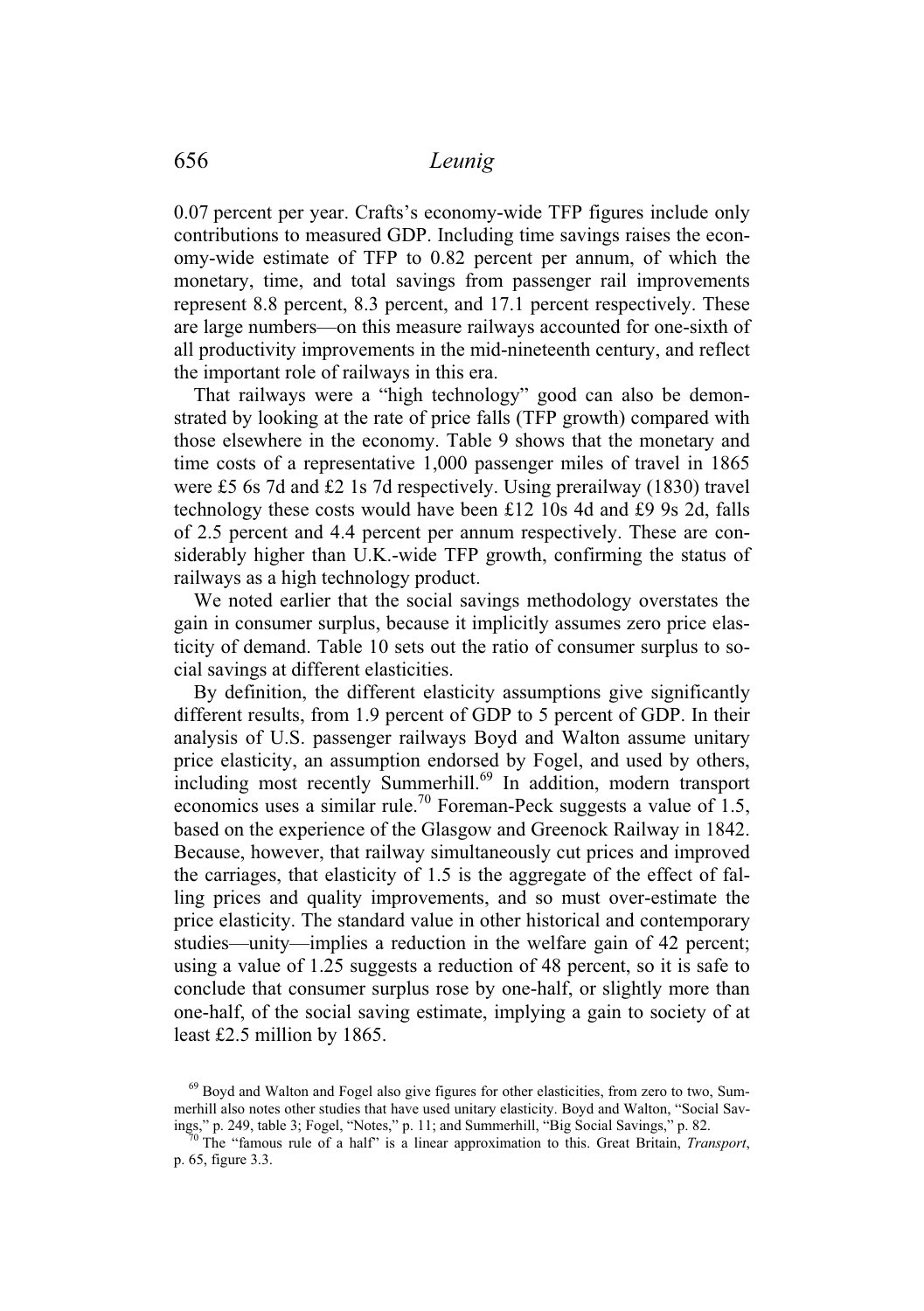# *Time is Money* 657

TABLE 10 THE EFFECT OF DIFFERENT ELASTICITY ASSUMPTIONS ON TOTAL SOCIAL SAVINGS IN 1865

| 1 Elasticity of Demand            |      | 0.4  | 0.75 |      |      |      |
|-----------------------------------|------|------|------|------|------|------|
| 2 CS / SS $(\% )$                 | 100  | 80   | 67   | 59   | 46   |      |
| 3 Consumer surplus $(f.$ million) | 32.2 | 25.8 | 21.5 | 19.0 | 15.0 | 12.1 |
| 4 Consumer surplus as % E&W GDP   | 5.0  | 4.0  | 33   | 29   |      |      |

*Notes*: Row 2 is robust to changes in the various assumptions. For example, raising or lowering the cost of coaching by 20 percent alters row 2 by not more than 2 percentage points, while altering the counterfactual speeds also has only the smallest effect.

*Sources:* Row 1 is the elasticity levels given in Fogel, "Notes," p. 12; row 2: the ratio of consumer surplus to social savings generated by Fogel's formulae; row 3: row  $2 \times$  total social saving from Table 9; row 4: row 3 / England and Wales GDP (£649 million).

#### EXTENDING THE SOCIAL SAVINGS NUMBERS TO 1843–1912

 We now go on to extend the series to cover the years 1843 to 1912. We do this in four parts. First, we assess the fares and miles traveled prior to 1865, for which good data are available. Next we assess the same for the period after 1865, for which the data are poorer. Third we calculate and value the time saved, and finally assess the money savings. We then discuss the magnitude and changing nature of the results over time.

#### *Data for Years Prior to 1865*

 Hawke uses Lardner's passenger mile estimates for 1843–1848, and the Railway Returns until 1870, when his analysis stops.<sup>71</sup> We make a few small changes to the procedure followed by Hawke. First, he uses passenger mileage figures given in the Railway Returns from July 1851 to December 1859. However, a few companies did not submit passenger mileage returns between 1851 and 1855. We add a proportionate allowance to passenger miles, based on their train miles, raising total passenger miles by 1 to 5 percent, depending on the year. Because rail receipts remain unaltered, and nonrail costs rise 1–5 percent with the additional miles, the social savings rise. The effect is, however, small, never exceeding 0.3 percentage points.

 Second, between 1852 and 1859 a few companies, never accounting for more than 3 percent of the total passenger miles, did not divide their passenger miles by class. Hawke allocates them to the third class, we

<sup>71</sup> Hawke, *Railways*, pp. 45–47. Gourvish is sceptical about Hawke's reliance on Lardner, but that scepticism is not well founded. Both Lardner and the Railway Returns give figures for 1845–1848, and the two series are identical. For that reason is seems reasonable to trust Lardner's figures for 1843–1844. Gourvish, *Railways*, p. 38; and Lardner, *Railway Economy*, p. 163.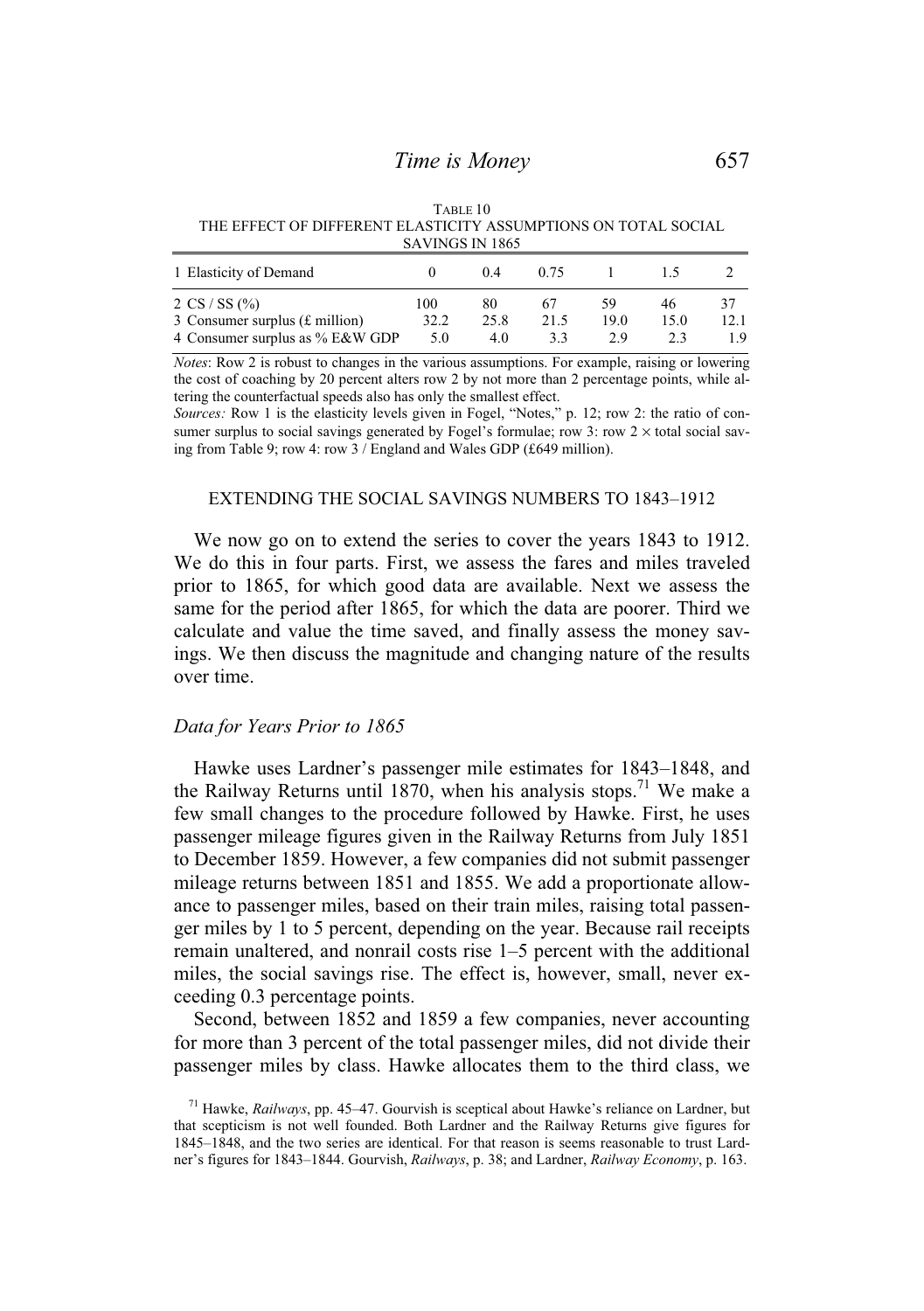distribute them pro-rata, in line with the average of other companies. Again, this raises the social saving, because it increases the alternative nonrail cost, without altering the rail cost. The estimate of social savings rises by a maximum of 0.2 percentage points.<sup>72</sup>

 We know both receipts and fares per mile by class for the periods 1843–1848, July 1851–December 1859, and for 1865. It is therefore fairly straightforward to divide the former by the latter to find the number of passenger miles. We interpolate fares per mile for 1849–June 1851 and 1860–1864 from observations immediately on either side, and use these prices to calculate miles traveled from the receipts given in Railway Returns. The price per mile was very stable in this period, so this cannot involve any significant error.

## *Data for Years After 1865*

 Our numbers for the post-1865 period are, like Hawke's, less precise because no information on average fares is available, and season tickets, workman's and excursion fares become more important. Like Hawke, we note William Acworth and W. T. Stephenson's statement that the average fare fell to 0.55d per mile by the outbreak of war.<sup>73</sup> The issue is assessing the pattern of fare reductions between 1865 and 1912. In the absence of other evidence, we assume that fares fell linearly over time and evenly by class. We assume, therefore, that average fares, including all discounts, season tickets, and so on, fell from 2.11d in 1865 to 1.02d by 1912, from 1.55 to 0.75d and 1 to 0.5d, in each class respectively. This gives an average fare of 0.56d in 1912, which is very close to the number proposed by Acworth and Stephenson. There are two other estimates of fares, by P. J. Cain and by George Paish. Cain suggests 0.75d and 0.6d per mile in 1900 and 1912, which are close enough to our figures of  $0.71d$  and  $0.56d<sup>74</sup>$  Paish gives fares for the five main railway companies for 1900, which when averaged give 0.775d per mile.<sup>75</sup> This is higher than both our estimate and that of Cain, probably reflecting higher prices on the faster, mainline routes that make up Paish's sample. In short, our figures are plausible, even though they lack the authority of the earlier data. We then divide receipts—given in Railway Returns for all years—by the estimated fares per mile, to give the number of miles traveled in each class.

 $72$  In general there were more companies with undivided passenger mile figures in years in which there were fewer companies submitting no passenger mile data. As such those two in-<br>crements are to some extent alternatives.

<sup>&</sup>lt;sup>73</sup> Acworth and Stephenson, *Elements*, p. 207.<br><sup>74</sup> Cain, "Railways," p. 124.

<sup>75</sup> Paish, *Railway Position*, pp. 40, 180, 202, 222, and 285.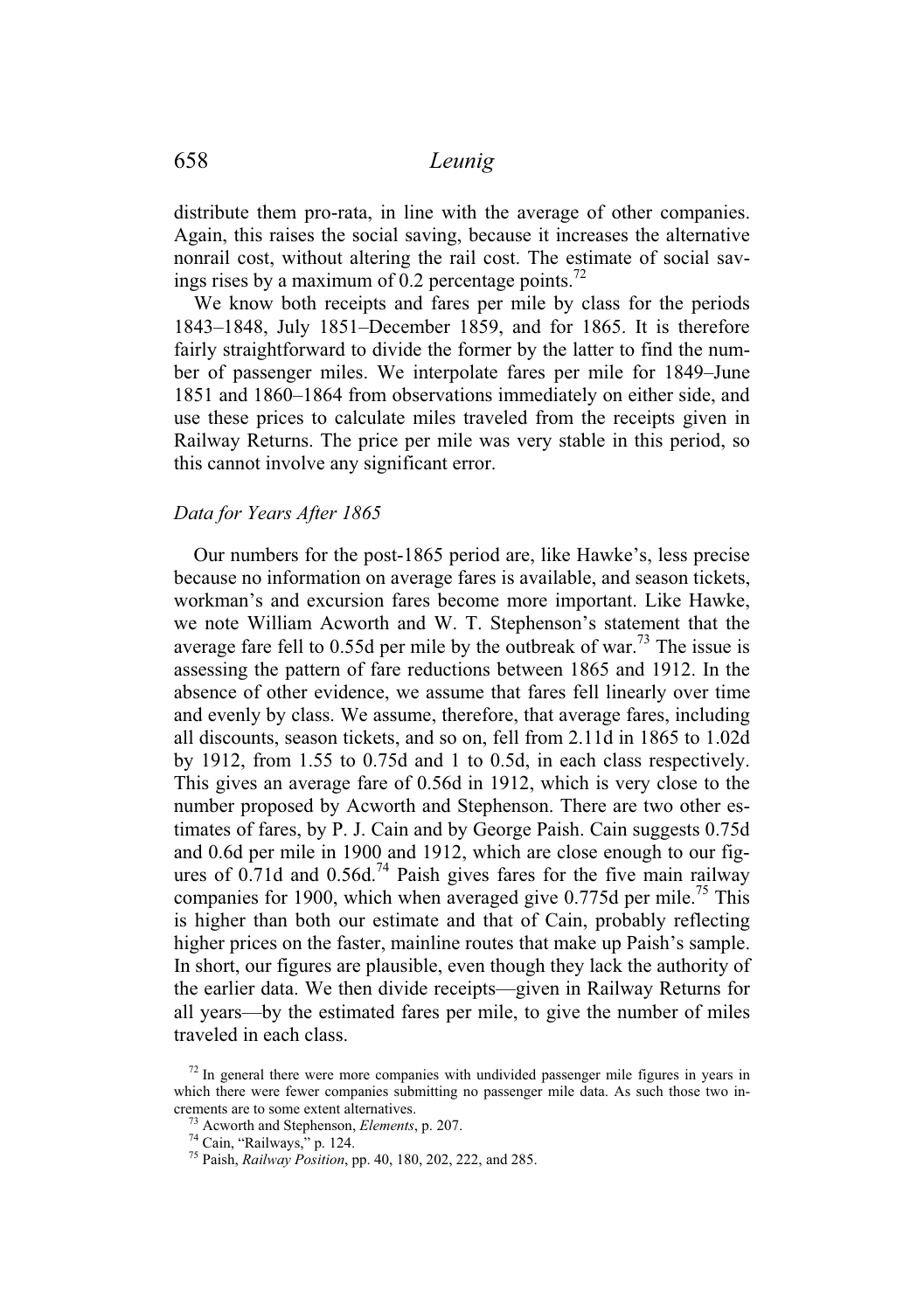

*Sources*: Lardner, *Railway Economy*; and Railway Returns.

Second-class mileage peaked in 1871, after which time the number of second-class passenger miles fell in absolute terms for some years, as railway companies began to move to a two-class system (known as first and third classes). It was the third class, rather than the first, that gained. It would be wrong, however, to assume that people who now traveled third class, but would have traveled second class in earlier years, would have walked in the absence of the railway. To avoid that implication, we construct a pseudo-second class from 1872 onwards, which simply follows first-class traffic, at the 1871 first- to second-class ratio. The pseudo-third class is then the actual number of third-class passengers, less those who are transferred into the pseudo-second class.<sup>76</sup> 194 million passenger miles are transferred from third class to the pseudo-second class in 1872, rising to 1.4 billion passenger miles in 1912. This procedure lowers the value of time saved, but raises the monetary social savings estimate. For simplicity we refer to the pseudo-second and pseudo-third classes simply as second and third classes from here on. Both the actual and revised mileages are given in Figure 1.

 $76$  The pseudo second class is 50 percent larger than the actual second class by 1900, whereas the pseudo third class is 5 percent smaller than the actual third class. By the end of the period the effect has roughly doubled.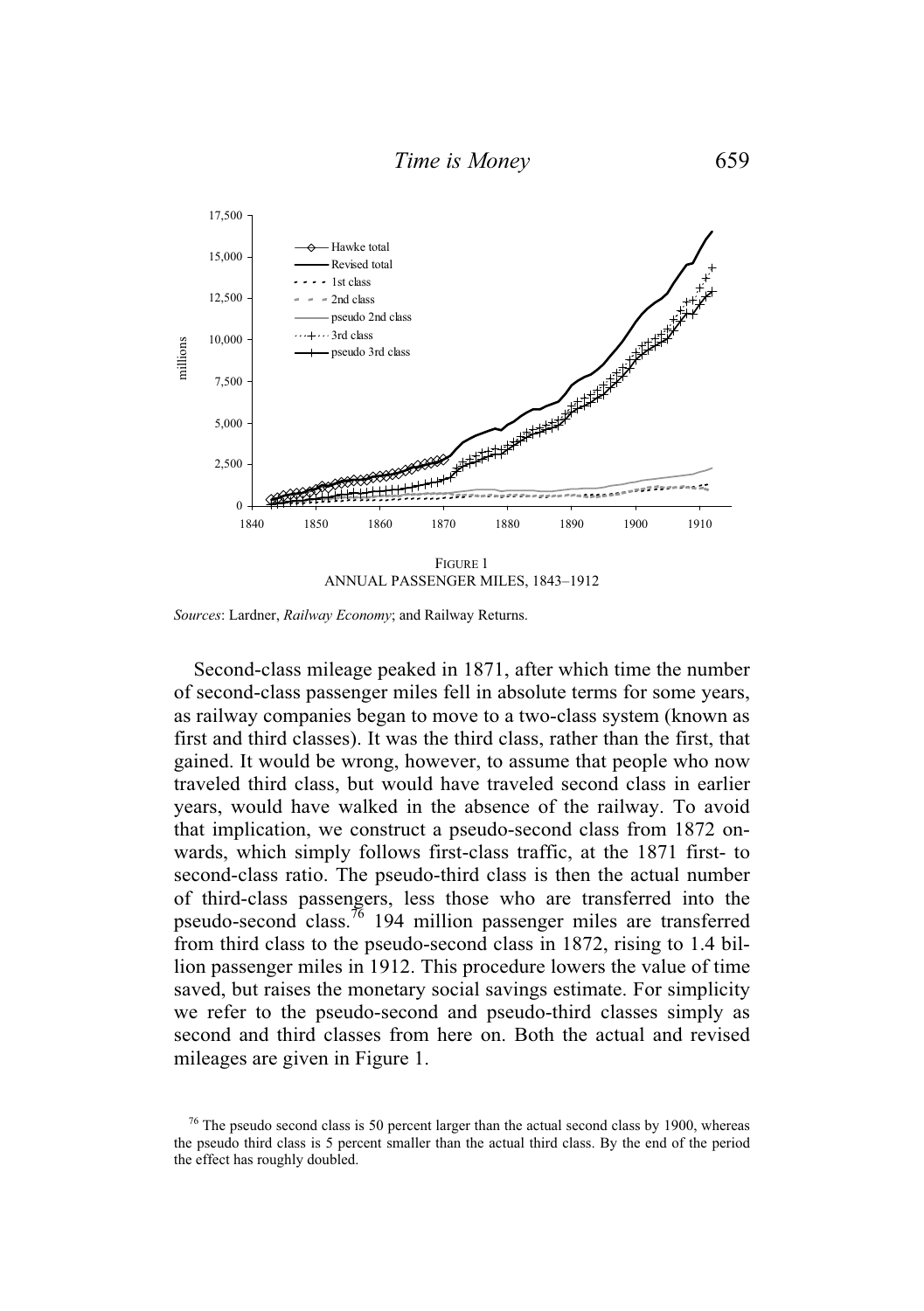

*Sources*: Table 4 and Figure 1.

### *Time Savings*

 We assess the value of time saved by combining the data on speeds given in Table 4 (with linear interpolations between benchmark years), and the passenger miles given in Figure 1. We continue our earlier assumptions that those in first and second classes would otherwise have traveled by coach, and that those in third class would otherwise have walked.<sup>77</sup>

 The number of hours saved rose dramatically over the railway era, from 54 million hours in 1843, to 527 million hours in 1866, and finally to 5 billion hours by 1912, roughly equal to the hours worked by 1.8 million workers (see Figure 2). The number of hours saved rises more sharply over time than passenger miles, because over time an increasing proportion of those traveling by train were third-class passengers. Even at the very beginning the third class accounted for over half the hours saved, rising to 80 percent by 1860, and 90 percent by 1880. The Royal

 $77$  Obviously the further on from the invention of the railways, the harder it is to construct a plausible nonrail counterfactual. Society was richer in 1912 than 70 years before, and some traveling in third class would by then have used the coach rather than walk. Similarly, the bicycle became more practical over time, and fell in price after 1900. The assumption that all thirdclass passengers would have walked is therefore less likely to be true for 1912 than for earlier. That said, we have already allocated 1.4 billion passenger miles from third to second class—and thus from walking to coach, and even in 1907, after the big price falls, only one bicycle was sold per 75 people in Britain.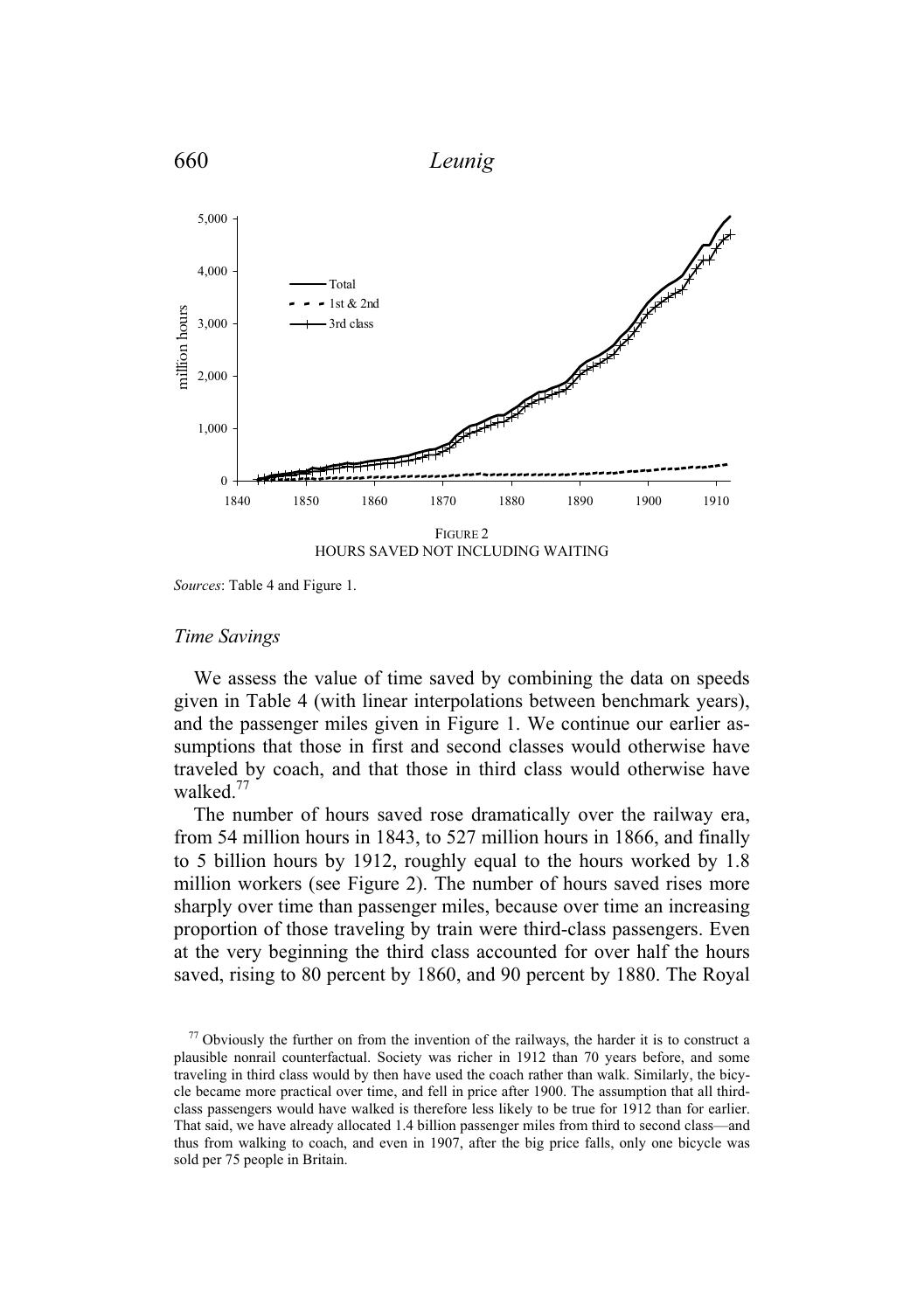Commission was correct: the poorer classes did benefit most in terms of speed.78

 We now go on to value these hours. For first- and second-class travelers we use an annual wage of £250 in 1911, projected backwards as appropriate. For third-class passengers in 1865 we were fortunate to have Chadwick's direct estimate of their wages. It would not be appropriate, however, simply to index this wage forward. Over the nineteenth century the cost of third-class travel fell relative to workers' wages. Whereas in 1865 workers could travel only 3.3 miles on an hour's earnings, in 1912 they could travel 10.4 miles on an hour's wages. That fall in price relative to earnings would have brought train travel into the reach of more people, although rail travel was still around three times as expensive relative to earnings as it is today. Even today rail travel is used disproportionately by the affluent, so it is again unrealistic to assume that third-class rail travelers would have been a representative cross section of the working class. This conclusion fits with the qualitative literature that notes that railway travel was not used regularly by all sections of the working class.<sup>79</sup> That said, the relatively greater affordability in 1912 than in 1865 must mean that the difference between the average traveler and the average working-class person was smaller in 1912 than in 1865. We assume, arbitrarily, that the 1912 premium of travelers' to average wages was half that of 1865, with a linear transformation between the two dates. $80$  This is an important assumption. If we instead assumed that third-class passengers had average working class wages, the estimate of the value of time saved in Table 11 would fall by 16 percent, equally, were we to assume that the ratio of thirdclass to average working-class passengers was as per Chadwick's earlier finding, then our estimate would rise by 16 percent. These are not small error bounds, and reflect the fact that we have little information on the earnings of those who traveled.

 For years before 1865 we use Chadwick's wages, indexed via Feinstein's series; this assumption is less critical given the lower numbers of third-class passengers early on. Table 11 gives the value of the 5 billion hours of time saved assuming first that all travel is in work time and second that none of it is in work time. The estimates range from £145 million to £165 million. As for 1865, neither extreme makes sense, and

 $^{78}$  Parliamentary Papers: Report from Commissioners: Railways, 1867, vol. 28, part 1, p. liii,

paragraph 118. <sup>79</sup> Kellett, *Railways*, chapter 11, has a good discussion of the means of transport—walking, horse drawn omnibus, tram—used by the working class.

 $80$  The average English person was taking 26 trips per year by the end of the century: such volumes of travel indicate that travelers were people of at least moderate means. Weyl, *Passenger Traffic*, p. 110.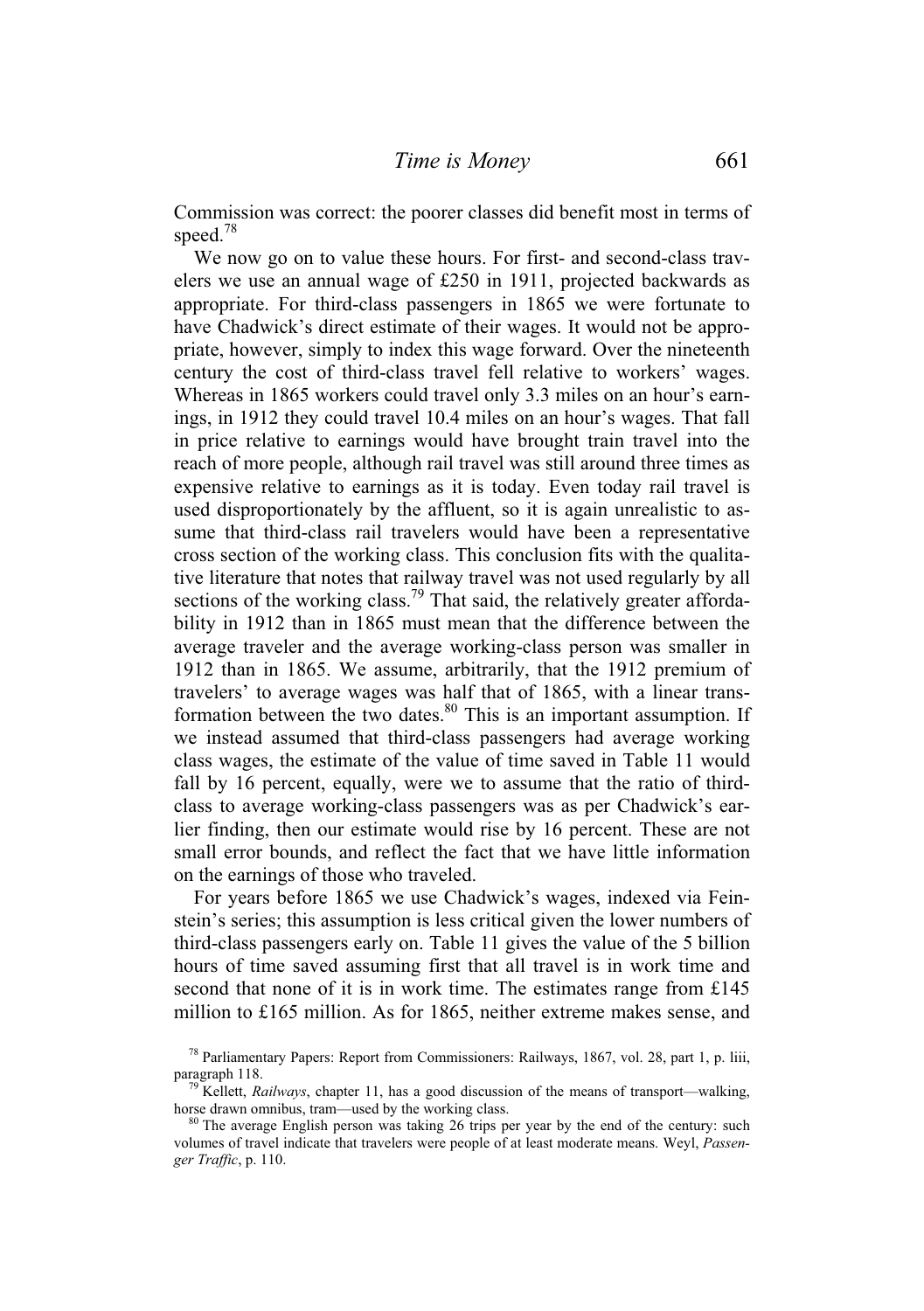| 662 | Leunig |
|-----|--------|
|     |        |

| VALUING TIME SAVED IN 1912           |           |           |           |       |  |
|--------------------------------------|-----------|-----------|-----------|-------|--|
|                                      | 1st Class | 2nd Class | 3rd Class | Total |  |
| 1 Time saved (million hours)         | 127       | 214       | 4,707     | 5,048 |  |
| 2 Value of one working hour (d)      | 26.7      |           | 6.5       |       |  |
| 3 Value of time saved $(f.$ million) | 14.1      | 23.8      | 127.3     | 165.1 |  |
| 4 Value of one nonworking hour (d)   | 12.3      |           | 6.5       |       |  |
| 5 Value of time saved $(f.$ million) | 6.5       | 11.0      | 127.3     | 144.7 |  |

TABLE 11

*Notes*: Rows 1, 2 and 4: see text; Row 3: row  $1 \times$  row 2; Row 5: row  $1 \times$  row 4.

using the earlier plausible hypothesis that half of premium traffic was for business gives a saving of £155 million, just over 10 percent of England and Wales GDP. Again, it is implausible to believe that fewer than one-quarter or more than three-quarters of premium-class passengers were on business, as such, it is implausible to believe that the correct answer is different to our best guess by more that 3 percent. The exercise is set out for 1912 in Table 11, and the results for all years are given in Figure 3.

#### *Money Savings*

 The miles traveled in each year, the railway fares, and the cost of alternative modes of transport found earlier are sufficient to generate the monetary social savings estimates at different dates, which are given in Figure 4. We have assumed that the nature and costs of alternative means of travel would have remained unaltered. It is possible to claim that the cost of coaching would have risen (greater demand for horses, congestion) or that it would have fallen (economies of scale in coach building, better roads), so the assumption of constant prices is reasonable.

 Figure 1 showed that passenger miles rose 16-fold between 1850 and 1912. Despite this, Figure 4 shows that the money social savings rose only sixfold. As Figure 1 shows, most of the rise in passenger miles was in third-class travel. Even when we exclude the proportion of third-class passengers who would have traveled second class were it to have been offered, we still have a large rise in the number of people who would otherwise have walked. For this group, the money social savings are negative. The increase in fare revenues from third-class passengers partly counteracted the additional savings made by first- and secondclass passengers, for whom the money cost of travel fell sharply.

 Given that we have imposed a linear fall in the price of tickets between 1865 and 1912, we should not place too much confidence in the pattern of savings between those dates. Our initial starting point in 1865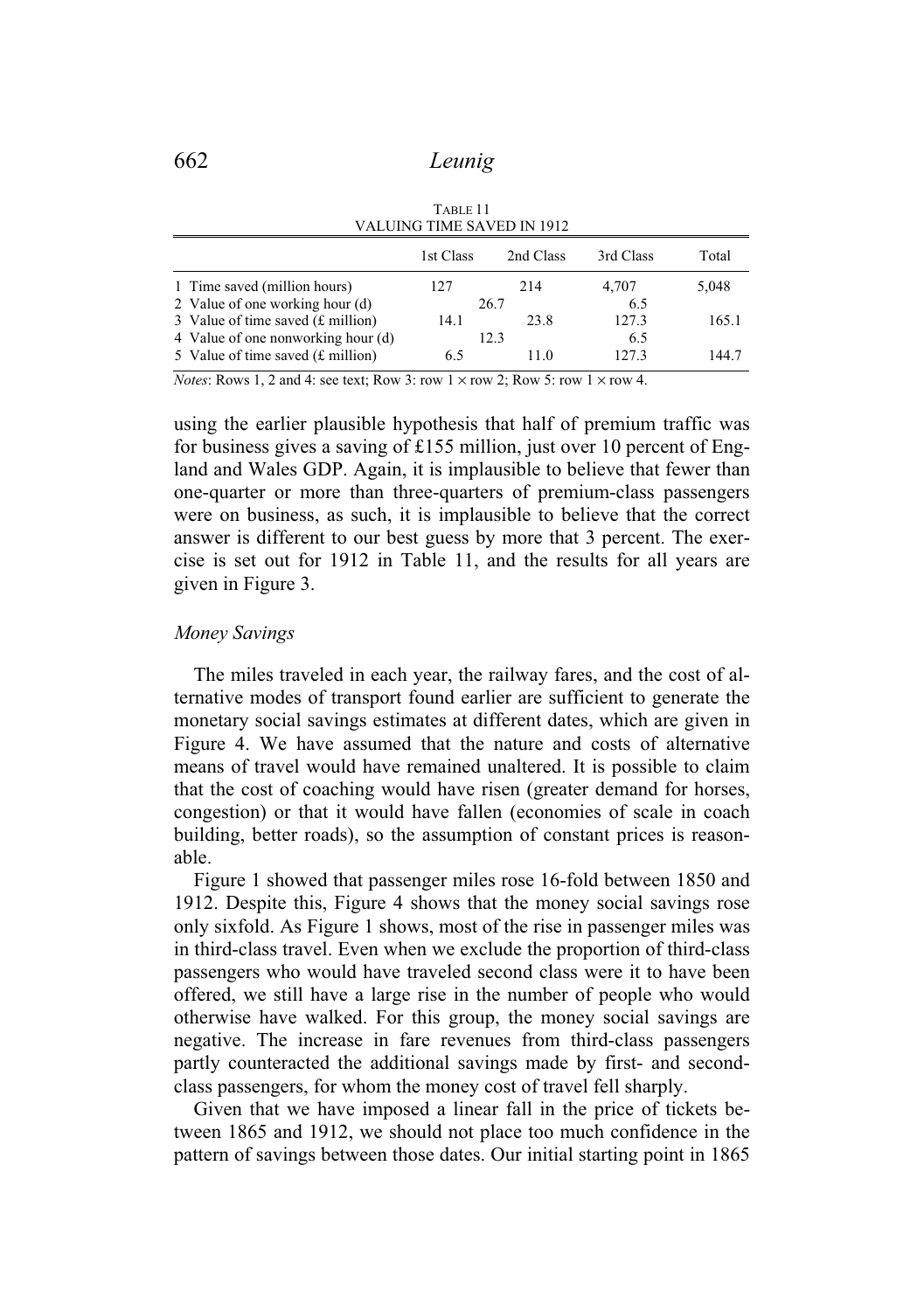

*Notes*: Assumes that half of premium travel is during work time. *Sources*: See the text. GDP is from Crafts, "Regional GDP." We interpolate linearly between Crafts's benchmark (Census) years, and use the 1871 ratio of England and Wales to U.K. GDP for all years prior to 1871.

is sound, and our final observation in 1912 is in line with both Acworth and Stephenson and Cain, but the results in between these two dates must be viewed as an educated guess. It is probably most sensible to see social savings rising to 2.5 percent in the early 1850s, and remaining in that region for the next 50 years.

### *The Changing Nature and Composition of Social Savings*

 Because we now know both the value of time and money savings for each year between 1843 and 1912 we can calculate the total social saving generated by railways in England and Wales. The three series time, money, and total—are given in Figure 5. The value of time is based on the earlier plausible assumption that half of premium travel was on business. From 1.5 percent in the early 1840s, the total social saving grew rapidly to reach 4.5 percent by the mid-1850s, before growing reasonably steadily to reach almost 14 percent by 1912. Figure 5 also shows that monetary savings became relatively less important over time, accounting for around two-thirds of the total social saving in the 1840s, falling back to a quarter or below from the mid-1880s onwards. This was the era in which the railway had become primarily a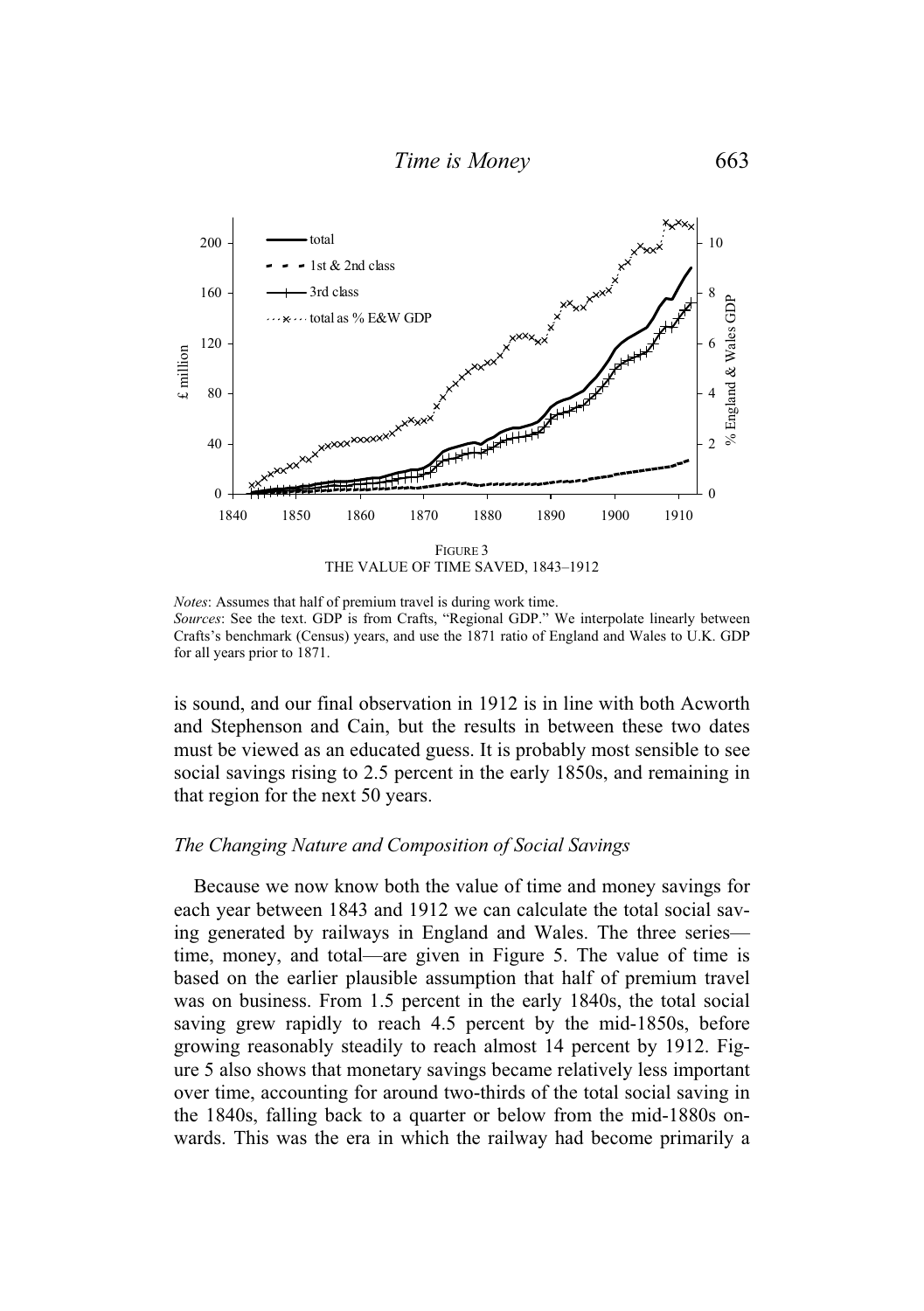



*Notes*: See the text.

way of saving time rather than saving money. Railways also represent a reasonably steady proportion of (cumulative) TFP growth throughout the period, at around 15 percent. There is no evidence of relative underperformance of British railways productivity growth as the period progressed.

 We noted earlier that the social saving overstates the rise in consumer surplus. If travel costs had been as high in 1912 as they were before railways then far fewer people would have traveled. We set out the formula to convert social savings into consumer surplus above, along with our reasons for preferring unitary elasticity. On that basis we calculate the consumer surplus for each year in our period. As Figure 6 shows, consumer surplus rose steadily, albeit at a slower rate than social savings. The growing divergence reflects the falls in the (generalized) cost of traveling by train: a larger proportion of journeys in 1912 were induced by lower prices than was true earlier in the period when travel was slower and fares were higher. A higher proportion of rail journeys towards the end of the period would thus not have been undertaken without railways: these induced journeys are included in social savings, but excluded from consumer surplus. Nevertheless, consumer surplus rises steadily from 1 percent in 1843 to more than 6 percent in 1912.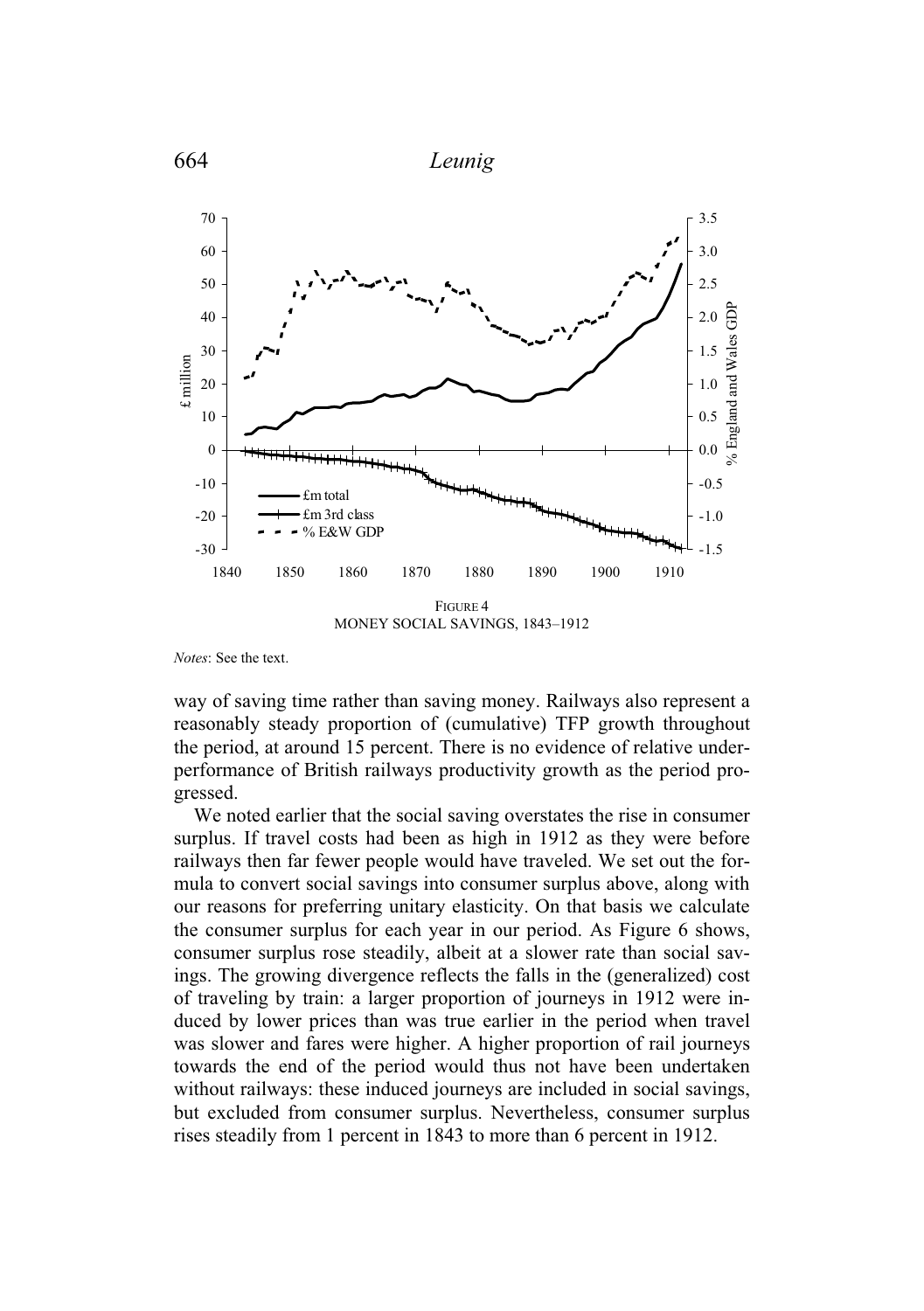

*Sources*: Figures 3 and 4

 As Figure 5 showed, the ratio of money to total savings fell over time, from three-quarters at the beginning, to one-half in 1866, to onequarter in 1883, after which it stabilized at between 20 and 25 percent until 1912. The rise in the importance of time relative to money savings reflects the changing nature of the railway in this period. Initially railway companies saw the railway as an alternative to coaching, and offered services that were priced and structured accordingly. But from 1870 onwards, railways became an ever more mass market commodity, whereby train companies often aimed to make a profit by conveying many people, relatively cheaply, at high load factors. We can see this transition in Figure 7, which gives the percentage of total social savings that went to premium-class travelers. This shift towards mass transport may have been a peculiarly British phenomenon; we know that railway penetration was much less extensive in other countries.<sup>81</sup>

<sup>&</sup>lt;sup>81</sup> For example, whereas England had 26.5 journeys per capita in the mid 1890s, the figure for France was 9.1, lower than the level reached in England in 1864. France was low even by continental standards, but nonetheless Denmark, Prussia, Netherlands, Saxony, Sweden, and Switzerland all lagged significantly behind England in the number of journeys per head, and thus, almost certainly, in the proportion of people who traveled by train at some point. Ibid., chapters 8 and 9.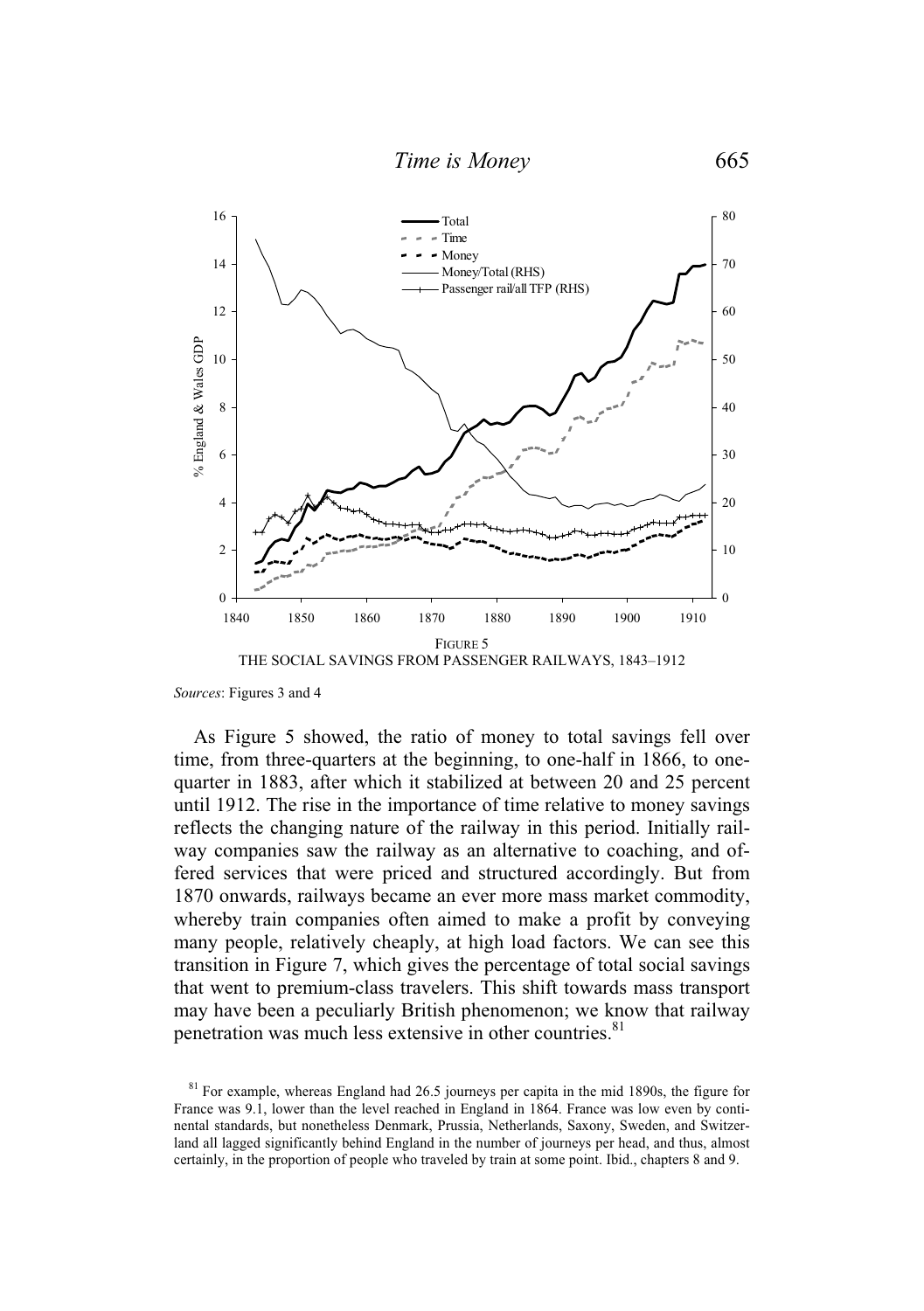

THE CONSUMER SURPLUS FROM PASSENGER RAILWAYS, 1843–1912

 Initially premium passengers gained almost all of the benefit—they represented the majority of the traffic, and, at the initial price and speed combinations, third-class passengers did not gain a large amount of surplus per mile traveled. Over time, however, third class became a larger share of total travel, and the rise in speed and fall in prices increased the gain per mile for third-class passengers. As such, the premium passengers' share of gains fell steadily to around one-half from the mid-1890s onwards. When, however, we look at the two different types of saving, very different pictures emerge. The premium-class passengers always gain more than 100 percent of the monetary social saving, because for third-class passengers the railways are more expensive than the alternative. But for time savings the position is very different. Not withstanding that premium passengers' time is valued much more highly per hour, the share of the value of time saved by premium passengers fell sharply from three-fifths in 1843 to around two-fifths by 1850, followed by a steadier decline to one-sixth by 1885, after which it stabilized.

*Note*: "CS/SS" is the ratio of the consumer surplus gain to the social saving gain, using unitary elasticity and the Fogel formula set out earlier.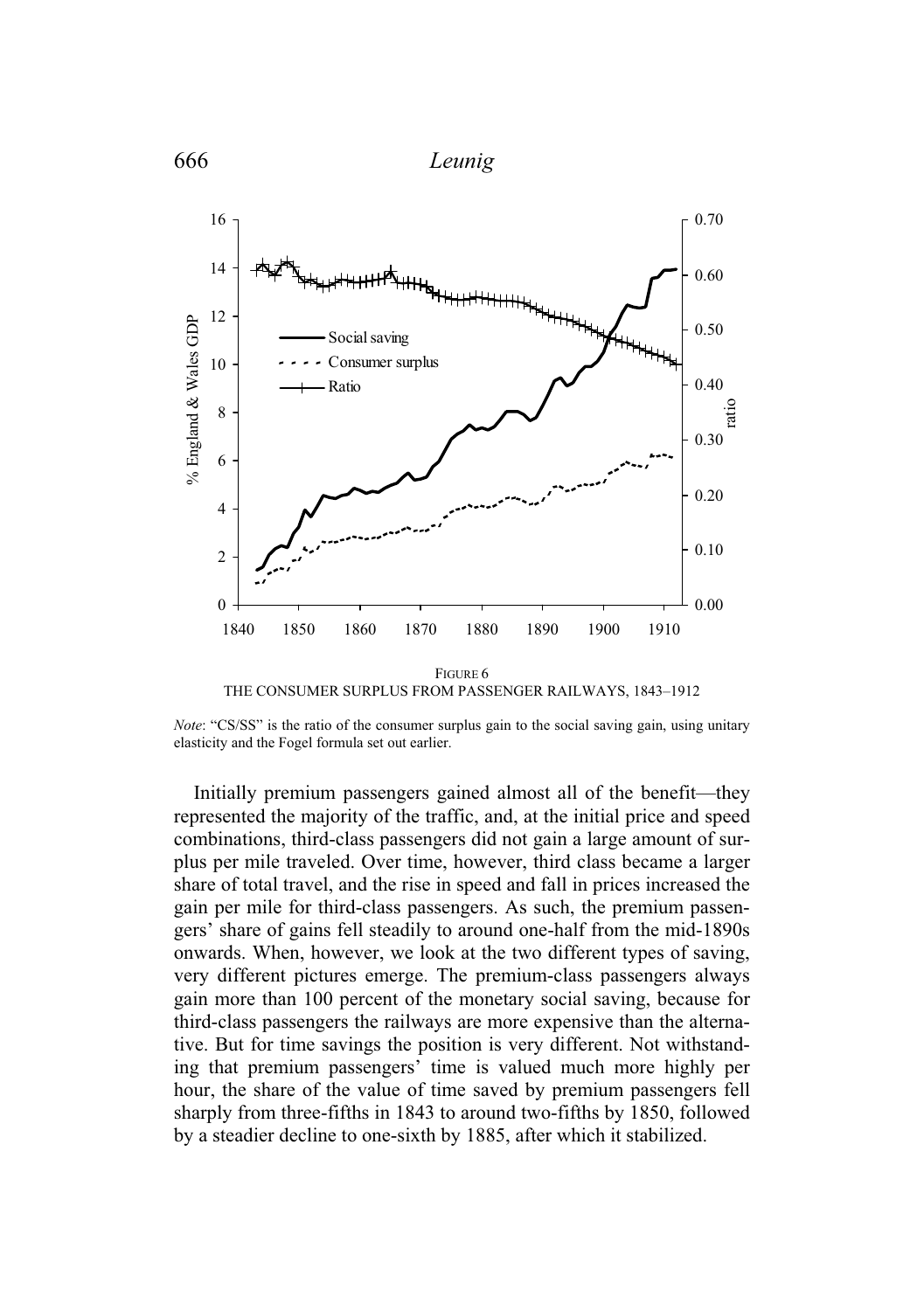

PROPORTION OF SOCIAL SAVINGS ACCRUING TO PREMIUM CLASS PASSENGERS

*Sources*: Figures 3, 4, and 5.

 This pattern fits with what we know about technological adoption. In the initial period, new technology is used in the same way as the previous technology. In this case, railways were used to carry the well-to-do in comfort, while conditions for those in the third class were very poor, both in terms of comfort and convenience. $82$  Only from 1870 did the railways, in part under pressure from legislation, and in part under the implicit threat of nationalization, appreciate the potential of third-class travel, and offer better conditions, greater frequency, and lower fares. Economies of scale, in terms of adding extra carriages to services, and extra services to routes were the economically sensible strategy in a high fixed cost environment. At that point trains became a "new good" for many. Whereas before many people could not have realistically expected to travel at all, given prohibitive coaching costs, and the high cost of walking in terms of time out of the labor market, they could now travel, and they did. As such, social savings and to a lesser extent consumer surplus increased as a share of GDP, as did the share that came from time saved, and the share that went to those new travelers in third class.

<sup>82</sup> Bagwell, *Transport Revolution*, pp. 107–10.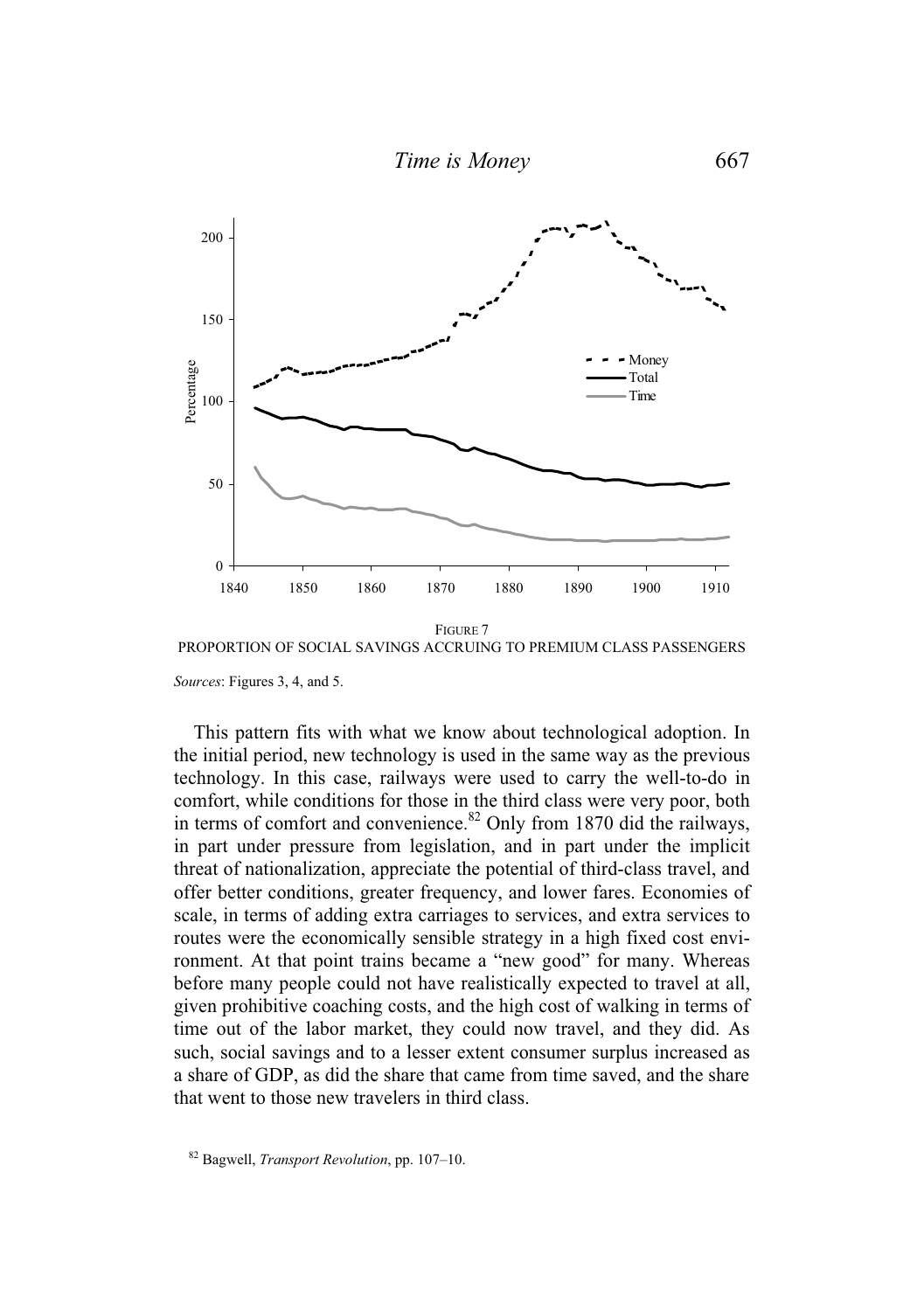This continued increase in the value of railways to society long after their invention and adoption fits with what we know about other socalled "general purpose technologies." Paul David has shown how initially electricity had only limited effects on business: it was only when factories reorganized production to take account of the possibility of unit drives that the productivity revolution occurred.<sup>83</sup> The same intuition underlies the Solow productivity paradox, that we could see computers everywhere except in the productivity numbers. In the railway case it was only when train companies realized that the best use of railways was for mass transport, including high load factor commuting and excursion traffic, that society was able to reap the full benefits. It is an open question as to whether the time lag between the railway's invention and its use as a mass transit system was caused by technological bottlenecks, such as inadequate engine power limiting train lengths, or by a significant entrepreneurial failure on the part of railway managers, who failed to see a new market until surprisingly late.

 There is another way in which these findings fit well with the more general literature on technology. William Nordhaus has shown that, on average, postwar American entrepreneurs in the nonfarm sector captured only 2.2 percent of the total benefit to society from new inventions. The remaining 97.8 percent went to consumers as additional consumer surplus.<sup>84</sup> Tony Arnold and Sean McCartney have recently compiled data on the return on capital employed for U.K. railways. They conclude that although returns were initially reasonable, "From that date [1872], however, through to the outbreak of war in 1914, the industry's results, and the returns it was able to provide to its investors, were consistently disappointing."<sup>85</sup> Although it is not possible to directly compare the percentage rate of return on capital employed with the estimates of social savings or consumer surplus presented here, it is clear that ex-post average returns of under 4 percent on capital employed imply little if any monopoly power, and were far smaller in absolute terms than the average consumer surplus of 3.7 percent of GDP over the same period.

#### **CONCLUSIONS**

 This article makes a number of contributions. It has calibrated the rise in train speeds prior to 1912, and used those results to assess the additional amount of time that it would have taken to undertake all railway

<sup>83</sup> David, "Computer and Dynamo."

<sup>84</sup> Nordhaus, "Schumpeterian Profits."

<sup>&</sup>lt;sup>85</sup> Arnold and McCartney, "Rates of Return," pp. 54–55.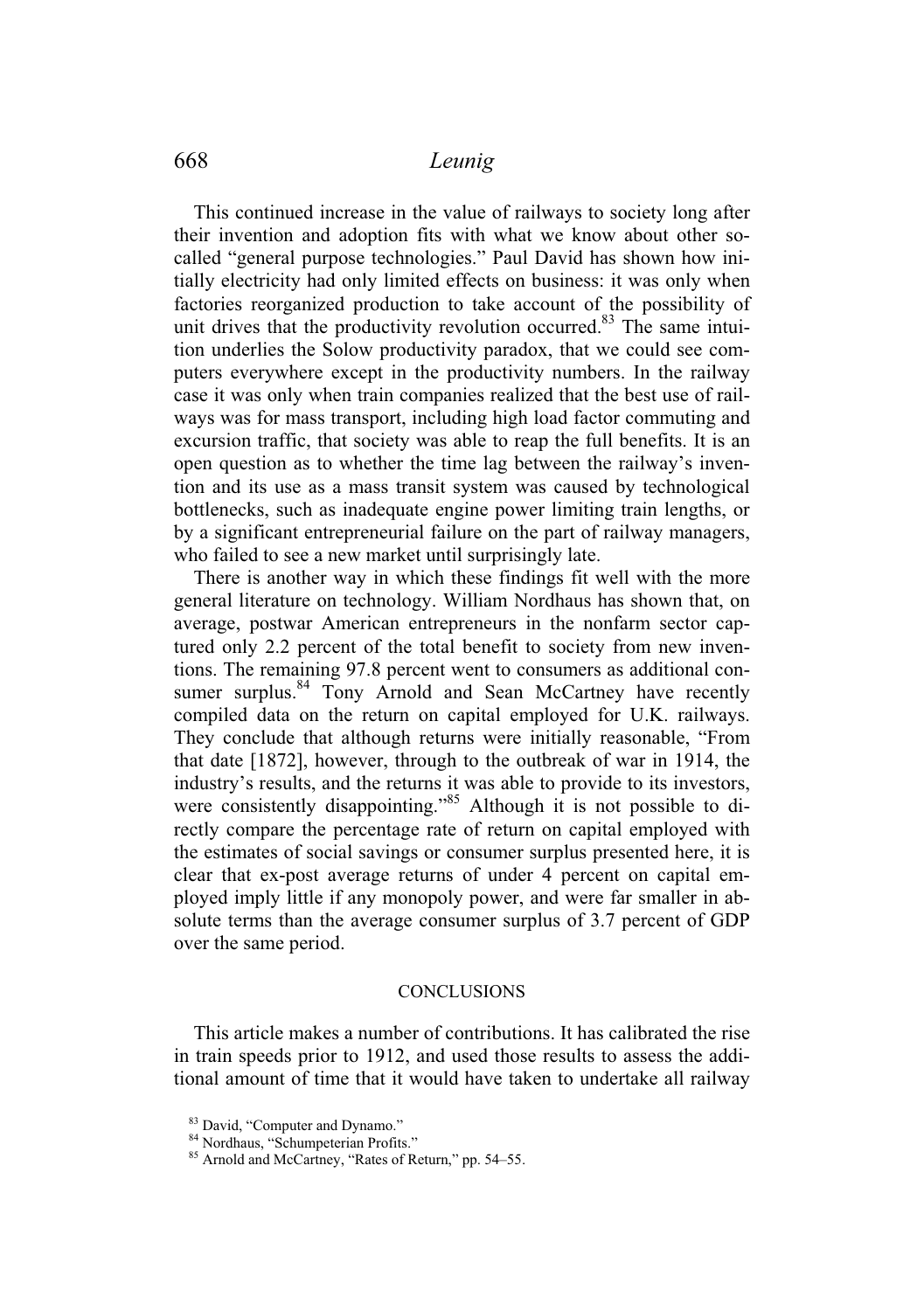journeys without railways. The numbers are large, and increased rapidly over time: growing tenfold from the mid-1840s to the mid-1860s, and then tenfold again by the outbreak of the First World War, at which point it would have taken an additional five billion hours to undertake all rail journeys without them, using the means of transport that passengers would have chosen in the absence of railways. Trains were much faster than coaches or walking, and became faster over time, with average speeds rising from 20 to 28 miles an hour between 1850 and 1910, or 37 miles an hour on more important routes. Although initially less important than the money savings offered by railways, the value of time saved became as important in the 1860s, and considerably more important thereafter. By the mid-1880s, time savings outweighed money savings by a factor of five.

 The social savings from railways, in time and money, amounted to some 2 percent of GDP as early as 1850, to 5 percent of GDP by 1865, 10 percent by the end of the century, and fully 14 percent by 1912. Even when we use the consumer surplus estimate the gains are significant. At the most plausible price elasticity assumption of 1 percent, the consumer surplus benefit from railways represented 6 percent of national income in 1912.

 These savings are significant relative to those available from other sources in the nineteenth century. Including the value of time saved by passenger railways increases the total level of TFP growth in the economy by 9 percent, with passenger railways alone accounting for around 15 percent of total TFP growth in the pre-1913 railway era. They were thus a major contributor to aggregate productivity growth in this era.

 Railways represented a dramatic change in transport technology. The cost of travel fell significantly, and its speed and comfort rose dramatically. This is particularly true from the 1870s onwards, as railways sought to attract more customers with better third-class services. People who could never have expected to travel at all in their lives were able to do so for the first time. And those who did travel were able to do so more often. This article does not claim to measure all of the benefits of railways to travelers, let alone to the economy or society as a whole. But it does claim to have calculated the social savings and consumer surplus of passenger railways. Those figures show that the contribution of railways relative to national income continued to rise over in the Victorian and Edwardian eras, as rail companies discovered new and better ways to make this technology valuable to society. As the period progressed railways offered poor returns to investors, but they delivered tremendous welfare gains to travelers and to society.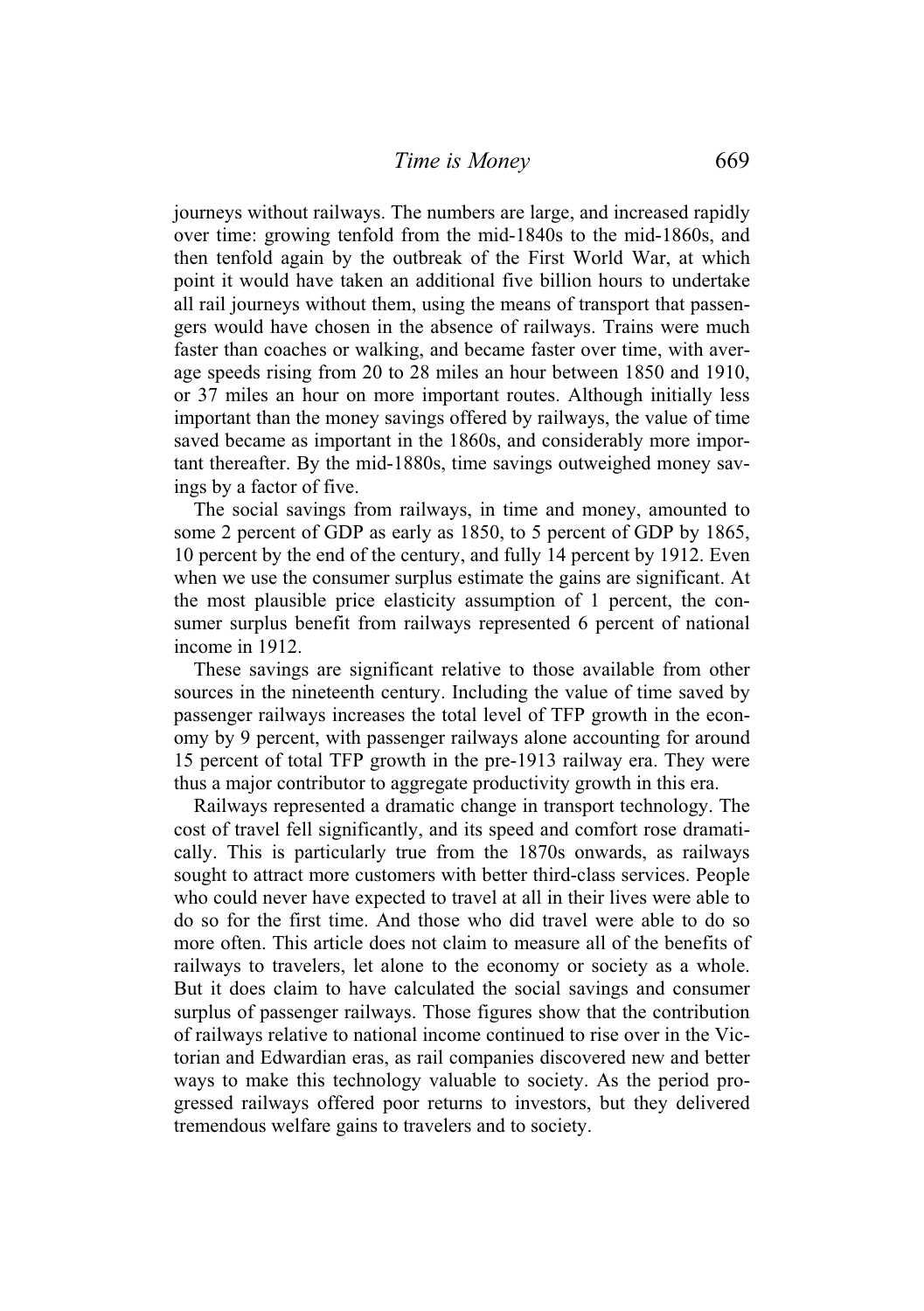# *Appendix*

#### 50 IMPORTANT ROUTES

Birmingham-Dudley, Leeds-Bradford, Liverpool-Birmingham, Liverpool-Leeds, Liverpool-Preston, Liverpool-Sheffield, London-Bath, London-Birmingham, London-Bradford, London-Brighton, London-Bristol, London-Cambridge, London-Canterbury, London-Cardiff, London-Chatham, London-Colchester, London-Coventry, London-Derby, London-Dover, London-Hull, London-Ipswich, London-Leeds, London-Leicester, London-Liverpool, London-Maidstone, London-Manchester, London-Newcastle, London-Northampton, London-Norwich, London-Nottingham, London-Oldham, London-Oxford, London-Plymouth, London-Portsmouth, London-Preston, London-Reading, London-Sheffield, London-Southampton, London-Wolverhampton, Manchester-Birmingham, Manchester-Blackburn, Manchester-Bolton, Manchester-Bradford, Manchester-Leeds, Manchester-Liverpool, Manchester-Macclesfield, Manchester-Oldham, Manchester-Preston, Manchester-Sheffield, Manchester-Stockport

#### 222 TOWNS AT WHICH MINOR JOURNEYS ENDED

Abergavenny, Alderley Edge, Alfreton, Altrincham, Andover, Ashford, Ashtonunder-Lyne, Barnsley, Barnstaple, Barrow, Barry, Basingstoke, Bath, Bedford, Berwick, Beverley, Birkenhead, Birmingham, Blackburn, Blackpool, Blyth, Bolton, Bournemouth, Bradford, Bridgnorth, Bridgwater, Bridlington, Brighton, Bristol, Bromsgrove, Burnley, Burslem, Burton on Trent, Bury, Buxton, Cambridge, Cardiff, Carlisle, Carnarvon, Castleford, Caterham, Chatham, Chelmsford, Cheltenham, Chertsey, Chester, Chesterfield, Chichester, Chorley, Cirencester, Clevedon, Coalville, Colchester, Colne, Colwyn Bay, Conway, Coventry, Cowes, Crewe, Darlington, Dartford, Dartmouth, Darwen, Denton, Derby, Dewsbury, Doncaster, Dorchester, Dover, Driffield, Dudley, East Grinstead, Eastbourne, Eccles, Exeter, Felixstowe, Fleetwood, Folkestone, Garston, Gateshead, Glossop, Gloucester, Grantham, Gravesend, Grimsby, Halifax, Hanley, Harrogate, Hartlepool, Hastings, Hereford, Heywood, Hinckley, Huddersfield, Hyde, Ilkeston, Ipswich, Jarrow, Keighley, Keswick, Kettering, Kidderminster, Kings Lynn, Kingston upon Hull, Kingswood, Kirkby Lonsdale, Lancaster, Leamington, Leeds, Leek, Leicester, Leigh, Leighton Buzzard, Lewes, Leyland, Lichfield, Lincoln, Liverpool, Llandudno, Llanelly, London, Long Eaton, Longton, Loughborough, Lowestoft, Luton, Lyme Regis, Macclesfield, Maidstone, Malvern, Manchester, Mansfield, Margate, Merthyr Tydfil, Middlesbrough, Middleton, Mirfield, Nantwich, Newark, Newcastle, Newcastle under Lyme, Newmarket, Newport, North Shields, Northampton, Northwich, Norwich, Nottingham, Nuneaton, Oldham, Oxford, Padiham, Peterborough, Plymouth, Pontypool, Pontypridd, Portsmouth, Preston, Radcliffe, Ramsgate, Reading, Reigate, Rochdale, Rochester, Rodwell, Rotherham, Rugby, Runcorn, Sale, Scarborough, Seaford, Selby, Sheffield, Shipley, Shrewsbury, Sleaford, Smethwick, South Shields, Southampton, Southport, Sowerby Bridge, St Annes, St Helens, St. Albans, St. Austell, Stafford, Stalybridge, Stockport, Stockton-on-Tees, Stoke on Trent, Stroud, Sunderland, Sutton Coldfield, Tamworth, Taunton, Tewkesbury, Torquay, Tredegar, Tunbridge Wells, Tunstall, Ulverston, Wakefield, Wallasey, Wallsend, Walsall, Warrington, Warwick, Watford, Wellingborough, West Bromwich, Weston super Mare, Widnes, Wigan, Wilmslow, Windermere, Wisbech, Woking, Wolverhampton, Worcester, Wrexham, Yarmouth, York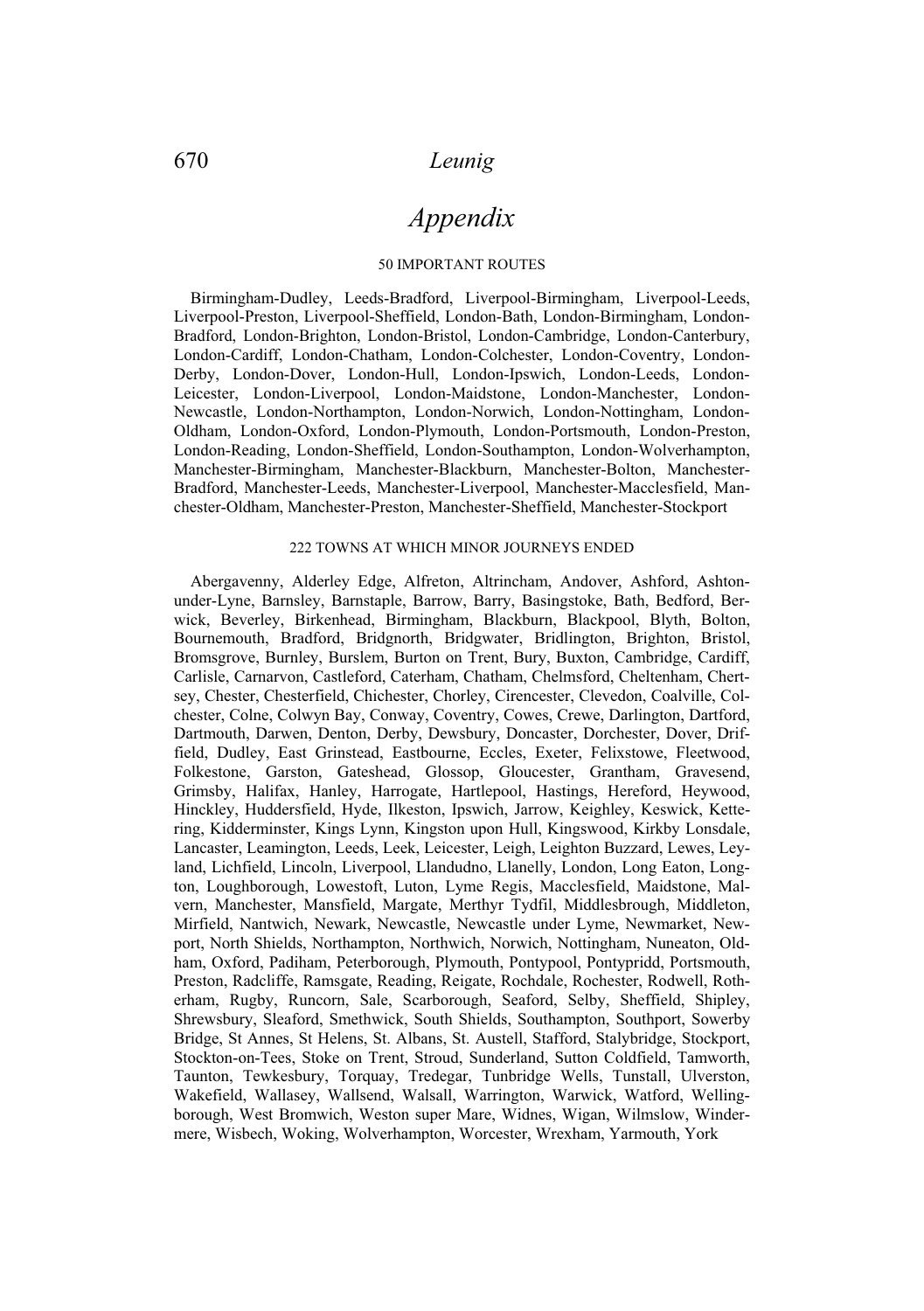# *Time is Money* 671

#### REFERENCES

#### *Primary Sources*

- *The Railway Returns data were taken from the following issue of Parliamentary Papers, some of which give data for more than one year.*
- 1850 52, 1851 51, 1852 48, 1854 62, 1854-5 48, 1856 54, 1857 38, 1859 25, 1859 sess 2 27, 1860 61, 1862 53, 1863 57, 1864 53, 1865 49, 1866 63, 1867 62, 1867- 8 62, 1868-9 54, 1870 59, 1873 57, 1876 65, 1883 60, 1884 69, 1885 68, 1886 58, 1887 72, 1888 89, 1889 68, 1890 65, 1891 75, 1892 70, 1893-4 79, 1894 75, 1895 86, 1896 74, 1897 77, 1898 81, 1899 85, 1909 76, 1910 79, 1911 70, 1912- 3 75, 1913 58.

#### *Other Parliamentary Papers:*

- 1837, vol. 20, report from the Select Committee on Internal communication taxation 1840, vol. 13, Reports from Committees: Railways
- 1867, vol. 38, part 1, p. 53, Report from Commissioners: Railways
- *The Times*: Issue 5,198, 29 August 1801; Issue 5,202, 3 September 1801; Issue 5,400, 26 April 1802; Issue 7,246, 1 January 1808; Issue 9,008, 6 September 1813; Issue 8,343, 17 October 1814; Issue 9,450, 21 February 1815; Issue 11,152, 24 January 1821; Issue 11,217, 11 April 1821; Issue 11,570, 29 May, 1822; Issue 11,598, 01 July 1822; Issue 11,822, 18 March 1823; and Issue 11,873, 16 May 1823.

#### *Secondary Sources*

- Acworth, W. M., and W. T. Stephenson. *The Elements of Railway Economics*. New ed. Oxford: Clarendon Press, 1924.
- Arnold, A. J., and S. McCartney. "Rates of Return, Concentration Levels and Strategic Change in the British Railway Industry, 1830–1912." *Journal of Transport History* 26, no. 1 (2005): 41–60.
- Bagwell, Philip S. *The Transport Revolution from 1770*. London: Batsford, 1974.
- Baker, William J. "Railways and Economic Growth in England and Wales, 1840– 1870." This JOURNAL 31, no. 3 (1971): 718–19.
- Bates, Alan. *Directory of Stage Coach Services 1836*. Newton Abbot: David and Charles, 1969.
- Bogart, Dan. "Turnpike Trusts and the Transportation Revolution in 18th Century England." *Explorations in Economic History* 42, no. 4 (2005): 479–508.
- Boyd, J. Hayden, and Gary M. Walton. "The Social Savings from Nineteenth-Century Rail Passenger Services." *Explorations in Economic History* 9, no. 3 (1972): 233–54.
- Bradshaw. "Bradshaw's Railway Guides for Great Britain and Ireland."
- Cain, P. J. "Railways 1870–1914: The Maturity of the Private System." In *Transport in Victorian Britain*, edited by Michael J. Freeman and Derek H. Aldcroft, 92– 133. Manchester: Manchester University Press, 1988.
- Copeland, John. *Roads and Their Traffic 1750-1850*, [Reprints of Economic Classics]. Newton Abbot: David & Charles, 1968.
- Crafts, N. F. R. "Regional GDP in Britain, 1871–1911." *Scottish Journal of Political Economy* 52 (2005): 54–64.
	- \_\_\_\_\_\_. "Steam as a General Purpose Technology: A Growth Accounting Perspec-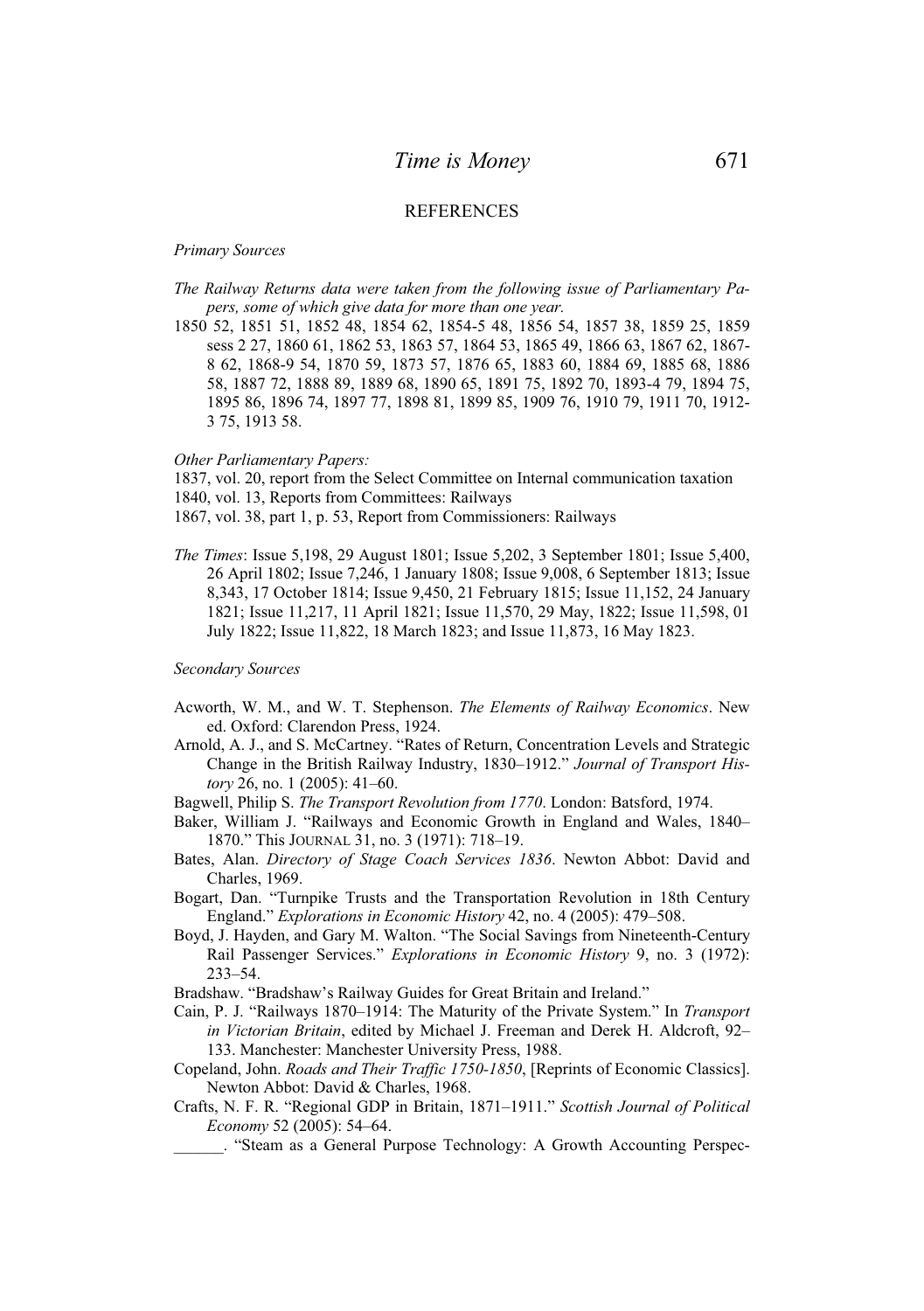tive." *Economic Journal* 114, no. 495 (2004): 338–51.

- Crafts, N. F. R., and A. Mulatu. "What Explains the Location of Industry in Britain, 1871–1931?" *Journal of Economic Geography* 5 (2005): 499–518.
- David, Paul A. "Computer and Dynamo: The Modern Productivity Paradox in a Not-Too-Distant Mirror." In *Technology and Productivity: The Challenge for Economic Policy*, edited by OECD, 315–48. Paris: OECD, 1991.
- *Department for Transport. "Values of Time and Operating Costs." In Transport Analysis Guidance* (TAG), 1-16. London: Department for Transport, 2004.
- Feinstein, Charles H. "Changes in Nominal Wages, the Cost of Living and Real Wages in the United Kingdom over Two Centuries, 1780–1990." In *Labour's Reward: Real Wages and Economic Change in 19th- and 20th-Century Europe*, edited by Peter Scholliers and Vera Negri Zamagni, 3–36. Aldershot, Hants., England ; Brookfield, VT: E. Elgar, 1995.

\_\_\_\_\_\_. "New Estimates of Average Earnings in the United Kingdom, 1880–1913." *Economic History Review* 43, no. 4 (1990): 595–632.

- \_\_\_\_\_\_. "Pessimism Perpetuated: Real Wages and the Standard of Living in Britain During and after the Industrial Revolution." This JOURNAL 58, no. 3 (1998): 625– 58.
- Fishlow, Albert. *American Railroads and the Transformation of the Ante-Bellum Economy*, Harvard Economic Studies; Vol. 127. Cambridge, MA: Harvard University Press, 1965.
	- \_\_\_\_\_\_. "Railways and Economic Growth in England and Wales, 1840–1870." *Journal of Economic Literature* 10, no. 1 (1972): 75–76.
- Fogel, Robert William. "Notes on the Social Saving Controversy." This JOURNAL 39, no. 1 (1979): 1–54.

\_\_\_\_\_\_. *Railroads and American Economic Growth: Essays in Econometric History*. Baltimore and London: The Johns Hopkins Press, 1964.

- Foreman-Peck, James. *New Perspectives on the Late Victorian Economy : Essays in Quantitative Economic History 1860–1914*. Cambridge: Cambridge University Press, 1990.
- Foxwell, Ernest, and Thomas Cecil Farrer. *Express Trains: English and Foreign: Being a Statistical Account of All the Express Trains of the World*. London: s.n., 1889.
- Gourvish, Terry. *Railways and the British Economy 1830–1914, Economic History Society Studies in Economic and Social History*. London: Macmillan, 1980.
- Great Britain, *Standing Advisory Committee on Trunk Road Assessment. Transport and the Economy*. London: The Stationery Office, 1999.
- Harrison, A. J., and D. A. Quarmby. "The Value of Time." In *Cost-Benefit Analysis: Selected Readings*, edited by Richard Layard, 173–208. Harmondsworth: Penguin, 1972.
- Hawke, G. R. "Railway Passenger Traffic in 1865." In *Essays on a Mature Economy: Britain after 1840*, edited by Donald N. McCloskey, 367–88. London: Methuen, 1971.

\_\_\_\_\_\_. *Railways and Economic Growth in England and Wales, 1840–1870*. Oxford: Oxford University Press, 1970.

- Hunt, E. H. "Review: Railways and Economic Growth in England and Wales, 1840– 70." *Economica* 38, no. 152 (1971): 447–49.
- Kellett, John Reginald. *Railways and Victorian Cities, Studies in Social History*. London: Routledge and Kegan Paul, 1979.
- Lardner, Dionysius. *Railway Economy; A Treatise on the New Art of Transport, Its*